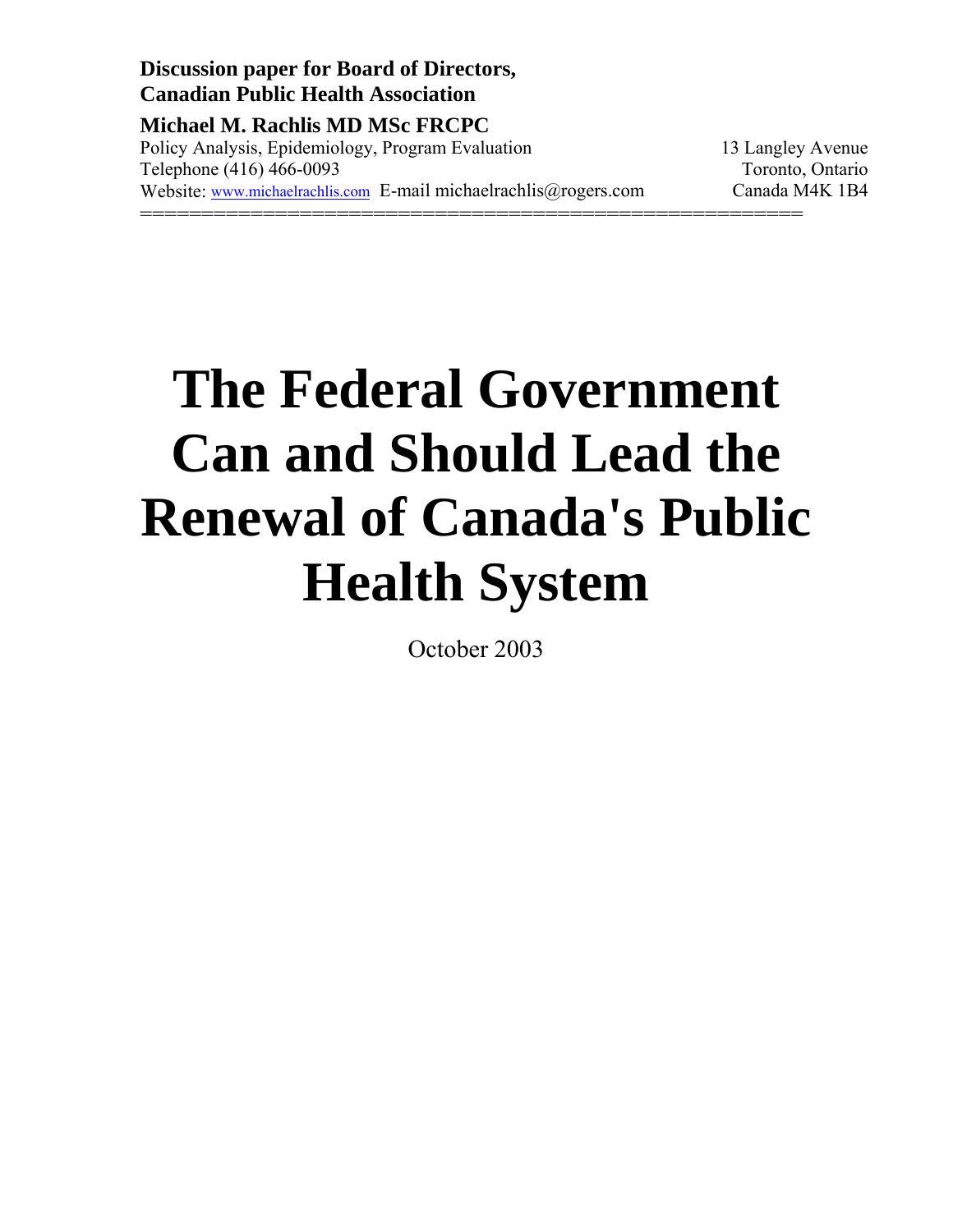## **Table of Contents**

| Table of contents                                                                                               | $\mathbf{1}$   |
|-----------------------------------------------------------------------------------------------------------------|----------------|
| <b>Executive Summary</b>                                                                                        | 3              |
| Introduction                                                                                                    | $\overline{4}$ |
| Canada's public health services have a lot of problems                                                          | 5              |
| Which jurisdiction has responsibility for public health?                                                        | 11             |
| The Canadian policy context is unique                                                                           | 13             |
| Could Canada solve its public health problems without the federal<br>government taking the lead?                | 14             |
| Could the federal government lead reform without new money?                                                     | 15             |
| Would adequately funding public health fiscally squeeze<br>the federal government?                              | 15             |
| What legislative and financial policy instruments could the federal<br>government use to promote public health? | 16             |
| Are there Canadian models to which we can look to for inspiration?                                              | 21             |
| How do we decide amongst the options for a Canadian public health agency                                        | 23             |
| How would a Canadian agency facilitate reform at the provincial,<br>Regional, and local levels?                 | 24             |
| How could the federal government's primary health care policy support<br>Public health                          | 32             |
| What should be the role of the chief public health officer?                                                     | 33             |
| The federal government needs a strategic plan for public health to<br>guide funding and program development     | 34             |
| How should we deal with public health emergencies?                                                              | 34             |
| Conclusion                                                                                                      | 34             |
| Endnotes                                                                                                        | 39             |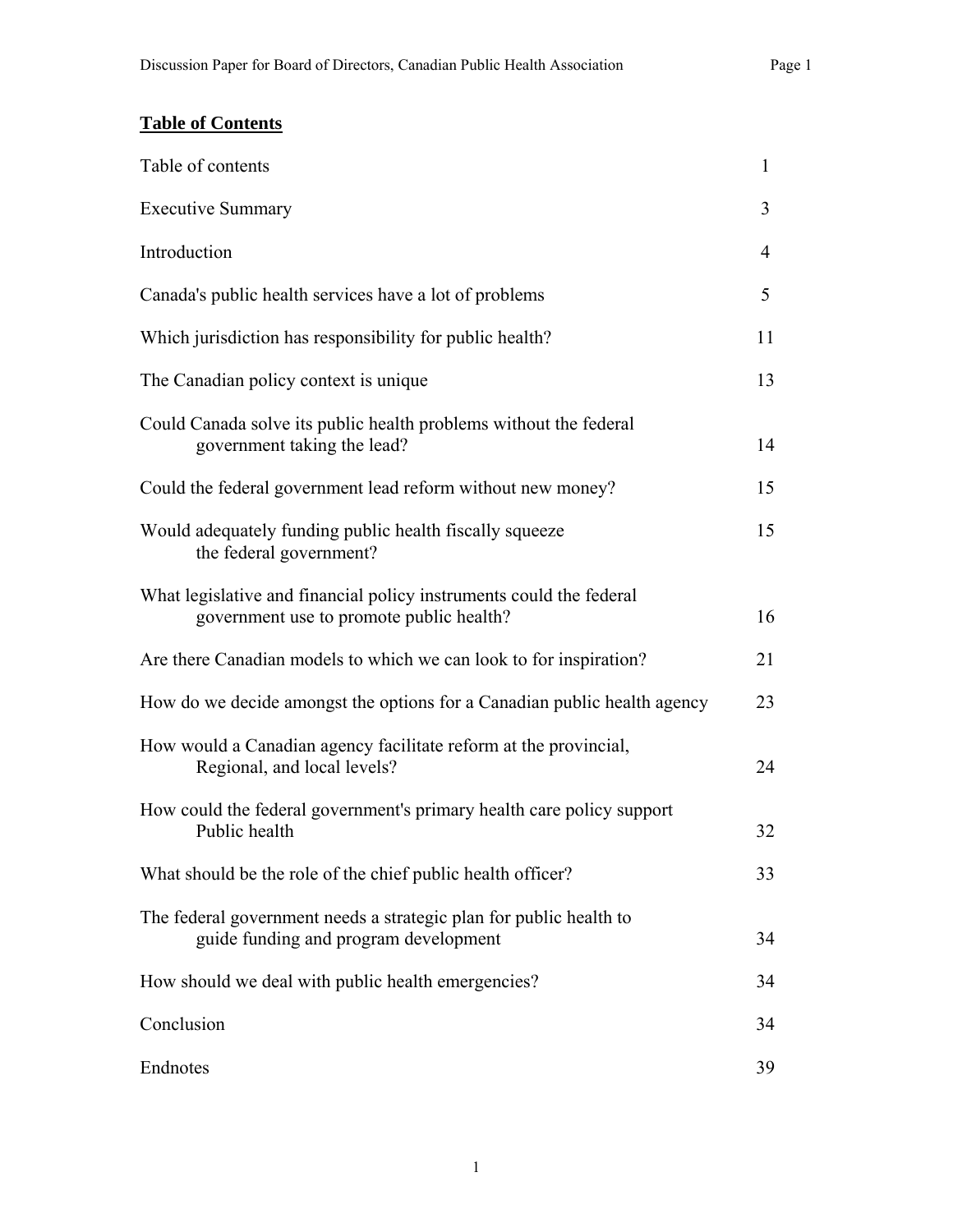#### **Executive Summary**

This year, several calamities reminded Canadians that public health is the invisible infrastructure, which supports our health and our health care system. Canada's politicians have finally been spurred into action. But will the impending reforms to public health be sufficient to prevent the next outbreak? Will the reforms consider broader public health issues such as chronic illness and the continuing disparities in health between Canadians?

Both the federal government and the provinces have responsibility for public health. The Naylor Report concluded that the federal government has failed to fulfill its constitutional responsibilities because of ongoing conflict with the provinces about health care funding. The federal government must lead the reform of public health if it is to occur.

In the current Canadian policy environment, the federal government must spend new money to gain the cooperation of the provinces for public health reform. The 2000 and 2003 health accords provided tens of billions of dollars for health care but none to public health. Adequately funding public health won't break the federal government. The federal government spends less of our country's national income than it has for over fifty years \$1 Billion per year for public health would cost less than 0.1% of Canada's GDP.

There are a variety of legislative and funding policy instruments for public health reform. Increasing the federal Canada Health Transfer to the provinces and mandating the provinces to provide certain public health services is unlikely to lever reform. The Canada Health Act is too blunt an instrument to guide the development of a coordinated public health system and the provinces are not following the rules for Canada's present transfers for Medicare. In a similar fashion, the health accords are proving to be a relatively inefficient method of leveraging health care reform.

Enhancing Health Canada's Population and Public Health Branch as a special operating authority is unlikely to be effective. This option would maintain the current problems of labour rigidity and limited budget horizons. It would also leave the negotiations for a pan-Canadian public health system to the vagaries of FPT intergovernmental affairs.

Establishing the new Canadian public health agency as a special statutory agency is a more promising option. Special statutory authorities can sign contracts with other governments and organizations. They have enhanced labour flexibility and can have multi-year budgets. They still derive their policy direction from the minister. The Naylor Report recommended establishing the new agency as a special statutory authority.

Establishing the new Canadian public health agency as a crown corporation would maximize public health's independence. The crown corporation model offers similar advantages to the special statutory agency option -- greater labour flexibility and ability to contract with other public health agencies. But, it gives greater independence for policy development and strategic planning. This paper recommends that the public health agency be established as a crown corporation to maximize public health's independence. However, if it is not established as a crown corporation, then it should be created as a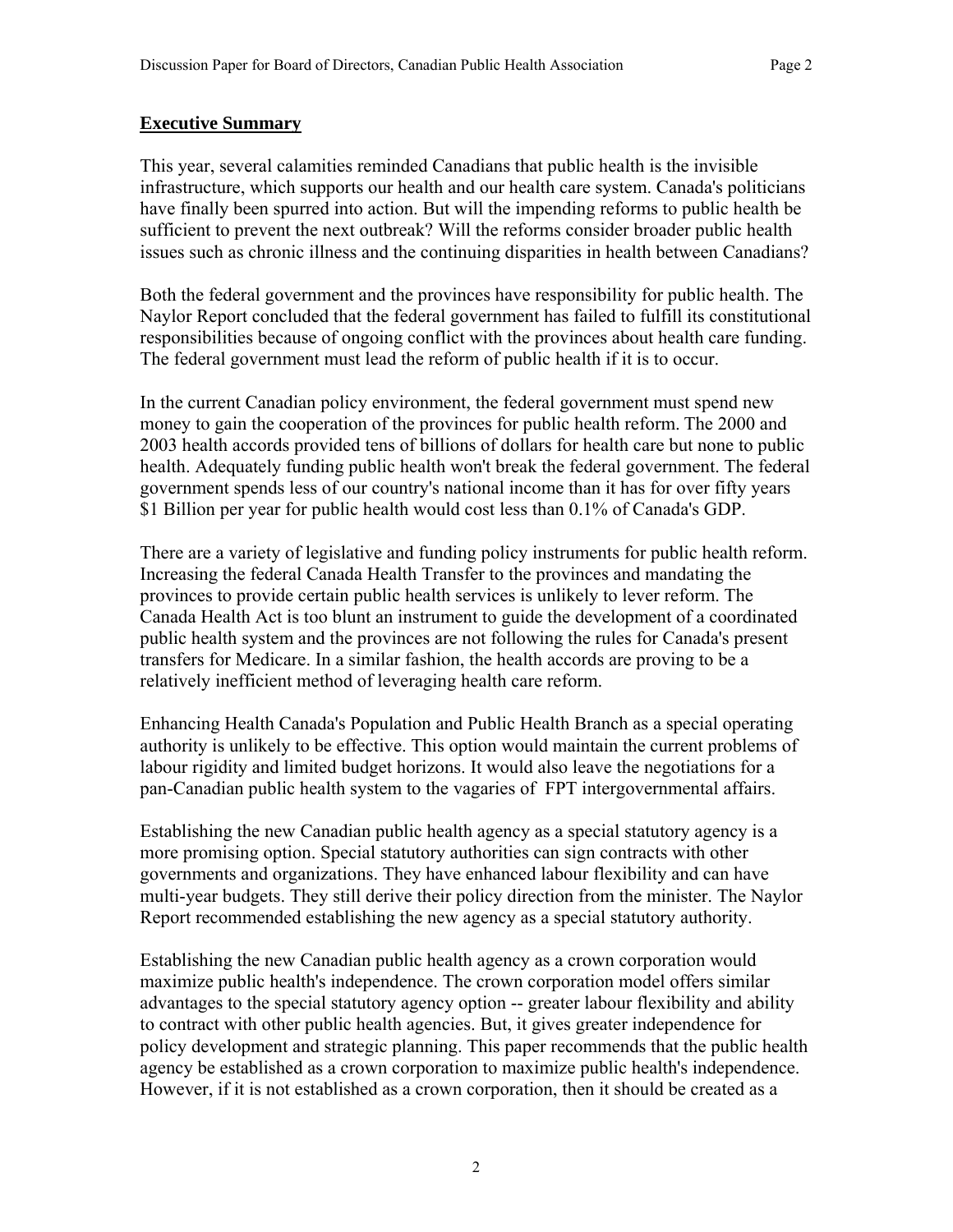special statutory authority. This would ensure the minimum autonomy necessary to accomplish its work.

Quebec is generally considered to have the most effective public health services in Canada. The National Institute of Public Health is the lead agency for public health. The Governor in Council appoints its board and the director general/president. Many of its staff are shared with the regional health authorities in Montreal and Quebec City and the province's universities. The Quebec Institute is mandated with developing a broad program of public health beyond communicable disease. Quebec's public health institute is closest to the statutory authority model.

A new Canadian public health agency would be in a better position to contract with and provide funds to provincial, regional, and local public health services. The Naylor Report suggested a broader role than establishing and maintaining systems for communicable disease control. Each public health function needs and plan for reform.

The new Canadian public health agency should coordinate and fund the country's population health assessment. The agency should coordinate and fund the surveillance system, which should include data on chronic illnesses and the determinants of health. Responsibility for health protection legislation and regulation should be consolidated in Health Canada. The public health agency should provide scientific back up for regulatory activities. The agency should coordinate and fund the country's disease and injury control services and purchase all needed vaccines. The agency should coordinate and fund health promotion programs, which should include engagement with citizens and their organizations.

The SARS outbreak revealed that Canada does not have an emergency plan for communicable disease control. As recommended by the Naylor Report, the federal government should set a time limit for negotiations with the provinces for an outbreak management system. If an agreement could not be reached during this period, the federal government should draft default legislation, which would establish rules for FPT relations on public health issues, particularly the management of communicable disease outbreaks.

Canada's chief public health officer should be the CEO of the new Canadian public health agency. Canada does not have public health goals or a strategic plan for public health. The new Canadian public health agency should develop a strategic plan for public health as one of its first priorities.

In the end, whether a society can effectively address its health problems depends on its ability to mobilize collective action. This year, Canada had a close brush with disaster. The SARS outbreak dramatically demonstrated the dire health and economic consequences that can accrue from an inadequate public health system. Societies, which place a low value on public health, become sick societies. Hopefully, it will not take another disastrous disease outbreak, tens of thousands deaths from lung cancer, or the complications of the obesity epidemic for Canada to implement an effective, properly resourced strategy for public health.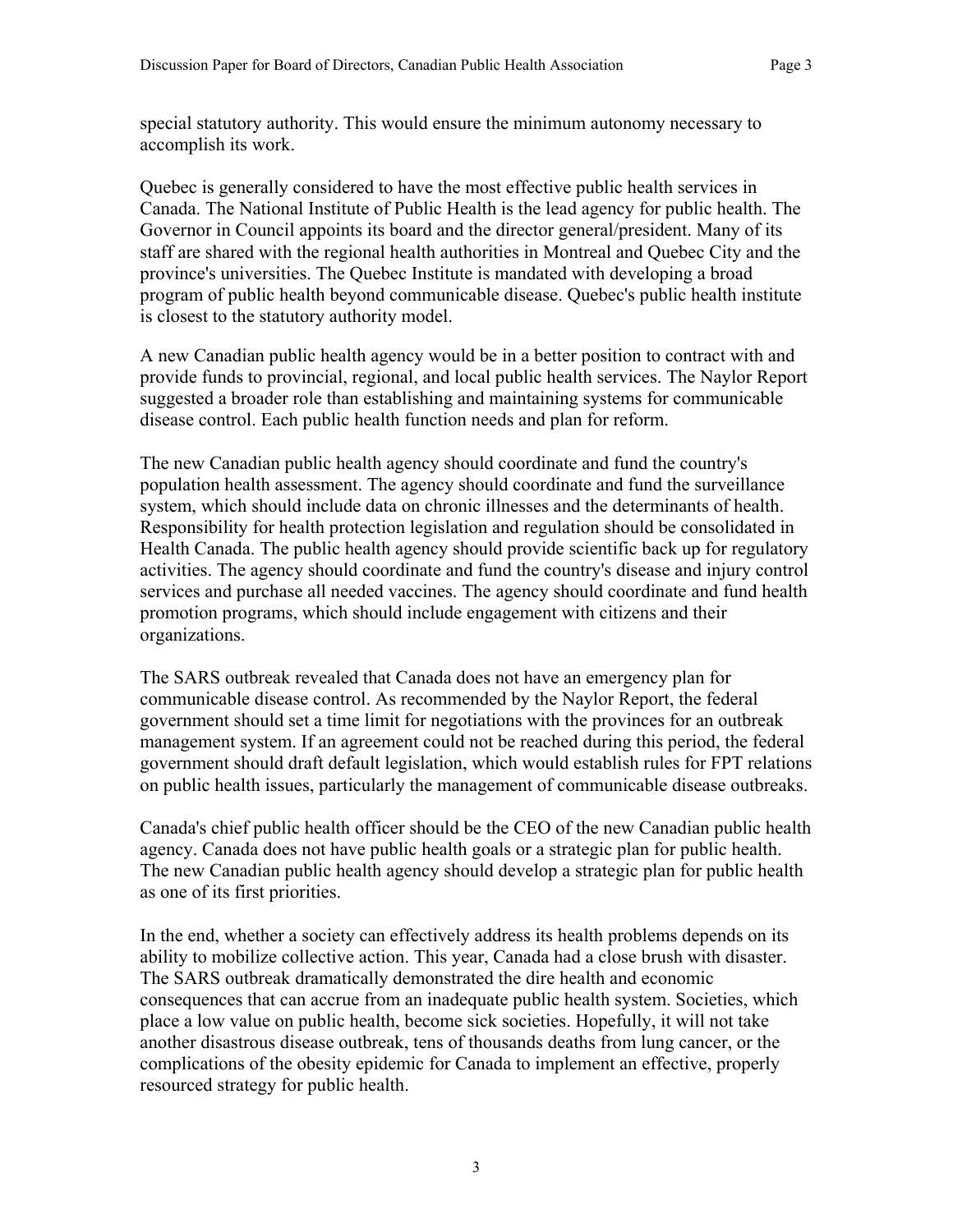#### **Introduction**

 $\overline{a}$ 

This year, several calamities reminded Canadians about the importance of public health. The Severe Acute Respiratory Syndrome (SARS) outbreak and the identification of an Alberta cow infected with BSE<sup>\*</sup> were two key causes of Canada's sluggish economic growth in the first half of 2003. Three years ago, waterborne outbreaks of infectious diseases occurred in Walkerton Ontario and North Battleford, Saskatchewan. Canadians were shocked that even a developed country with a large supply of fresh-water could have problems with its drinking water. In August, revelations about inadequate inspection processes in a meat processing plant in Aylmer Ontario again raised concerns about the safety of Canada's food supply.

The federal SARS report chaired by Dr. David Naylor noted that experts have advised governments for years of public health's problems but their warnings were disregarded. As a result Dr. Naylor wrote, "there is much to learn from the outbreak of SARS in Canada -- in large part because too many earlier lessons were ignored."1

Canada has generally high standards of health. Life expectancy at birth hit a new high in 2001 of 82.2 years for women and 77.1 years for men.<sup>2</sup> These figures place us seventh in the world for women and fifth for men.<sup>3</sup> In contrast, the US which spends much more on health care is  $18<sup>th</sup>$  for women and tied for  $17<sup>th</sup>$  for men.

However, the recent shocks remind Canadians that public health is the invisible infrastructure, which supports our health and our health care system. Many erroneously assume that our relatively good health is due to our health care system. Health care certainly has something to do with health status and almost all of us have had or will have cause to feel grateful to Canada's health care services. But, the greatest increases in life expectancy took place before the development of modern health care. These gains were due to clean water, safe food, and improvements in nutrition, housing, and working conditions.

Even in an unparalleled era of high technology medicine, public health and prevention are still the most important factors to improve our health. With what we know now, we could prevent over 80% of the cases of coronary heart disease cases,  $4$  diabetes,  $5$  and chronic obstructive lung disease and lung cancer.<sup>6</sup>

But, public health's victories are silent. When a patient survives a new open-heart operation, it's big news. When people don't get heart disease because of public health's activities, there is no coverage.

It's illness and treatment that get public attention. It's human nature. Denial is cheap and prevention costs in the short-term, even if the expenses are recouped over time. But, any society that neglects the prevention of disease and the promotion of health does so at great risk. Benjamin Disraeli's words are as relevant now as ever:

<sup>\*</sup> Bovine spongiform encephalopathy, variant Creutzfeld Jacob Disease, or mad cow disease.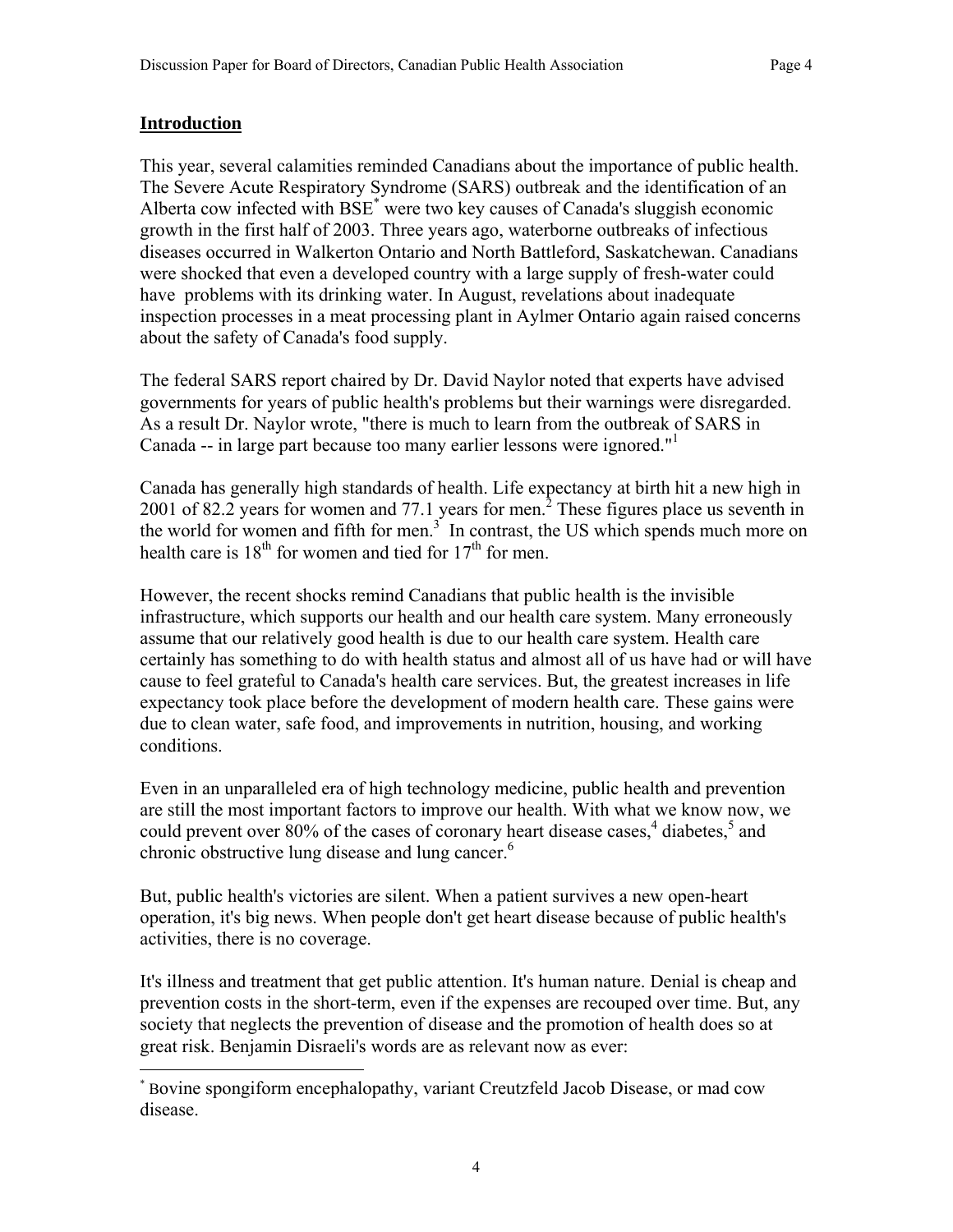"The health of the public is the foundation upon which rests the happiness of the people and the welfare of the state."

With the events of 2003, Canada's politicians have finally been spurred into action. There will be reforms to public health. But will they be enough to prevent the next devastating outbreak? Will they also consider broader public health issues such as the continuing disparities in health between different regions and socioeconomic groups?

This discussion paper briefly delineates public health's problems, discusses the jurisdictional issues at stake, and then outlines the policy options for the federal government to rejuvenate Canada's beleaguered public health services. It is intended as a complement to the Naylor Report focussing on the specific model that would best serve public health in Canada and globally.

## **Canada's public health services have a lot of problems**

Public health is commonly defined as: $<sup>7</sup>$ </sup>

"The science and art of promoting health, preventing disease, prolonging life and improving quality of life through the organized efforts of society."

The key functions through which public health services fulfill their mandate are:

- 1. Population health assessment
- 2. Health Surveillance
- 3. Health protection
- 4. Disease and injury prevention
- 5. Health promotion

In the last few years, many others besides Dr. Naylor have concluded that Canada's public health services are inadequate for the task at hand:

- Justice Horace Kreever noted in his report  $\delta$  that, "Public health departments in many parts of Canada do not have the resources to carry out their duties."
- A report on public health infrastructure was presented to Federal Provincial Territorial Deputy Ministers of Health in June 2000 but the Deputies refused to have the report tabled. The report noted that, "There seems to be agreement that only one crisis can be handled at a time."<sup>9</sup>
- The Canadian Medical Association Journal referred to public health as "being on the ropes." $10$

Dr. John Frank, one of Canada's senior public health physicians and director of the Canadian Institute of Population and Public Health, has identified five categories of issues affecting public health: $11$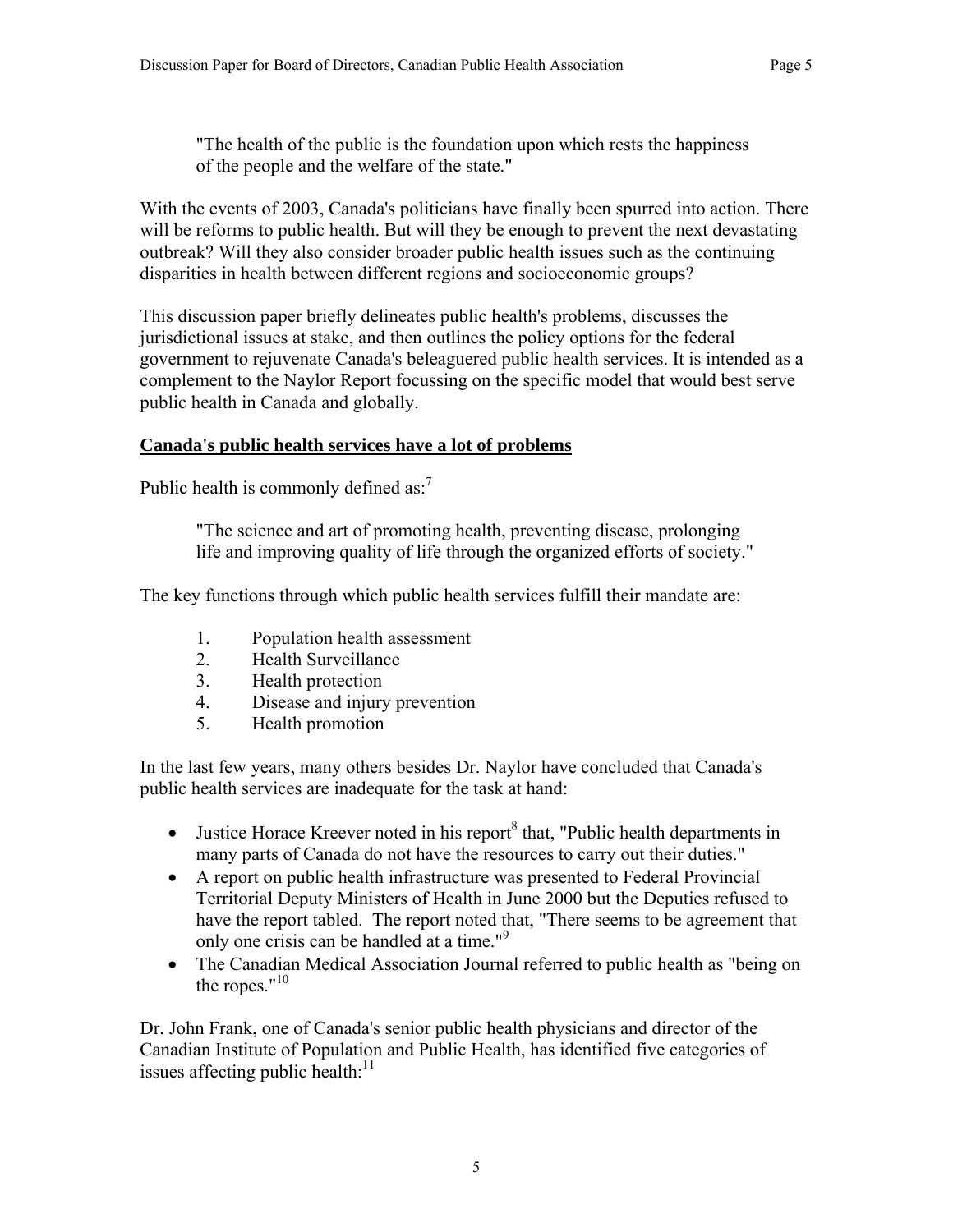- 1. One world, no boundaries
- 2. New epidemics of chronic disease
- 3. Environmental degradation and change
- 4. The perils of untested new technologies
- 5. Public health: an evaluative conscience for the clinical care system

Each of these is described briefly in turn.

## *1. One world, no boundaries*

While Canadians are smug about the elimination of epidemics of infectious diseases, there are daily reminders that an innocuous outbreak thousands of kilometers beyond our borders can quickly wreak devastation here. HIV/AIDS did not exist in North America prior to 1980 but it is now one of the leading causes of death for young men. The West Nile virus did not exist in North America prior to 1999 and that year caused only 62 known human infections and 7 deaths in the New York City area. However, it caused over 4500 confirmed cases and 300 deaths in 2002 and has now become established in most parts of North America.<sup>12</sup> As of October 7, 2003 there were already over 7000 North American cases.

Canadians generally consider tuberculosis a disease of only historical importance but worldwide it is more common than ever. An increasing percentage of cases are resistant to multiple antibiotics and can only be treated with long, expensive courses of medications. Canada's public health system appears unable to mount the most basic control programs. A recent study documented that only 20 percent of immigrants to Ontario adhered to TB follow up.  $13$  Only 6 percent were given therapy to prevent future episodes of TB. In 2001, the Department of Public Health received 3,300 referrals from Federal Immigration officials for inactive TB. They should be monitored regularly for 3- 5 years but a spokesperson for Toronto public health admitted, "…we have had to cut back on our follow up. In fact, we do quite minimal follow-up at this point."<sup>14</sup>

One of public health's greatest triumphs is vaccination. Smallpox summarizes the evolution of public health. Less than two hundred years after Jenner gave the first vaccination in England in 1797, the World Health Organization managed to eliminate the last wild disease in Ethiopia in 1977. At this time it is only found in research facilities, and biological weapons labs. Now, public health has to cope with the possibility of terrorist use of smallpox, as well as other communicable diseases, and noxious agents.

SARS may have been generated by a mutation of a previously existing coronavirus passing through a wild animal in China (a civet cat) and thence to humans.<sup>15</sup> Within a few months of the disease's first appearance modern air travel had spread it to the other side of the Globe. Migration and advances in travel technology have always been important to disease spread. Measles was unknown to first nations peoples and devastated their communities after European contact. With the development of intercontinental shipping trade, Cholera regularly spread from its origin in the Indian subcontinent and lay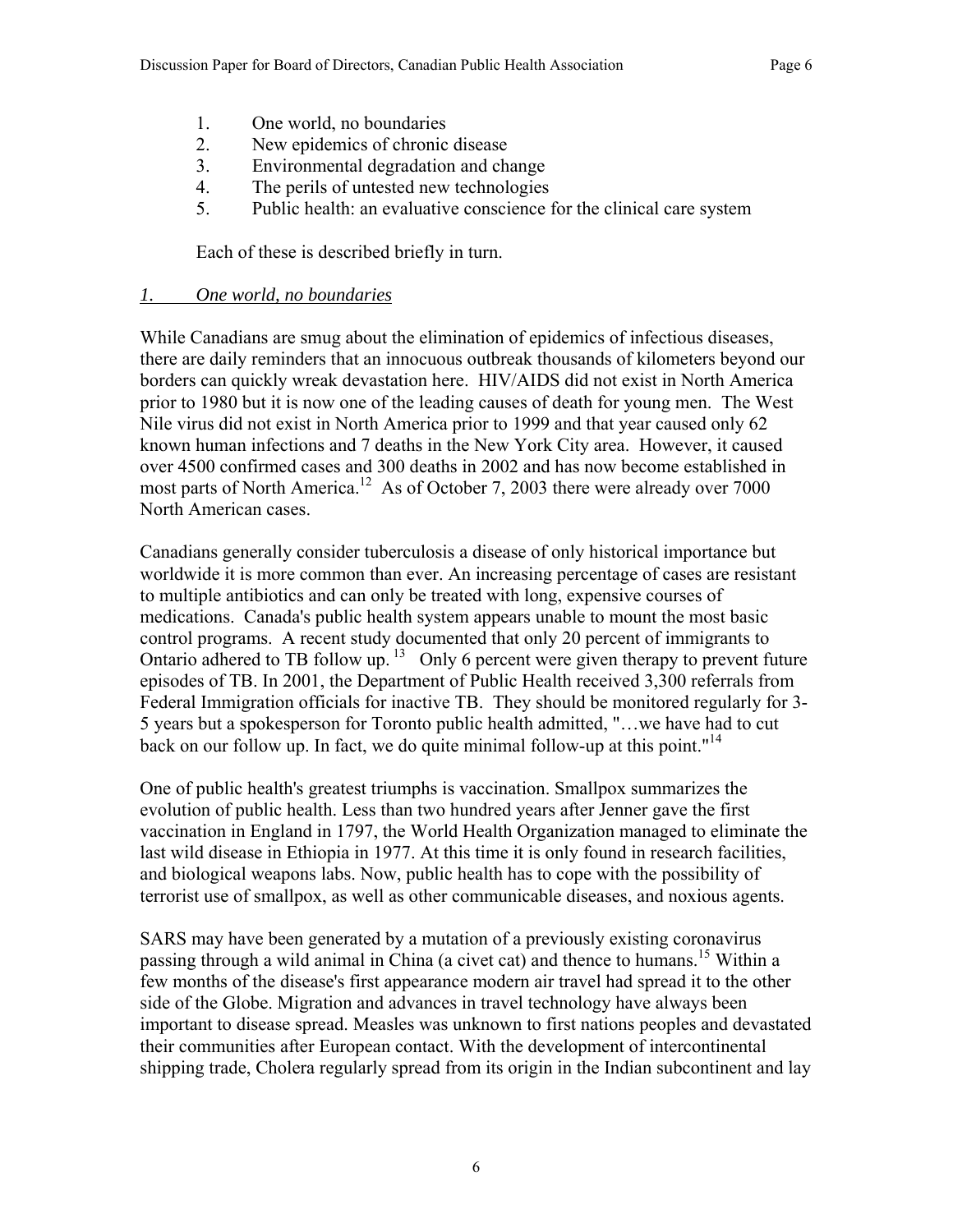waste to communities all around the world. However, there is a qualitative difference between infections that can only spread at the rate of 15 km/h and those that can go 915!

It also appears that Canada's public health system is incapable of dealing with these risks. In 1999, the Auditor General reviewed the management of a disease outbreak linked to contaminated cheese.<sup>16</sup> At the time, the Auditor concluded that the lead agency, the Canadian Food Inspection Agency (CFIA) did not share information with public health services in a timely manner. This delay caused more illnesses.

Some food inspection services are under provincial control. In August 2003 it was revealed that a meat plant in Aylmer Ontario was processing meat from animals that died before slaughter.<sup>17</sup> The provincial government had evidently been warned of possible problems eighteen months earlier but cut the number of full-time meat plant inspectors from 103 to 10.

Canada is the only developed country without an immunization schedule. The provinces currently decide upon their own immunization schedules. Some provinces cover new vaccines for diseases like chickenpox while others do not. In August 2003, an Ontario health unit, held a lottery to determine who would 'win' a dose of a new expensive vaccine against meningitis.<sup>18</sup> The province does not fund the vaccine and the health unit did not have enough funding to pay for full coverage.

To make things worse, governments have not organized themselves to bulk purchase vaccines. As a result, government and individuals spend millions extra than if governments cooperated.

## *2. New epidemics of chronic disease*

The main health problems currently facing Canadians are chronic illnesses. Some chronic illnesses such as coronary heart disease have waned. Canadians are now less than one-third as likely to die of a heart attack or stroke than they were 50 years ago. However, cardiovascular disease remains the major cause of death. Some cancers such as stomach and cervix have substantially decreased their death rates.<sup>19</sup> Lung cancer death rates in men have fallen by over 15% since they peaked in the late 1980s. Unfortunately, female lung cancer death rates have increased by nearly 400% in the past 30 years. And, while non-Hodgkins lymphoma is a rare disease it is also increasing.

The prevalence of childhood obesity is also increasing rapidly. This is fueling epidemics of diabetes and end stage kidney disease and may portend a future resurgence in coronary heart disease.<sup>20</sup> Like other chronic illnesses, the burden of the childhood obesity epidemic falls more heavily on Canadians of lower socio-economic status.<sup>21</sup>

Mental health concerns are as common or more common than physical problems.<sup>22</sup> Many Canadians, particularly children, are not able to get treatment for their problems.

## *3. Environmental degradation and change*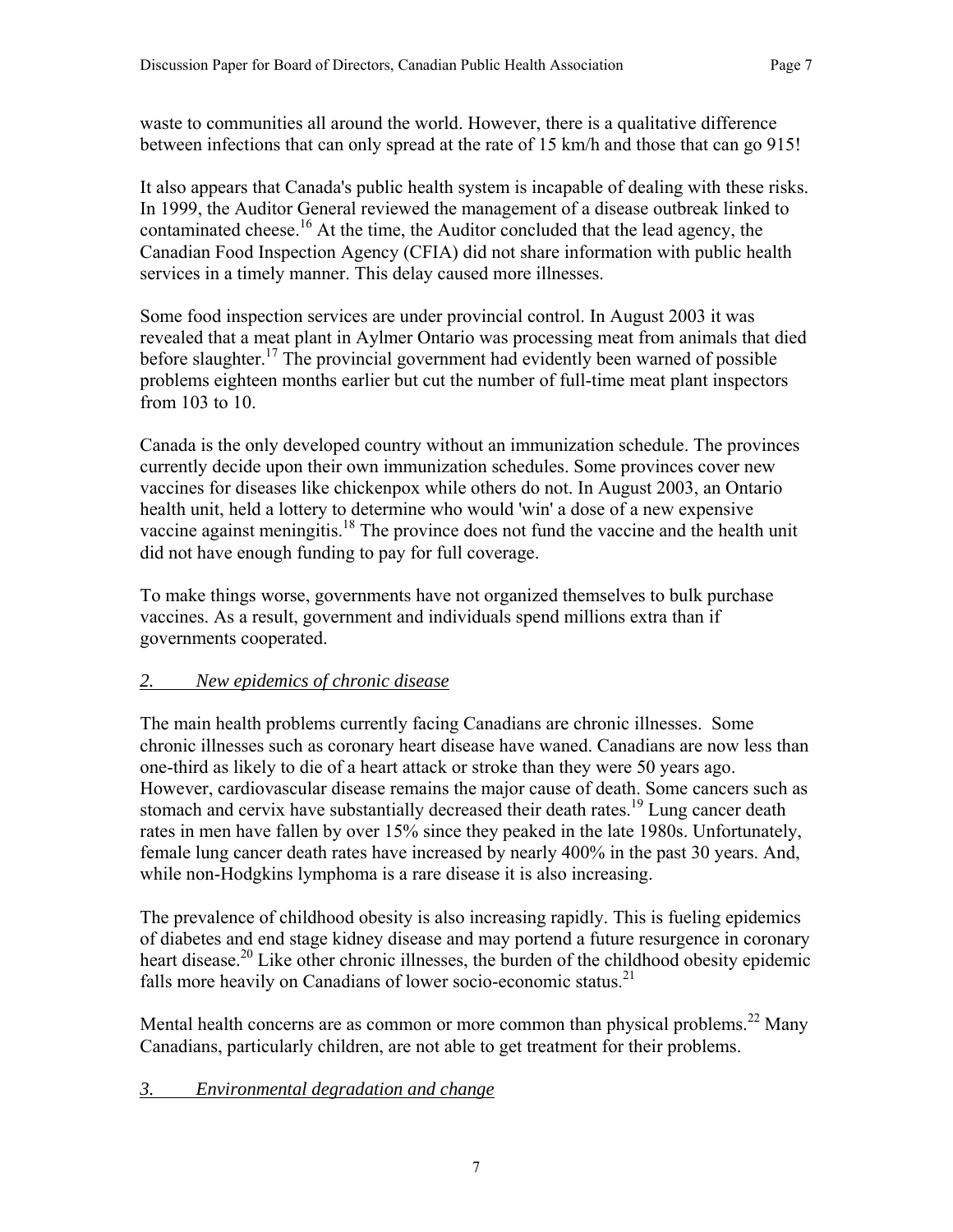While the political debate rages about whether human activity is responsible for environmental, there is little question that there is major environmental change and that it has grave implications for human health.<sup>23</sup> Global warming may change the distribution of a number of insect borne diseases including West Nile and malaria

There is widespread contamination of ground water from which many Canadians, especially in rural areas draw their drinking water.<sup>24</sup> And yet, there appears to be less public health capacity to protect us from outbreaks of water borne illness like those in Walkerton Ontario and North Battleford Saskatchewan.<sup>25</sup> The estimates of the costs to renovate Canada's water systems are in the tens of billions of dollars.<sup>26</sup>

There are also concerns about air quality especially in the Greater Toronto area and BC's lower mainland.<sup>27</sup> It has been estimated that in the city of Toronto alone there are approximately 1,000 premature deaths, 5,500 hospital admissions, and over 60,000 cases of bronchitis in children every year due to polluted air.

Other aspects of the built environment also pose health risks. Millions of Canadians, including many children, suffer from inadequate housing and limited access to recreation and nutritious food. These environmental risks are some of the reasons for the continuing health disparities between wealthier and poorer Canadians.

#### *4. The perils of untested new technologies*

Canadians rely upon public health agencies to protect us from dangerous drugs, foods, and other products. Recently, there are concerns that the fine balance of ensuring accessible drugs vs. protection from dangerous products has tipped in favour of the drug industry.28 Seven drugs approved since 1993 and later withdrawn from the market have contributed to at least 1000 deaths across North America. New drugs are typically tested in several thousands of patients prior to licensing. But, less common side effects might only declare themselves after hundreds of thousands of treatments. There is no systematic post-market surveillance to identify these adverse effects.

There is also concern about dangers from untested new technologies from agricultural practices to medical devices. When an Alberta cow was discovered with BSE, much of the rest of the world wanted to know why Canada still allows ruminant animals to eat feed containing other ruminants. Canada still permits routine administration of antibiotics to animals as growth promoters despite Denmark demonstrating that this practice is unnecessary and causes increased antibiotic resistance.<sup>29</sup>

There are also concerns about the explosion of genetic tests and procedures, which are touted to a worried public. However, closer evaluation often reveals that the benefits may have been overblown, especially for low-risk persons.<sup>30</sup>

Societies have always had to balance risks with benefits. But our  $21<sup>st</sup>$  century high technology, mass marketing, and international air travel magnify risk and sometimes the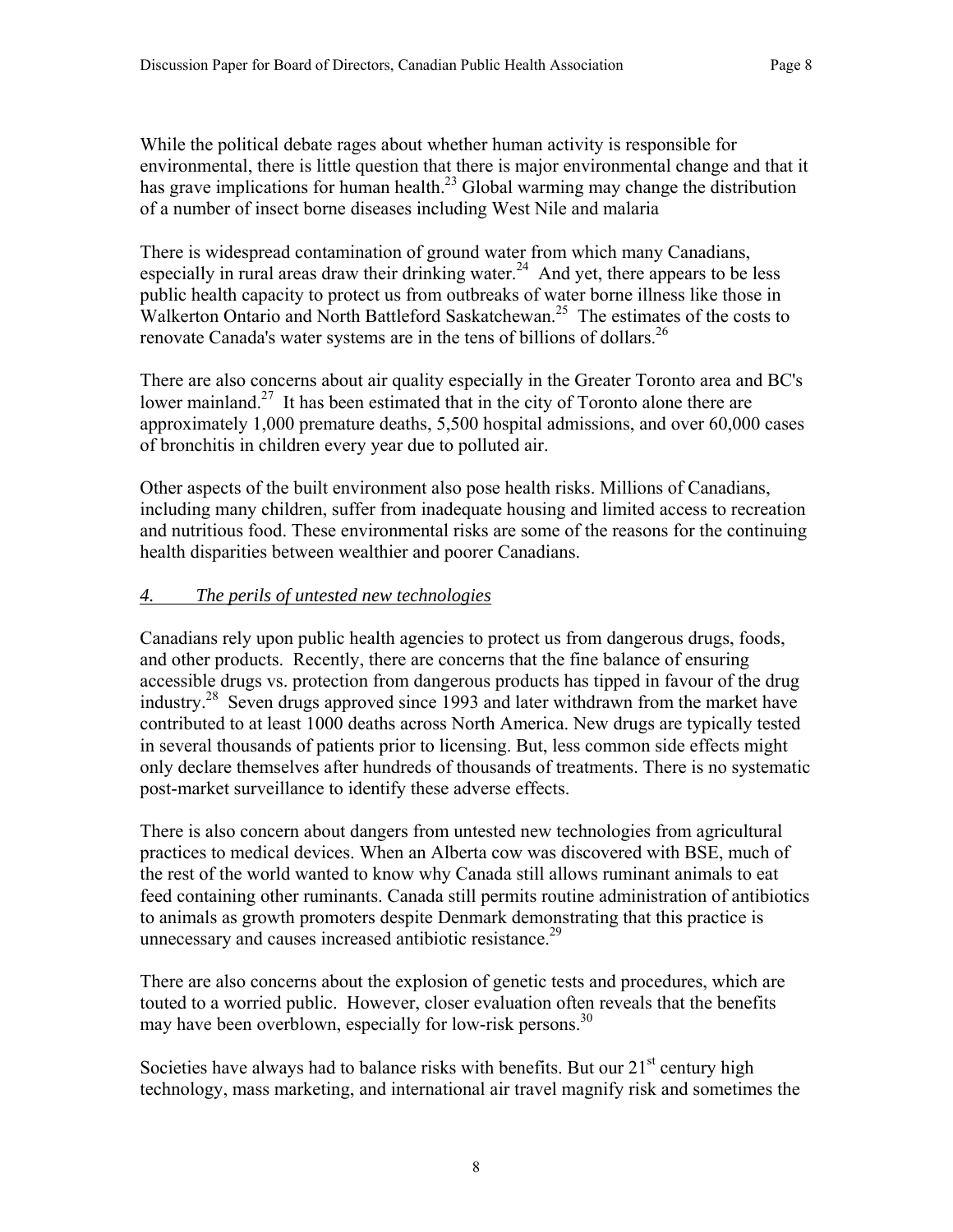consequences are irremediable.

## *5. Public health: an evaluative conscience for the clinical care system*

Health care systems have been historically based on treating those who 'come through the door' and not on who actually needs care. As a result, family doctors spend approximately 1 in 8 visits treating people for upper respiratory infections<sup>31</sup> while most chronic illnesses are under-diagnosed and under-treated.<sup>32,33</sup> Thousands of Canadians die every year and tens of thousands are hospitalized from heart attacks, strokes, kidney failure and other complications from their chronic illnesses.<sup>34</sup>

While public health has responsibility for a geographical area, family doctors typically only take responsibility for one episode of care for their patients. Very few family doctors have lists or rosters of patients and fewer still have lists of patients with certain conditions, which require detailed follow-up; e.g., diabetes.

Manitoba has developed a registry and follow-up program for childhood immunizations but across the country there is little public health involvement in these clinical preventive services or with those for cervical cancer or breast cancer.<sup>35</sup>

All provinces except Ontario have moved to some form of regional authority model for health services. For example, in the western provinces, typically hospital, long-term care, home care, mental health, and public health services are now under one budget and one management team. The regional authorities are just now starting to plan services around their populations. The old system of waiting for patients to come through the door still dominates planning and resource allocation.

#### *Public health: pay a little now or a lot in the future*

Public health is a victim of its success. The elimination of the epidemics of infectious disease, which plagued Canadians up until the mid-twentieth century, blinded Canadians to the threats of new infectious diseases. Public health also has great potential to help contain chronic illnesses, environmental threats, and dangerous new technologies, as well as improve the functioning of the health care system.

In fact, the sustainability of Canada's health care system is intimately intertwined with the future of public health. If the potential for prevention could be translated into reality just for coronary heart disease, diabetes, lung cancer and chronic lung disease, this would free up over  $6000$  hospital beds.<sup>36</sup> This is more beds than the entire complement of beds in Atlantic Canada.

Derek Wanless, a London statistician and banker recently reviewed the sustainability of the UK's National Health Service for the Treasury Department.<sup>37</sup> He developed three future scenarios and then tested each for its impact on resource requirements. Wanless concluded that the scenario, which included a focus on public health, would never be more expensive and would improve health the most. It eventually would be 5% less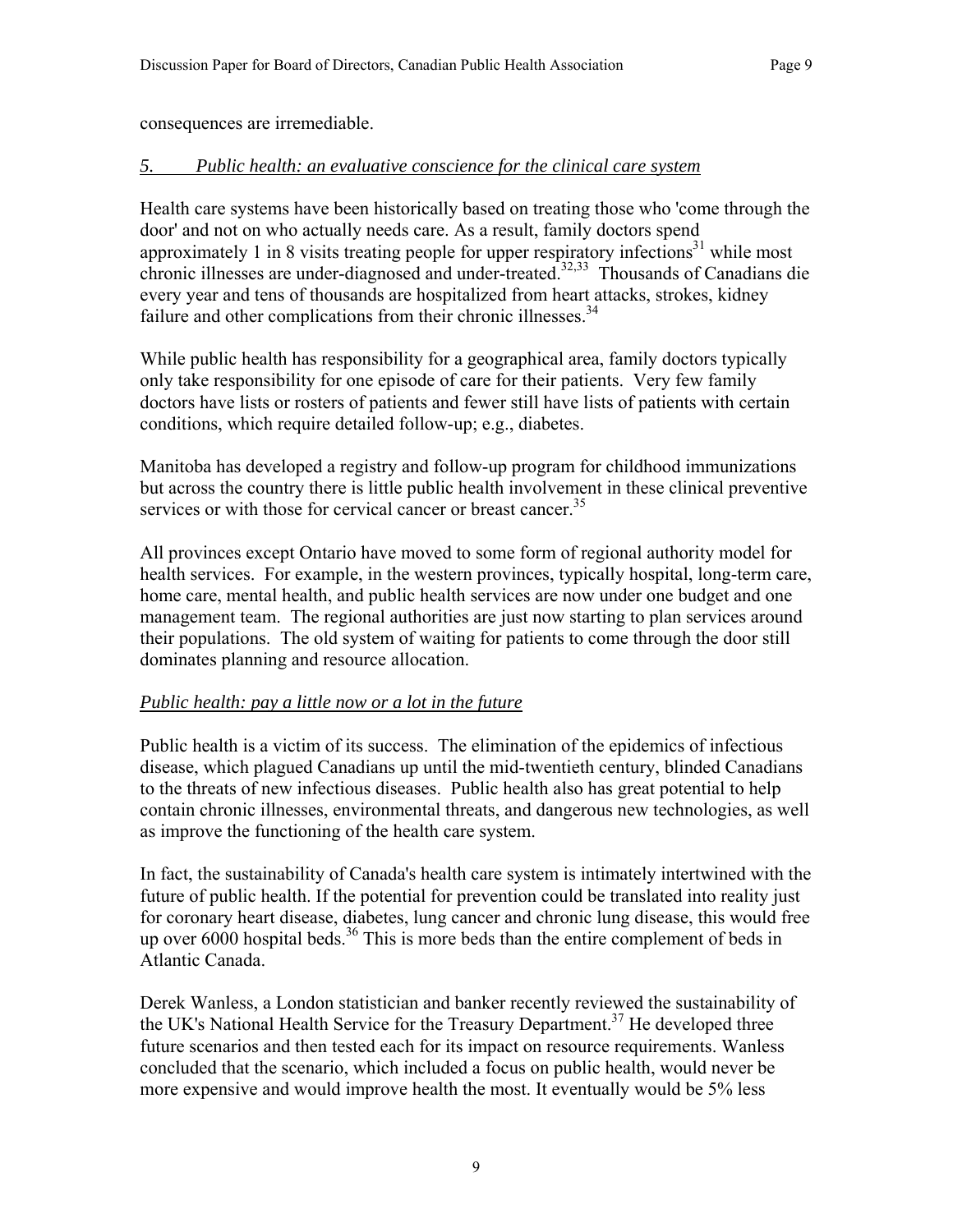expensive than only focussing on illness treatment and 15% cheaper than simply moving incrementally from the status quo.

We seem to have forgotten the public health maxim that one cannot ever build a big enough hospital at the bottom of the cliff without first building a fence around the top. Public health is the fence around the top of the cliff.

The next section begins the discussion of the federal role in public health.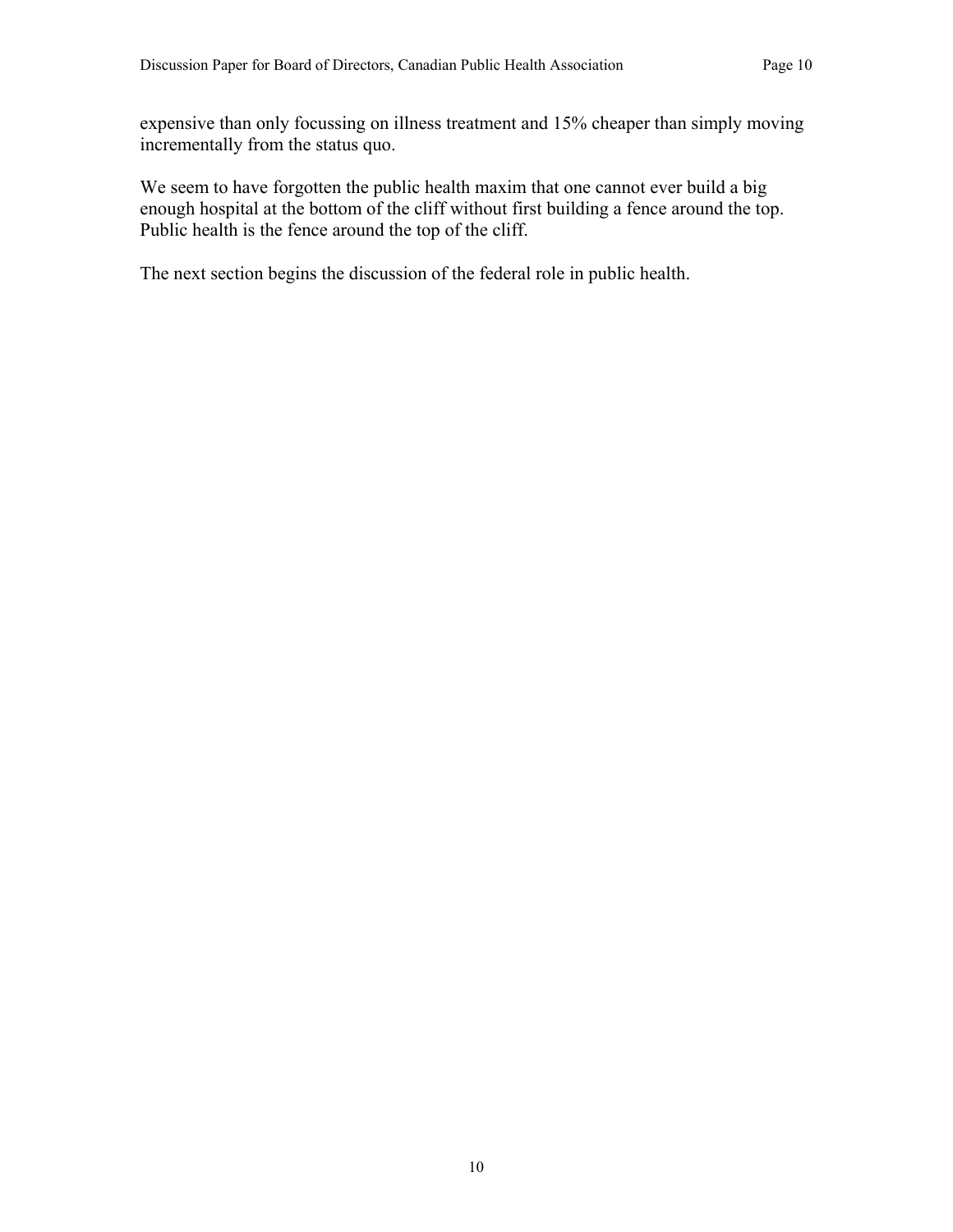## *Which jurisdiction has responsibility for public health?*

*Both the federal government and the provinces have responsibility for certain aspects of public health. In theory the provinces have responsibility for local matters while the federal government has the responsibility for interprovincial and international threats. In practice, the federal government has failed to fulfill its constitutional responsibilities because of ongoing conflict with the provinces about funding.* 

The original Canadian constitution, the British North America (BNA) Act, was proclaimed in 1867. At that time there was little organized public health or health care. There was little in the way of regulation of doctors or hospitals. In fact, hospitals were largely places for poor people to die. Health was considered primarily a private, local matter. The exception was the importation of infectious diseases like cholera. Quarantine originated in the 1300s in Italy to protect ports from plague. In fact, Quarantine, is derived from the Latin word *quaresma*, referring to the forty days ships had to wait before they could land.<sup>38</sup>

Given the contemporary political environment, not surprisingly, there is very little mention of health in the British North America Act. The provinces were granted the constitutional authority for:

"The establishment, maintenance, and management of hospitals, asylums, charities, and eleemosynary\* institutions in and for the province, other than marine hospitals."

The federal government was given the responsibility for:

"Quarantine and the establishment and maintenance of marine hospitals."

The archaic language highlights how out of touch the Canadian constitution is with the realities of  $21<sup>st</sup>$  century Canadian health policy. As, health has become a more important policy area, the division of responsibilities between the federal government and the provinces has developed according to custom, consensus, and, not infrequently, court decision.

Court decisions subsequent to 1867 gave the provinces primary responsibility for local public health services as well as the regulation of hospitals and health professionals. These powers have been considered to be of a local or private nature according to BNA Act section 92(16).

However, other court decisions have also reaffirmed the federal government's ability to provide conditional grants to the provinces even in areas of clear provincial responsibility such as health care, education, training, and social services.

Notwithstanding the debate about health care services, it does appear that the federal government has a major role in many public health issues. Justice Willard Estey

 $\overline{a}$ \* Defined by the Oxford English dictionary as, "Of or pertaining to alms or almsgiving; charitable."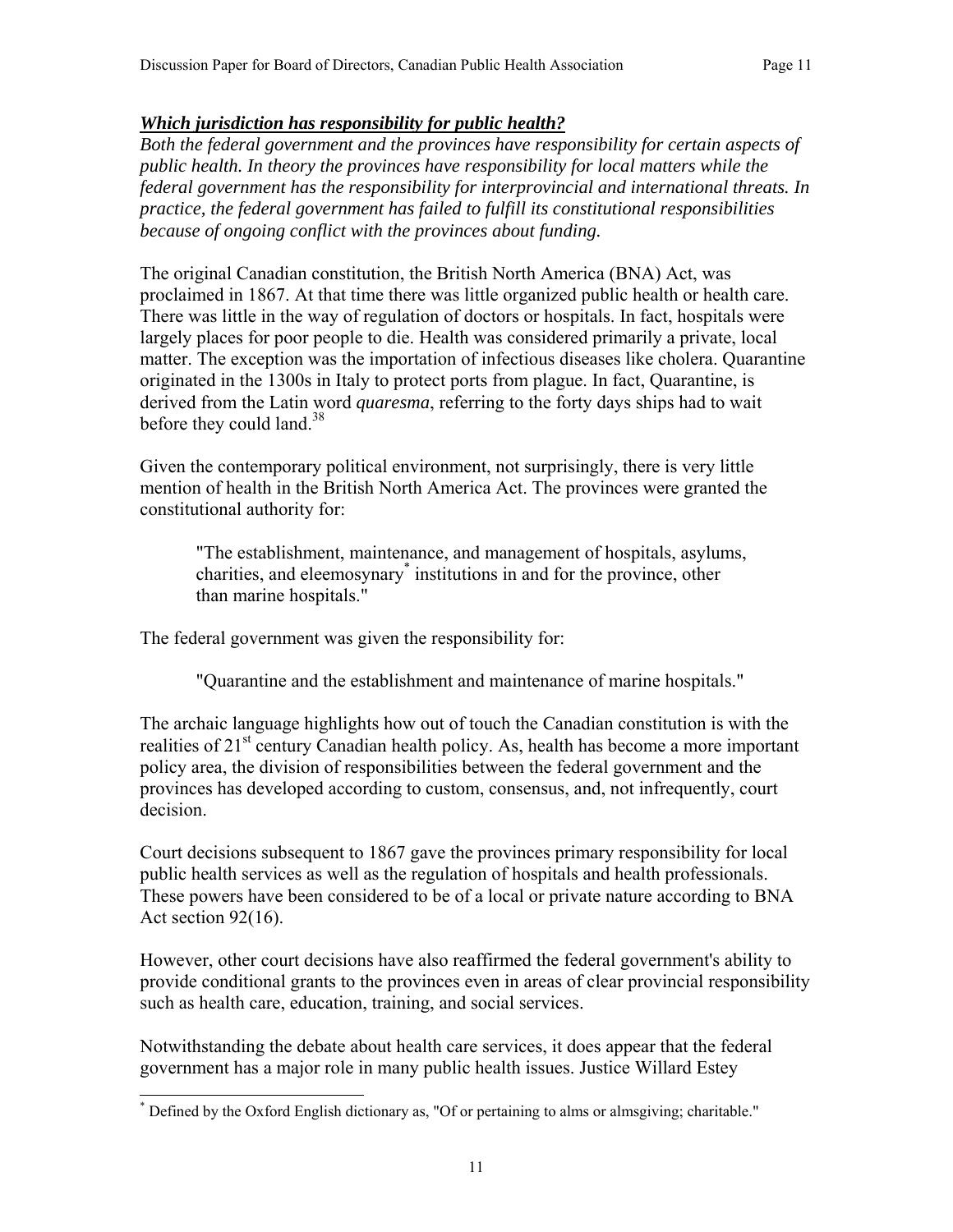## commented:<sup>39</sup>

"Health is not a subject specifically dealt with in the Constitution Act either in 1867 or by way of subsequent amendment. It is by the Constitution not assigned either to the federal or provincial legislative authority. Legislation dealing with health matters has been found within the provincial power where the approach in the legislation is to an aspect of health, local in nature. On the other hand, federal legislation in relation to 'health' can be supported where the dimension of the problem is national rather than local in nature…or where the health concern arises in the context of a public wrong and the response is criminal prohibition…In sum, "health" is not a matter which is subject to a specific constitutional assignment but instead is an amorphous topic which can be addressed by valid federal or provincial legislation, depending in the circumstances of each case upon the nature of scope of the health problem in question."

The Canadian Medical Association<sup>40</sup> and the Naylor Report have recently reviewed the arguments for the federal government's role in public health. Their analysis concludes that the federal government can use its claim to criminal law power for regulation and stewardship of public health. The residual powers of the federal government (POGG or "peace, order, and good government") also allow the federal government to deal with matters that are of a pan-Canadian concern as well as those which are deemed to be of an emergency nature.

The federal government has the constitutional responsibility for health care for aboriginals on reserves, including public health. The federal government is also directly responsible for public health services relating to the military, the RCMP, and federal correctional institutions.

The British North America Act also gives the federal government responsibility for the census and statistics. This should permit the federal government to establish surveillance systems for disease particularly when linked with their residual powers

There are also political reasons for the federal government to consider taking a strong role in public health. The six smaller provinces have little hope of maintaining adequate resources for public health. As demonstrated in Toronto, even Canada's largest public health units are stretched to breaking when confronted with a disease outbreak like SARS. Smaller jurisdictions also lack the critical mass for experts in program planning and evaluation.

Further political reasons for federal involvement include the claim by municipalities as well as health care and social service agencies that the federal government should be more financially responsible for the health of non-reserve aboriginals, refugees, new immigrants, and official language minorities.

Over the last twenty years, the conflict between the federal government and the provinces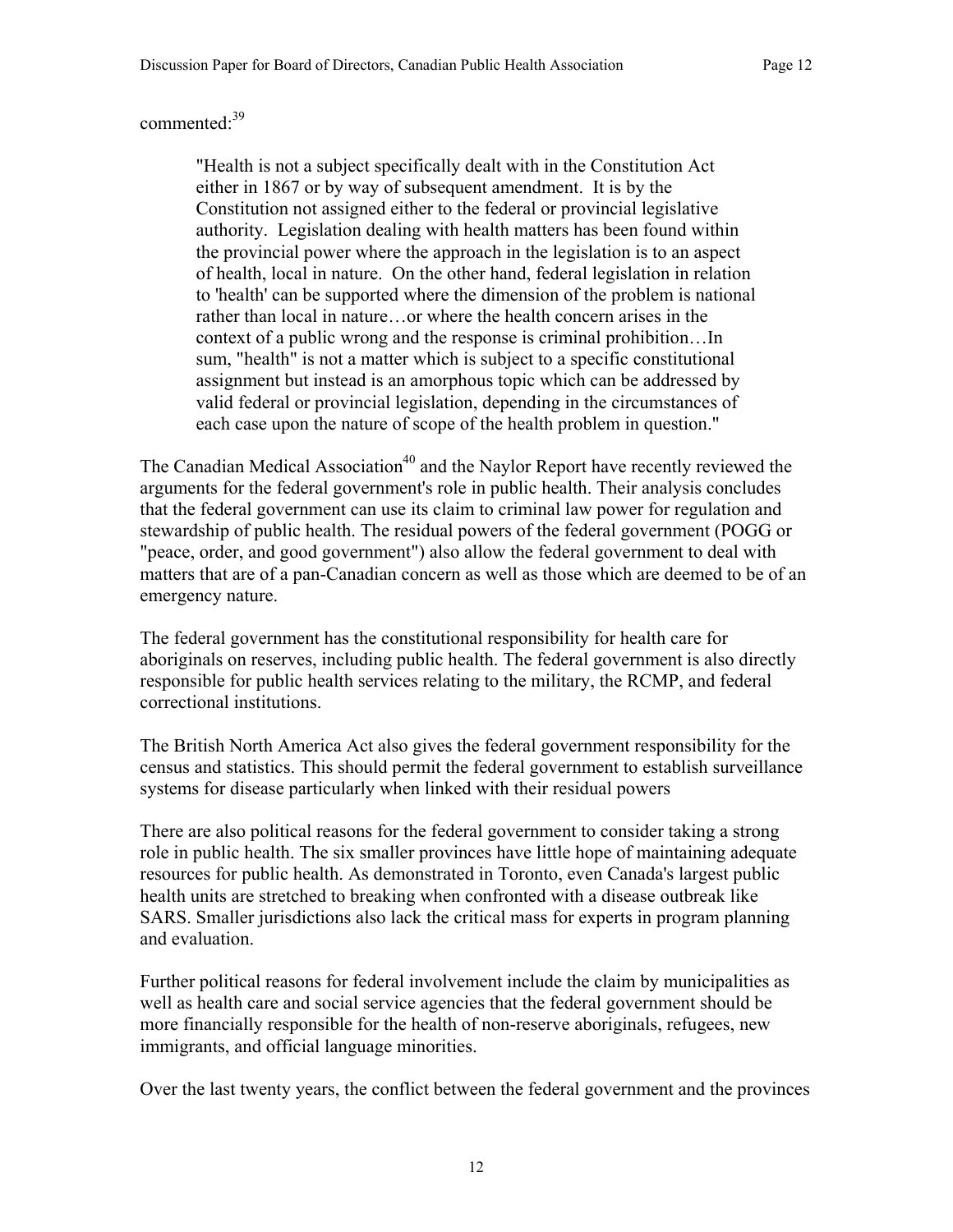and territories has intensified. In 1983, the federal government made the first cuts to its payments under the Established Programs Financing Act (EPF). Further cuts were made in 1986, 1989, 1991, and 1995. Now the provinces complain that the federal government is only paying  $16\%$  of the costs of Canada's health services.<sup>41</sup> The federal government claims the true figures are between  $32\%$  and  $40\%$ .<sup>42</sup> Whatever the true value, the provinces believe that the federal government should be paying a lot more and many will feel aggrieved at whatever amounts they receive.

In February 2003, the Prime Minister announced a new FPT health accord, but this seems to have heightened, not reduced the conflict. The provinces didn't receive as much money as the Romanow Commission had recommended and several now face tight budgets. The SARS outbreak and the BSE case have especially adversely affected Ontario and Alberta respectively. The federal government claims its revenues have also suffered. Finance Minister John Manley, has said that the federal government may have to renege on a \$2 Billion payment next year which was conditional on a large federal surplus.

Because of ongoing conflict over funding the true authority over public health matters is somewhat unclear. The federal government could exercise more authority, especially in areas like communicable disease control. But, because of the already existing intergovernmental tension, neither the federal minister of health nor Health Canada wish to tread on a province, or even to be seen as trespassing on provincial jurisdiction. As a result of the ongoing conflict, communication between health professionals is often strained.

The public's misunderstanding about language mirrors the jurisdictional confusion about public health. The frequent use of the phrase "public health care" (meaning publicly funded *illness treatment care*) in lay discussion, suggests that public health really means "Medicare". Within the Canadian public health community and governments, the phrase public health was largely supplanted by "population health" over the 1990s, although average Canadians remain generally unfamiliar with the term.

This paper is mainly concerned with the legislative and funding instruments that the federal government might use to promote public health. This section first outlines the Canadian policy context which affects the choice of instruments, then delineates the general approach suggested for the federal government, and finally describes the details of instrument choice according to the specifics for each public health function.

## **The Canadian policy context is unique**

*Canadians typically look to countries such as the US, the UK, and Australia for policy inspiration, but the Canadian policy environment is unique. The formulation of Canadian health policy has more of the characteristics of foreign policy than domestic affairs.* 

Canadians look for policy inspiration to other countries, such as the United States, the United Kingdom, and Australia, which have similar histories, democratic institutions, cultures, and constitutional makeup. However, the choice of policy instruments often depends upon idiosyncratic factors which are characteristic of a particular country or a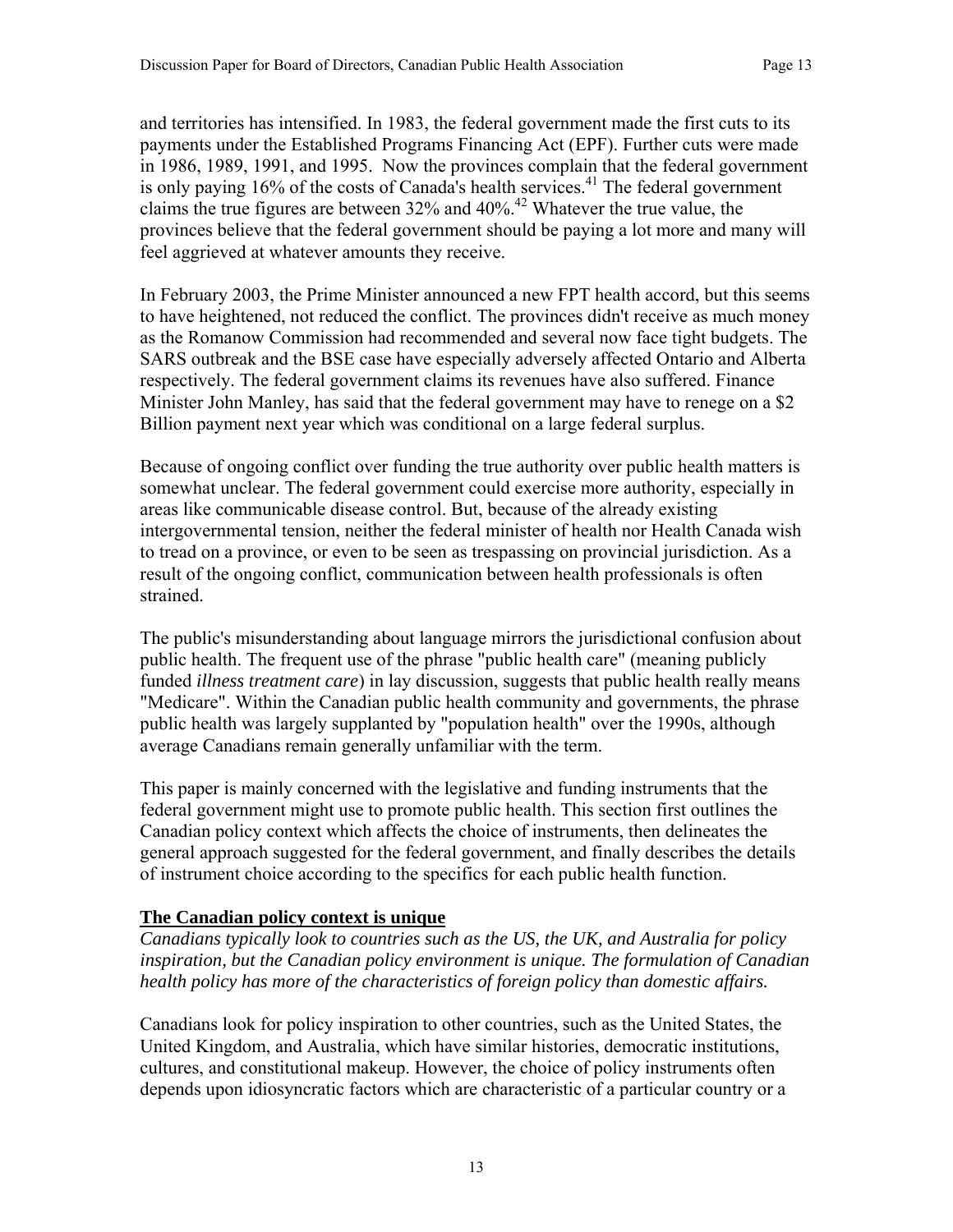particular policy area. Canadian policy analysts Howlett and Ramesh<sup>43</sup> note that:

"…A nation's policy style and political culture, and the depth of its social cleavages, have a critical bearing on the choice of an instrument. Each nation has a peculiar national style, culture, and pattern of social conflicts which predispose its decision-makers to choose a particular instrument."

The UK is a unitary state, although elected councils in Scotland, Wales, and Northern Ireland give it the appearance of a federation. Australia and the US are federations but lack the French/English linguistic and cultural divide, which plays a major role in Canada's political culture. In fact, Canadian policy discourse generally avoids the word 'nation' specifically because Quebecois see *themselves* as a nation. This leaves us with awkward expressions such as 'pan-Canadian' to articulate our aspirations as a country.

Canada's provinces may not have more powers *de jure* for public health compared with US and Australian states. But, *de facto*, the federal government has too often abdicated its role to avoid conflict.

#### **Could Canada solve its public health problems without the federal government taking the lead?**

*The reform of public health in Canada requires either federal government leadership or an integrated approach amongst the provinces. It is unlikely that the provinces would cooperate sufficiently and this would still not satisfy the World Health Organization, which only deals with federal governments. Therefore, the federal government must take the lead.* 

The federal government must take the primary role to improve Canada's public health services. The Auditor General concluded in 1999 that weaknesses in Canada's surveillance system compromised the public's health. In 2002, the Auditor updated her report<sup>44</sup> and concluded that Health Canada had made limited progress but that surveillance was still weak and compromised it's ability to, "design, deliver, and evaluate public health activities."

The federal government, the provinces and territories have been deliberating about a new surveillance system for over five years with little to show for their time. Fallout from this year's SARS epidemic has revealed poor communication between local and provincial public health agencies and the federal government.

The Auditor also noted that Health Canada's surveillance systems were inadequate to mount action against chronic illnesses like cardiovascular disease and diabetes which are the major causes of death in Canada and other developed countries.

If the federal government does not take the lead and ensure results, it appears that the provinces will not voluntarily collaborate to create a Canadian system. Furthermore, the World Health Organization has made it clear that they deal with countries and federal governments and not states or provinces. The Naylor Report notes that a WHO discussion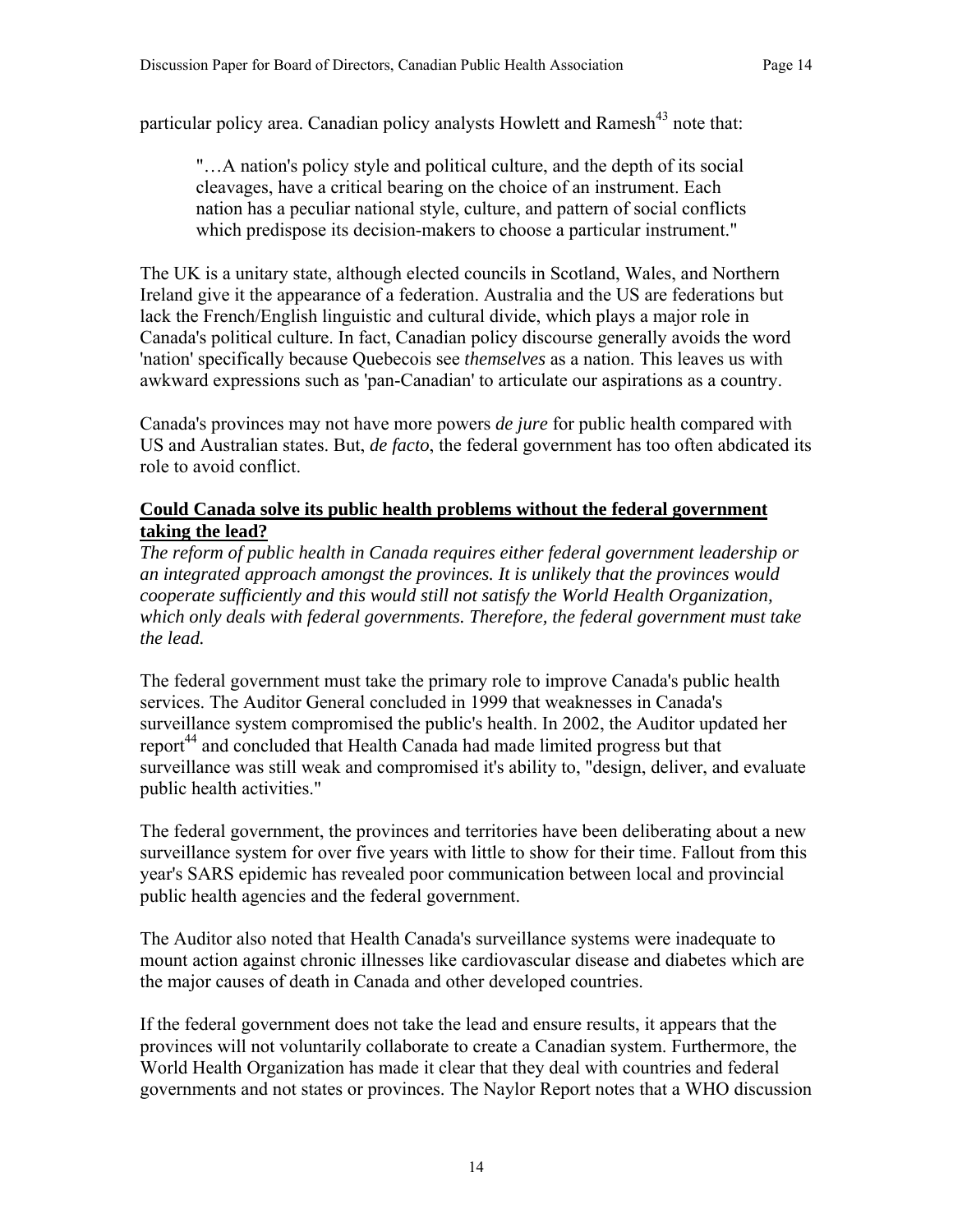document requires member countries to operate national surveillance systems:

"Rapid identification of urgent national risks that may be public health emergencies of international concern would require that each country have a national surveillance system that feeds data from the periphery to the central governments in a very short time."

Canada cannot fulfill its international obligations without federal involvement. If federal leadership is absent there will be no Canadian public health strategy and the country will remain vulnerable to outbreaks like SARS.

#### **Could the federal government lead reform without new money?**

*In the current dysfunctional Canadian policy environment, the federal government must put up new money to gain the cooperation of the provinces for public health reform.* 

The federal government claims that they are transferring adequate resources to the provinces to fulfill their responsibilities for health. But, the provinces claim that the federal government has shortchanged them in the past two decades, despite the substantial new federal resources in the FPT health accords of 2000 and 2003. In fact, while the Federal government triumphed in the signing of the 2003 accord, Alberta's premier Klein denied having signed anything.45 Federal government officials express exasperation that provinces are ungrateful for the new money.

But perception is reality. What might seem a reward to one party may, in fact, look like a penalty to the other. Deborah Stone describes a situation where a person who is expecting a \$2000 raise will be disappointed by an offer of \$1000 while someone who is expecting to pay a \$2000 fine will feel better if the forfeit only amounts to \$1000. Stone highlights that the expectations of the receiver determines whether the transaction is viewed positively or negatively.

The Naylor report notes that theoretically, the federal government might have the right to mandate provincial and local public health officials to follow federal rules and regulation on public health. However, in the current policy environment, it is very unlikely that the federal government would take such an approach and perhaps even unlikelier that the provinces would follow it.

#### **Would adequately funding public health fiscally squeeze the federal government?**

*The 2003 health care accord will provide at least \$28 Billion in new money over the next five years. None of the money was targetted to public health. Federal finance officials are expressing concern about the diminishing surplus but, the federal government could provide \$1 Billion for public health and still spend less money than any federal government since 1948.* 

The federal government does need to come up with new resources, but the amounts required are relatively small. The 2000 FPT health accord increased funding by \$23 Billion over five years. The 2003 accord will increase health care funding by at \$28 - \$35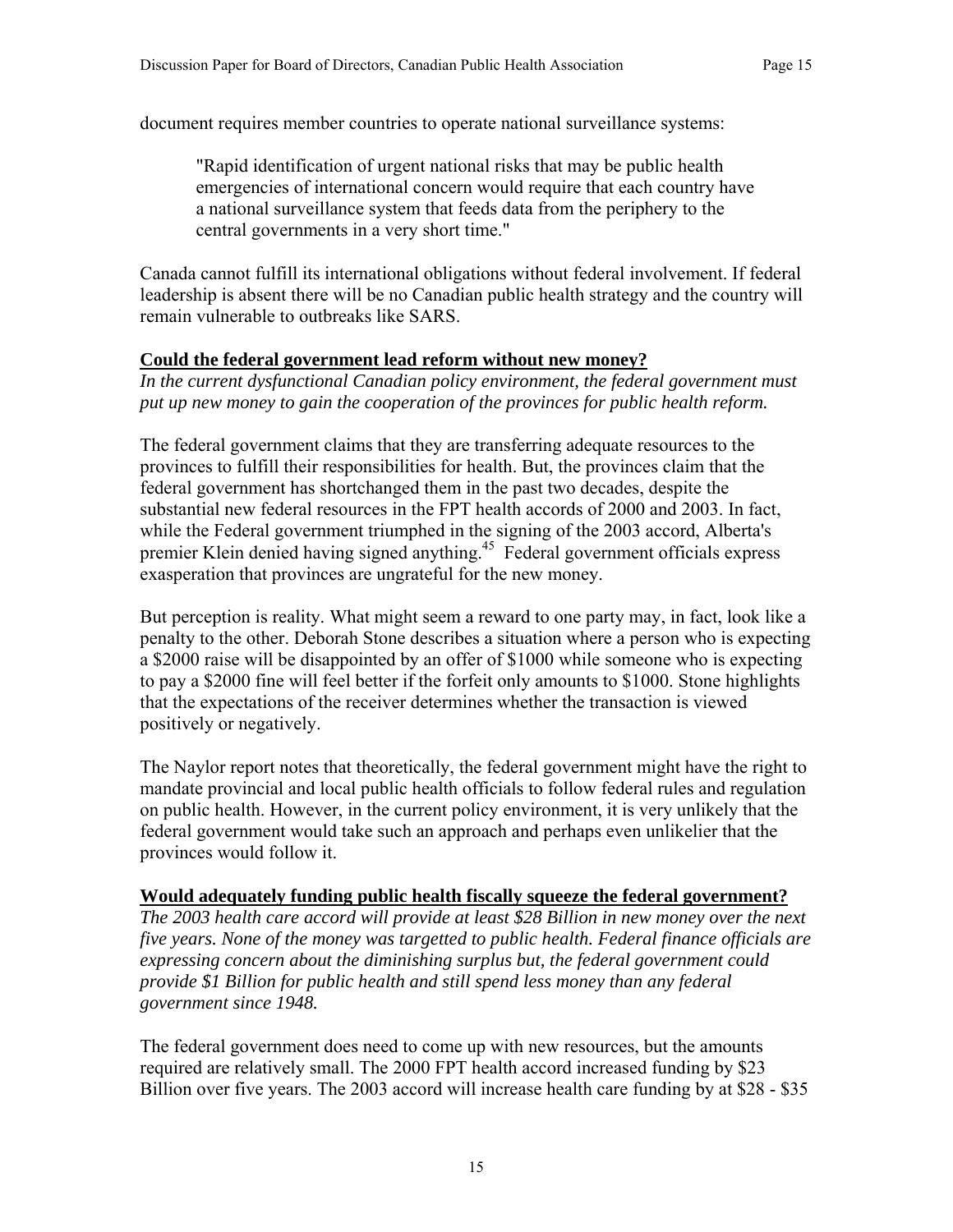Billion over the next five years.\* Funds were targetted to primary health care, home care catastrophic drug coverage, diagnostic and medical equipment, health information technology, programs for the First Nations and Inuit, and the creation of a six-week compassionate family care leave benefit under employment insurance. Neither the 2000 nor the 2003 accord specifically targetted resources for public health.

While it is difficult to ascertain accurately the true spending on public health in Canada, the Naylor Report estimates it is no more than three billion dollars, amounting to less than 3% of what is spent on treatment services. The Report recommended \$200 million per year for core funding for a new public health agency, \$300 million for the agency to distribute to provincial and local public health agencies, \$100 million for infectious disease control, and \$100 million for a national immunization strategy. It recommended that the federal government start with less funding and eventually grow the new money to \$700 million per annum.

However, many claim that at least \$1 Billion in new annual spending is required to adequately reform public health services in Canada. While the federal government claims that its surpluses are decreasing, it spends less of our country's national income than it has for over fifty years. As figure one demonstrates, last year the federal government budget consumed only 15% of Canada's gross domestic product (GDP), the lowest figure since 1948/49. An extra \$1 Billion per year for public health would cost less than onetenth of one percent of Canada's GDP.

#### **What legislative and financial policy instruments could the federal government use to promote public health?**

*There are a variety of techniques or policy instruments that governments can use to attain their goals. While there are theoretically different ways of categorizing instruments, in practice most are hybrids. Adding complexity, different policies, even in the same area, often require different instruments. There are various models for public health reform that run the gamut from a new program of transfers administered by Health Canada to a new crown corporation for public health. The Naylor Report recommended that the agency be established as a special statutory authority but, establishing the new agency as a crown corporation would maximize its independence.* 

American policy analyst Deborah Stone<sup>46</sup> refers to policy instruments as, "the means of tackling policy problems." Other definitions include Vedung's,<sup>47</sup> "the set of techniques by which governmental authorities wield their power in attempting to ensure support or prevent social change." Different authorities have different categories for the instruments available to government. McMaster University policy analyst Professor Mita Giacomini has categorized them as:

1 Funding reforms

 $\overline{a}$ \* The federal government claims \$35 Billion but \$2 Billion is contingent on the size of the federal surplus and another \$5 Billion had previously been announced in the September 2000 agreement. This led to the rhetorical conflict over 'old' vs. 'new', 'new' money. See the accord at: http://www.hcsc.gc.ca/english/hca2003/accord.html.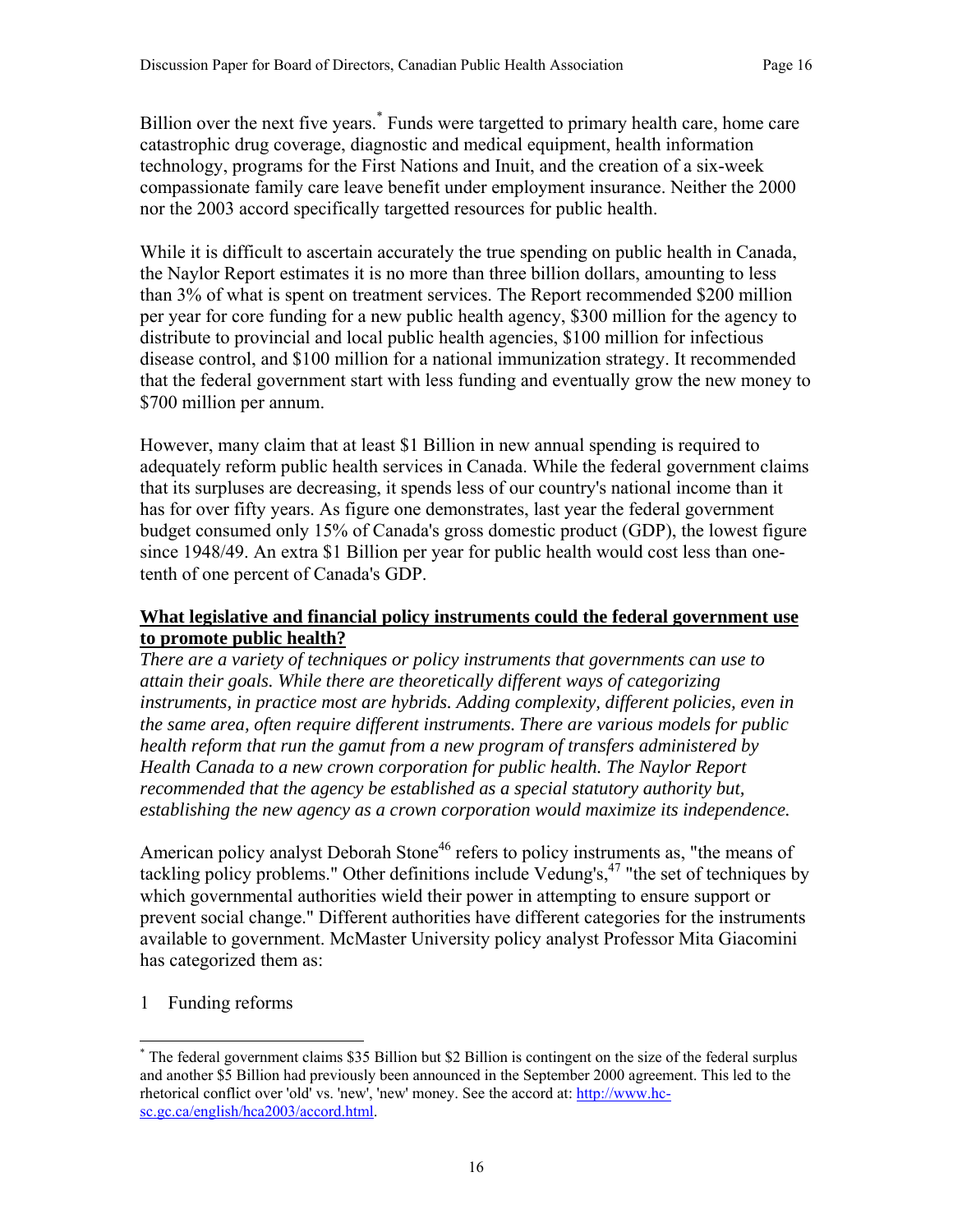- 2 Rules and regulation (legislation)
- 3 Institutional structures
- 4 Information

Most policy instruments are not pure. They typically combine features of more than one. Prior to the 1970s, there was little interest in policy implementation and the specification of choice of instruments. It was assumed that the major determinants of policy occurred before implementation. However, the choice of instruments and the implementation process are now appreciated as frequently being the determining factors in a policy's effectiveness. This paper primarily addresses funding and legislation reforms. There are four options that will be discussed further:

- 1. Increasing the federal Canada Health Transfer to the provinces and mandating the provinces to provide certain public health services either through amendments to the Canada Health Act or through targetted funding under a revised health accord.
- 2. An enhanced Health Canada Population and Public Health Branch which would administer a new series of public health grants and transfers
- 3. Establish a new Canadian public health agency as a special statutory agency
- 4. Establish a new Canadian public health agency as a crown corporation

#### **Increasing the federal Canada Health Transfer to the provinces and mandating the provinces to provide certain public health services either through amendments to the Canada Health Act or through targetted funding under a revised health accord.**

*The Canada Health Act is too blunt an instrument to guide the development of a coordinated public health system. Furthermore, the provinces are not following the rules for Canada's present transfers for Medicare and yet the federal government has taken little action in response. In a similar fashion, the health accords are proving to be a relatively inefficient method of leveraging health care reform. In other countries, the federal government provides much of the funding for local and state or provincial public health. However, the provinces ongoing resentment with the federal government means that they are likely to take new federal money but not necessarily comply with the terms for it use.* 

Over time, some people have suggested opening up the Canada Health Act and making public health services one of the criteria for federal funding. This would be unlikely to work for two reasons. First, the provinces are not presently complying with the Canada Health Act (CHA) criteria and yet the federal government has taken little action.<sup>48</sup> Second, the CHA is an inappropriate vehicle for delineating the public health services that the country requires. The CHA merely outlines the conditions that provincial health insurance plans must follow. It is silent about the organization of health care services. The provinces are free to pay doctors and hospitals how they wish. They can develop home care programs, or not. They can actively manage wait lists, or not. The only rules pertain to coverage of insured persons. It would be very difficult to assure the development of an integrated Canadian public health policy through such a blunt policy instrument as the Canada Health Act.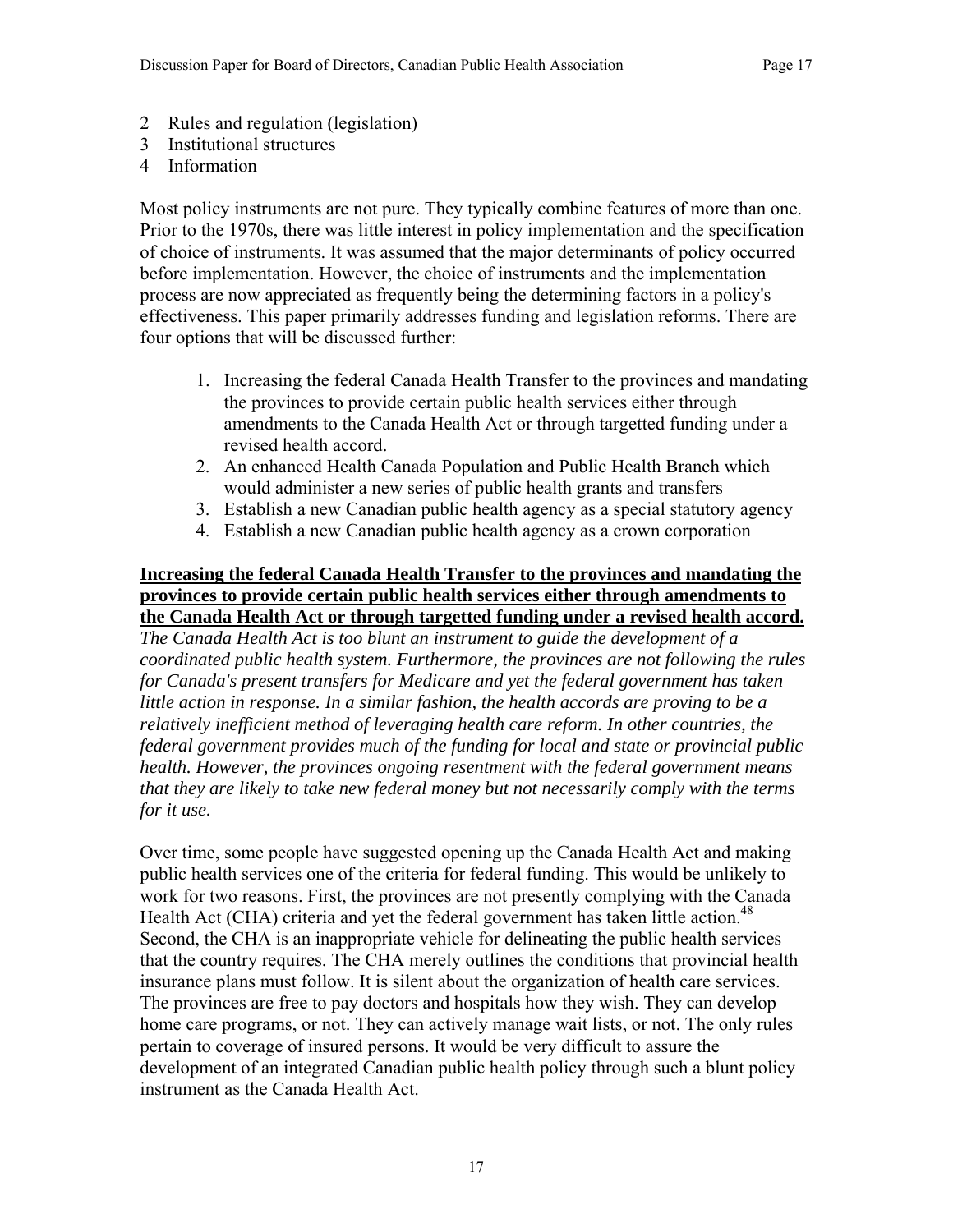Simply adding to the present federal health transfer would also be unlikely to lever any meaningful reform. In 2000, the federal government sent a signal to the provinces that it wanted new cash to lever change in their systems. The federal government initially claimed that it wanted the money to be used for primary health care, home care, and medical equipment. But by the time the federal government and the provinces signed the September 2000 agreement, only 7% of the new money was tied to specific reform purposes. The rest ended up in the province' general revenues' accounts where it could be used for any purpose.

Even the funds for high technology and primary health care weren't really targeted. Some provinces used the high-tech funds to buy lawn mowers, ice makers, and woodworking tools.49,50 Initially the federal government wanted five criteria for primary health-care pilot projects, but after a series of negotiations, the provinces won the funding even if projects only met one criterion.

#### **An enhanced Health Canada Population and Public Health Branch which would administer a new series of public health grants and transfers**

*In other countries central governments provide grants to provincial and local public health agencies. The Naylor Report concluded that conditional grants administered in a traditional fashion would not lever the needed reforms. This option would also maintain the current problems of labour rigidity and limited budget horizons. Naylor recommended the creation of an arm's length federal public health organization to administer a new series of grants.* 

In other federations, central governments fund provincial and local public health programs through grants and contributions programs. This option could be fulfilled by enlarging the scope and resources of the Department's Population and Public Health Branch (PPHB) or by establishing the PPHB as a special operating agency or a departmental service organization. The latter two organizational entities allow somewhat more independence but they would still operate within Health Canada. They are not independent organizations. Treasury Board can approve their creation without special legislation.

Margaret Thatcher's government originally developed special operating agencies in the mid-1980s. By 1993, two-thirds of British civil servants were working in special agencies. The intention of this government reform was to separate policy from operational units. Late in its second term, the Mulroney Conservative government implemented some SOAs but this model has not become the in Canada. Federal SOAs include the passport office, Indian Oil and Gas Canada, and the Canadian Heritage Information Office.

Theoretically this model offers increased flexibility to achieve specific policy goals within the overall ministerial plan. In general, SOAs achieve policy goals best when there are stable policy objectives, when the objectives can be specified, measured, and reported, and when there is stable, predictable funding.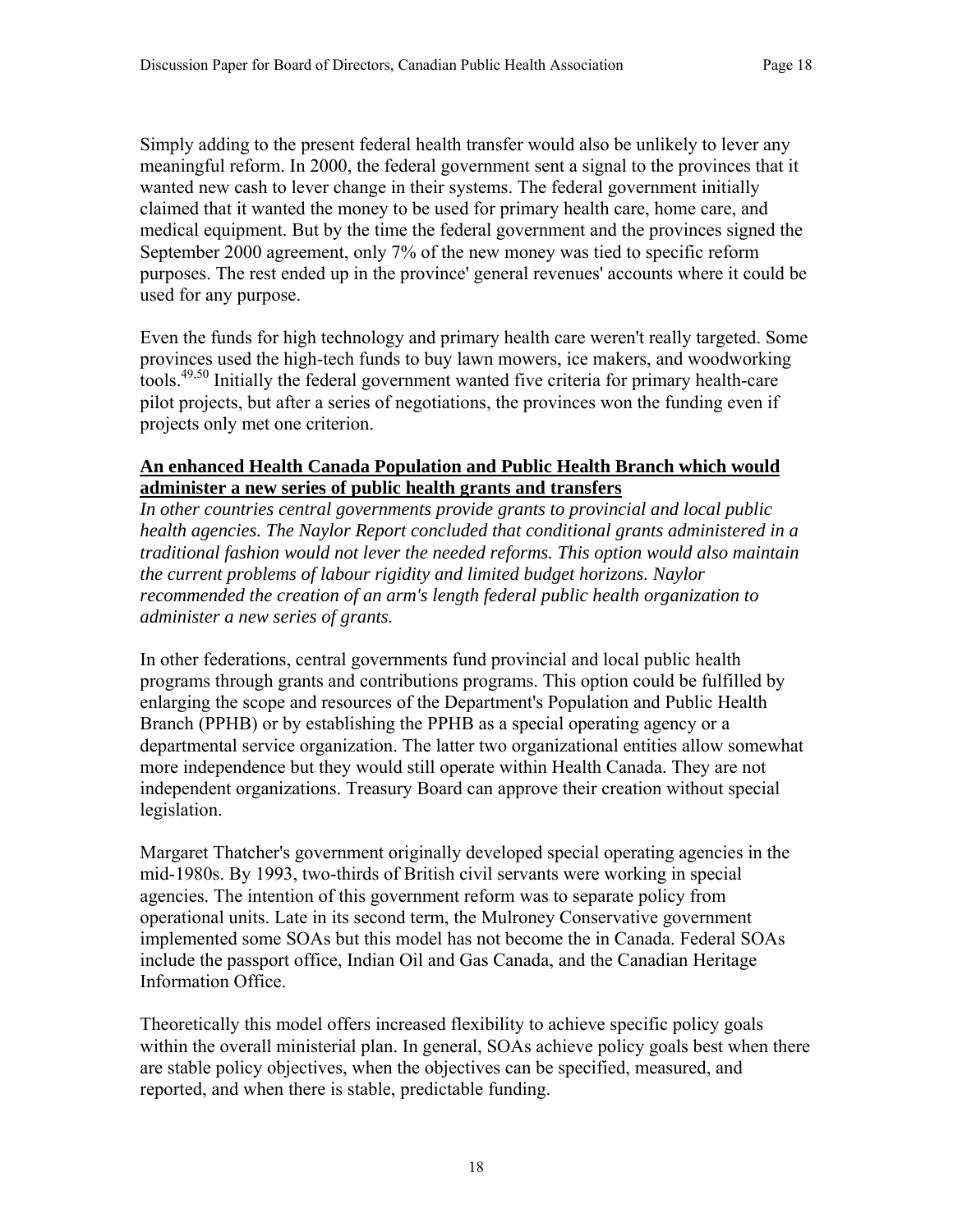This model has the advantage of requiring little change in existing institutional arrangements and therefore generating less political conflict. However, the other side of this advantage is that it does not move far enough away from the status quo to effectively change policies and practices.

Special operating agencies would not be able to sign contracts with local public health organizations still leaving negotiations to intergovernmental diplomacy. As an SOA, public health would not have the requisite independence from Health Canada to be seen as a distinct entity by the provinces. This option would likely continue the present stalemate where the federal government cannot guarantee its provincial transfers would actually be used for its priorities. This option would also hamper the agency from establishing direct relations with provincial, regional, and local public health agencies.

SOAs still have to follow departmental human resource policies under the Public Service Employment Act. This would inhibit a public health agency from developing the flexibility or funding it would require to maintain a highly trained professional staff. Governments have difficulty competing with the private sector for skilled workers like public health scientists. Operating within the department would also confine the agency to one-year budget horizons, which are seen as impediments to long-term planning.

In the current policy environment, it is unlikely that the federal government could reform public health services through an enhanced Health Canada Population and Public Health Branch and a new series of public health grants and transfers. The Naylor Report also concluded that conditional grants administered in a traditional fashion would not be effective. Naylor recommended that a new grants and contributions program be administered by a new federal arm's length public health organization.

#### **Establish a new Canadian public health agency as a special statutory agency**

*The Naylor Report recommended a more independent organization for federal public health, the special statutory authority. The report recommended flowing federal funds for public health through this new agency. Special statutory authorities can sign contracts with other governments and organizations. They have enhanced labour flexibility and can have multi-year budgets. They still derive their policy direction from the minister.* 

Special statutory agencies (also called Legislated Service Agencies) manage the delivery of specific government services. Statutory agencies are headed by a CEO who reports to the Minister. The CEO and board members are appointed by the Governor in Council. Statutory agencies operate as separate employers under the Public Staff Relations Act, which allows them greater flexibility in human resources than the department. With appropriate legislation they may get funding beyond the usual 12-month budget cycle. They also have the autonomy to enter into agreements and retain operating surpluses. Special statutory agencies can only be established through legislation. Theoretically this model offers increased flexibility to achieve specific policy goals within the overall ministerial plan. The Naylor report recommended this model for the Canadian public health agency.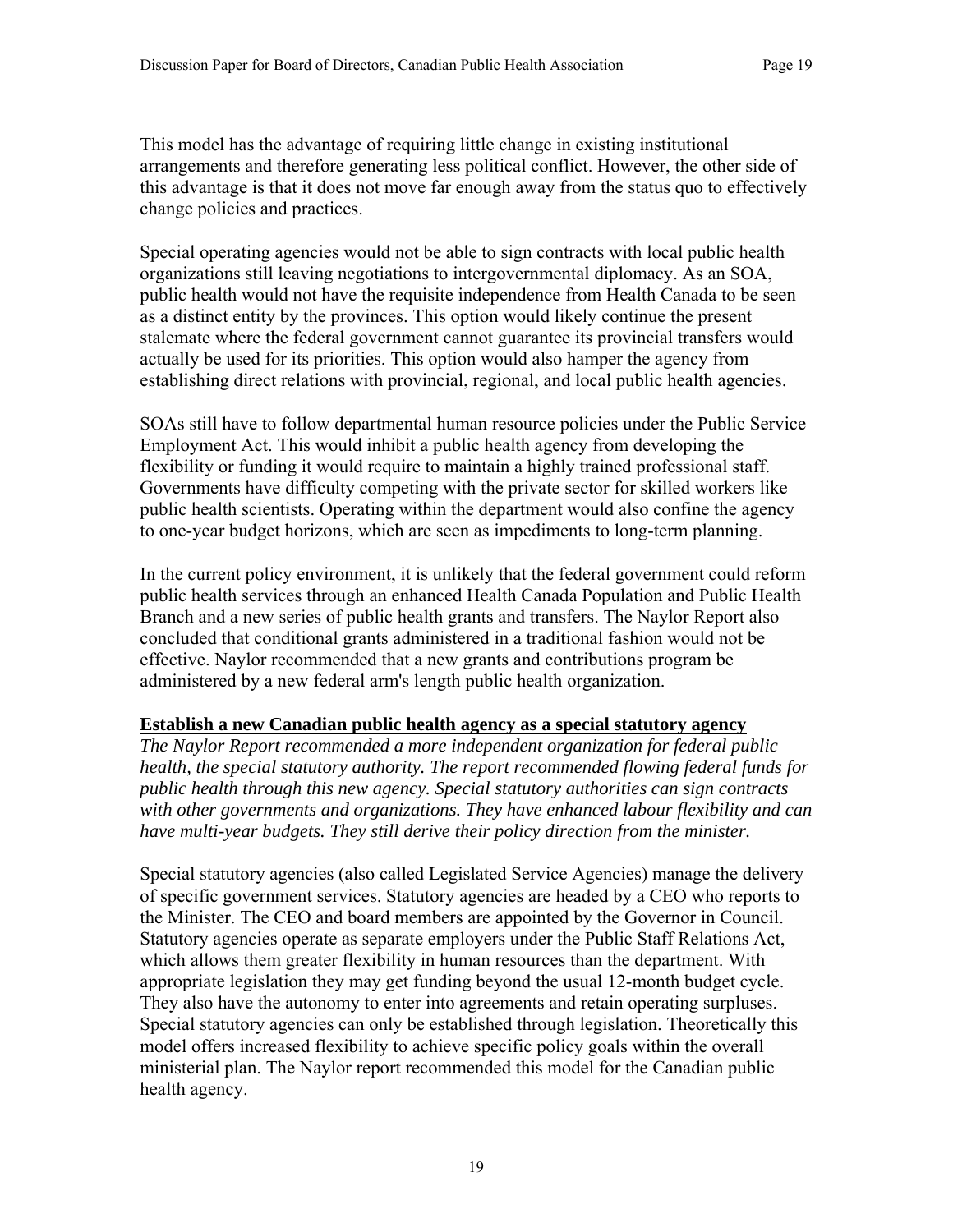Examples of Special Statutory agencies include the Canadian Food Inspection Agency (CFIA), the Canadian Institutes of Health Research, the Canadian Institute for Health Information, and Statistics Canada. While some statutory agencies, such as Statistics Canada have strong track record, others do not.

The CFIA was created in 1997 to monitor and inspect the safety of food in Canada. In 1999, the Auditor General criticized the CFIA for not providing performance information which she believed is "anticipated by the Canadian Food Inspection Agency Act". Two years later, the Auditor reported:  $51$ 

"This is the agency's fifth year of reporting performance information in its annual report. In all key respects, the extent and significance of the weaknesses of the performance information on the Agency's programs and operations I have identified in my previous four annual assessments continue to exist."

This option has the advantage of establishing a degree of independence for the agency while permitting the minister to set overall policy direction. This option would separate public health somewhat from Health Canada but it would permit better connections with other departments important to its mission, e.g. Human Resources Development Canada, Environment Canada.

This option allows more independence than a special operating authority. As a statutory authority, a Canadian public health agency could contract directly with other public health agencies. This should allow the new federal public health agency to bypass the intergovernmental tension that otherwise clouds these grants and contributions. It would also allow the contracts to be written in sufficient detail to ensure a coordinated approach to public health problems.

This option would still leave overall policy direction to the ministry of health. This could be viewed as a disadvantage if it is seen as desirable to permit public health to operate as independently as say, the judiciary or the Bank of Canada.

#### **Establish a new Canadian public health agency as a crown corporation**

*The crown corporation model has been typically used as an instrument of public policy when the private sector has failed to provide comprehensive solutions, e.g. transportation, broadcasting, mail delivery. However, the crown corporation option has also been used for organizations with exclusive public missions , e.g. the Bank of Canada, the Canada Council. The crown corporation model offers similar advantages to the special statutory agency one -- greater labour flexibility and ability to contract with other public health agencies. But, it gives more autonomy for policy making.* 

Canada has historically used crown corporations as a tool to deal with the national problem of "too much geography, not enough people".52 The Canadian National Railway, when it was a crown corporation, helped open up Canada's near north. Still a crown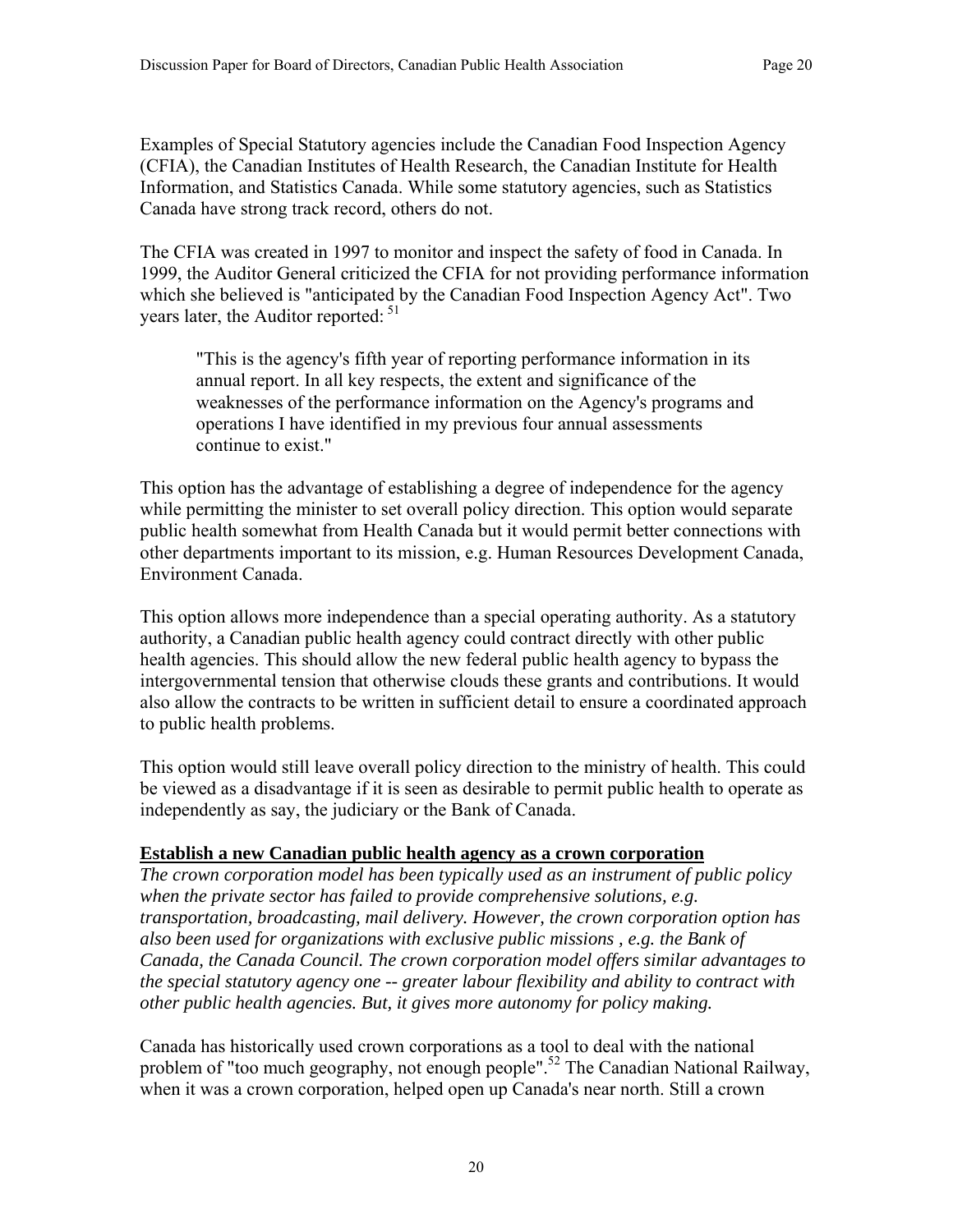corporation, the CBC established a Canadian presence on the airwaves.

The federal government establishes crown corporations through legislation and appoints a crown corporation's CEO and board of directors. They are responsible to parliament through a designated minister who is also responsible for approving budgets and corporate plans. In 2002, the Prime Minister released new guidelines, which reinforce Crown corporations' autonomy and restrict contact between Crown corporations and their respective ministries. The federal government influences corporations through regulations and directives. But, in contrast with special statutory agencies, crown corporations are mainly responsible for their own policy development.

As of 2002, there were forty-three crown corporations which collectively had over 71,000 employees and assets of over \$73 Billion. Total appropriations were \$4.5 Billion. Some crown corporations like the National Research Council, the Canada Council, the Canadian Race Relations Foundation receive the bulk of their budgets from the government, and have public service missions. Most crown corporations, like Via Rail, Canada Post, the Canadian Mortgage and Housing Corporation, and Atomic Energy Canada have certain public missions but operate in a commercial environment and are expected to strive to make a profit. The Bank of Canada has an exclusive public mission and is one of the most autonomous crown corporations. Its board of directors appoints its CEO, subject to cabinet approval. The auditor general does not audit the Bank of Canada. The minister of finance specially appoints its auditors.

While some crown corporations function well, the Auditor General recently noted that two-thirds had deficiencies in corporate and strategic planning with one-third having significant problems.<sup>53</sup> She claimed that the government's process for approving corporate plans does not challenge Crown corporations to achieve optimal performance.

Crown corporations do not have as much ministerial direction as a statutory agency. While it would be an advantage for a public health agency to have some independence from Health Canada, a public health crown corporation might be too distant from governmental and political direction.

If one assumes that many of public health's problems at the federal level are related to its location within Health Canada, then maximizing its independence would also best enhance Canada's health. This line of argument asserts that the crown corporation model would be best for international health.

#### **Are there Canadian models to which we could look to for inspiration?**

*The Quebec National Institute of Public Health is the best Canadian example of a modern public health agency. It is closest to the special statutory agency model.* 

Quebec is generally considered to have the most effective public health services in Canada. It is one of the few provinces which has modern legislation. Most provinces have systems that were established before the Second World War. Although it is difficult to accurately count the expenditures for public health, it appears that Quebec's system is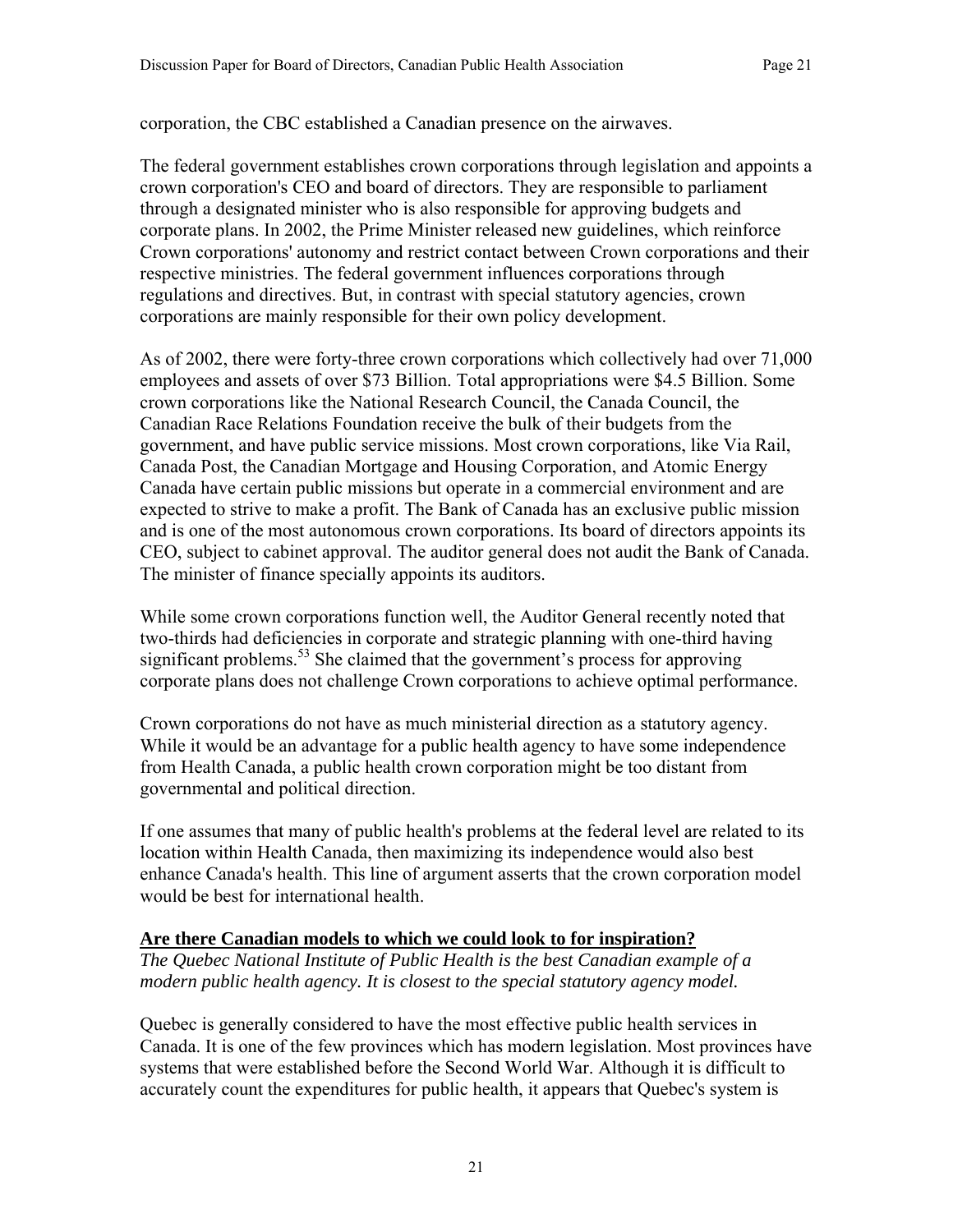well resourced, especially for public health physicians. Quebec is the only province, which allows specialist public health physicians to bill Medicare for their work.

Quebec's passed two public health acts in 1998.<sup>54</sup> The Public Health Act prescribes the mandates and responsibilities of the minister, the ministry and the other components of the public health system, including the National Institute of Public Health, the regional health and social services authorities, and local community health centres.

The National Institute of Public Health Act established the Institute and details its specific mandates and responsibilities as the lead agency for public health. The Governor in Council appoints the board of directors and the director general/president. The minister can issue directives to the Institute with which it must comply.

The Institute was allocated the provincial public health laboratories and a number of personnel. Many are shared with the regional health authorities in Montreal and Quebec City and the province's universities. The Institute provides resources and expertise to all of the province's regions but particularly to the smaller ones which cannot maintain an adequate range of public health personnel on their own.

The Institute can develop its own human resource policies according to conditions laid down by the government. This allows the Institute the flexibility it requires to be a competitive employer.

Quebec has had public health goals since the 1980s and the activities of the Institute are synchronized with these priorities and the province's public health program and framework. The province's regional health and social service authorities are responsible for developing their own plans. The regional plans are supposed to follow the provincial plan. They are also supposed to be tailored to the specific concerns of their populations. The Regions are supposed to develop their plans with the input of the local community health centres in their territory.

In parallel, community health centres are charged to develop their own local public health plans, congruent with the provincial and regional plans, with the input of citizens' organizations in their communities.

The legislation outlines a broad program of public health well beyond simply controlling communicable disease. The public health system is charged with "exerting a positive influence on major health determinants, in particular through trans-sectoral coordination."

The act deals with each key public health function including health assessment, surveillance, health promotion, health protection, disease and injury prevention. There is also a substantial portion of the act devoted to outlining the ethical practices which must be followed.

Quebec's public health Institute is closer to the statutory authority model than a crown corporation because most of its policy direction comes from the minister.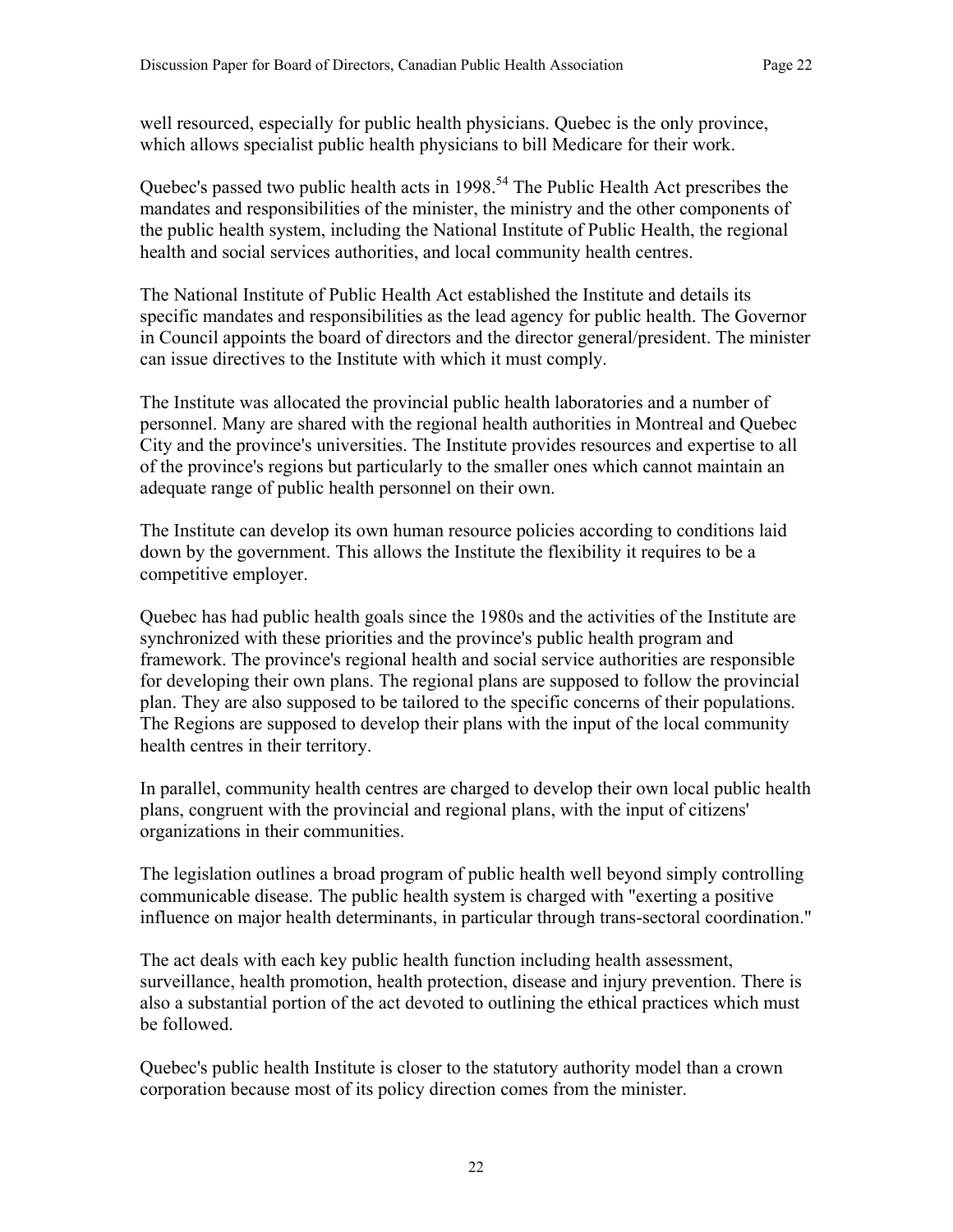#### **How do we Decide amongst the options for a Canadian Public Health Agency?**

*The crown corporation model maximizes public health's independence. As a crown corporation, the agency would share advantages with the special statutory agency model including flexible labour relations and the ability to contract with other public health agencies. However, the crown corporation model would allow greater independence for policy development and strategic planning. This paper recommends that a Canadian public health agency be established as a crown corporation to maximize public health's independence. However, if it is not established as a crown corporation, then it should be established as a special statutory authority. This would ensure the minimum autonomy necessary to accomplish its work.* 

After all the analysis, it finally comes down to trust. Do Canadians trust the existing public health system to protect them from preventable illnesses? Do they trust Canadian governments to maintain the integrity of Canada's public health system? If they do, then more resources could be added to existing institutional arrangements. If they don't, then the institutional arrangements should be changed to maximize the independence of public health.

The federal Auditor General and the Naylor report express concern abut the ability or willingness of Canadian governments to cooperate on public health issues. Dr. Naylor's report notes:

"Our first theme is that the single largest impediment to dealing with future public health is the lack of a collaborative framework and ethos among different levels of government. If the experience of SARS in Ontario were repeated in a jurisdiction with fewer resources and smaller base of highly skilled and dedicated personnel, or in the face of a more virulent infectious disease, the consequences could be disastrous. Canadians expect to see their governments collaborate responsible in the face of serious threat to the health of the population."

The decision about which organizational model is best for a public health in Canada depends upon the degree of independence which is desirable. Canadian society has seen fit to carefully preserve the independence of the courts, the RCMP, and the Bank of Canada. Canadian society has seen fit to make these institutions as independent as possible from the political and the bureaucratic process. Given the problems revealed by the SARS outbreak and repeated commissions and auditor general reports, a case can certainly be made that public health professionals deserve maximum independence and an adequate budget to perform their tasks.

Creating the new Canadian Public Health Agency as a crown corporation would maximize public health's independence. As a crown corporation, the agency would share the advantages of the special statutory agency including flexible labour relations and ability to contract with other public health agencies. However, the crown corporation model would also allow greater independence for policy development and strategic planning. This paper recommends that a Canadian public health agency be established as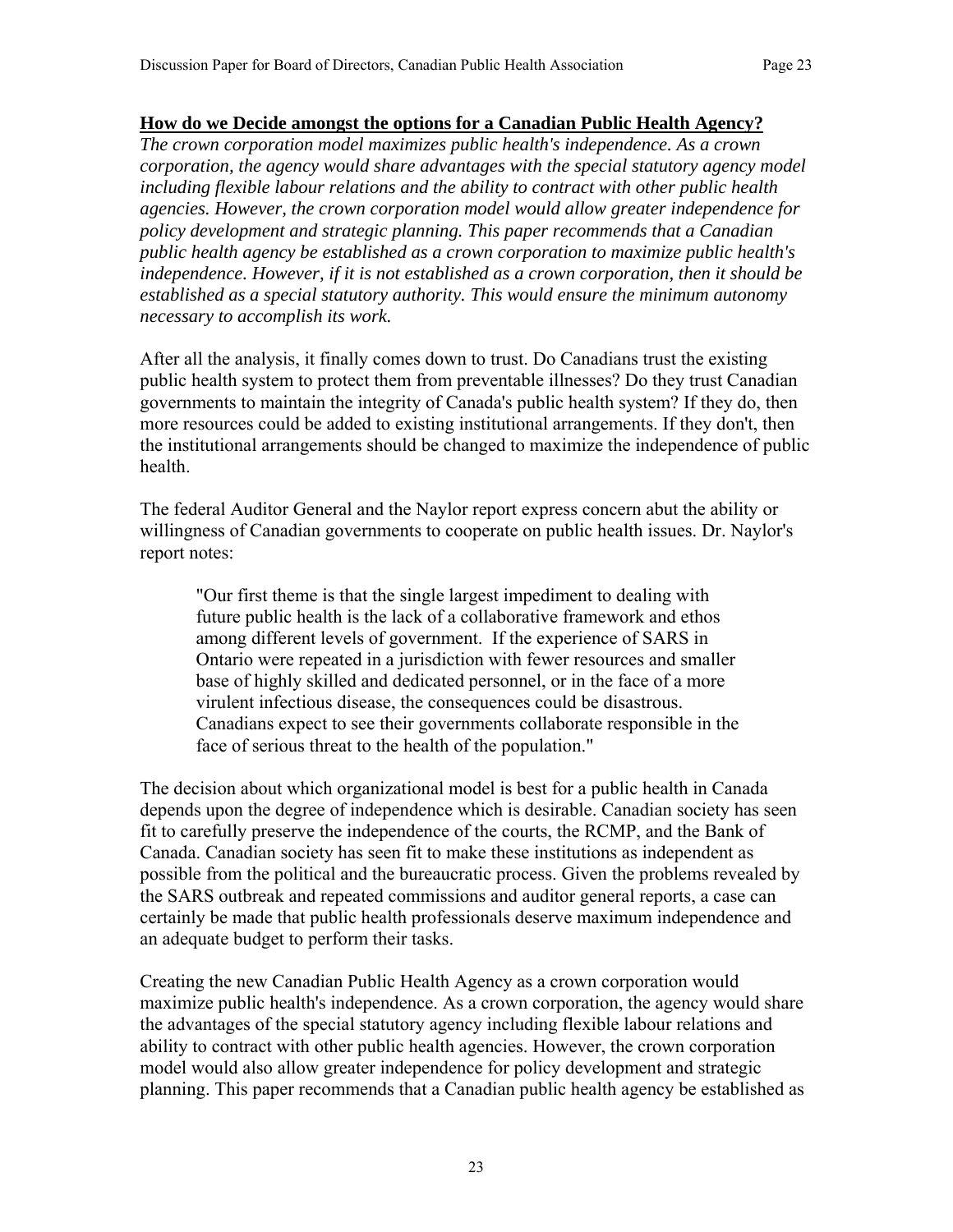a crown corporation to maximize public health's independence. However, if it is not established as a crown corporation, then it should be established as a special statutory authority to ensure the minimum of the independence public health requires.

#### **If the federal government established an independent agency for public health, how would it facilitate the reform and funding of provincial, regional, and local public health services? Would this new agency only deal with communicable disease control?**

*Because it would be relatively independent of Health Canada, a new Canadian public health agency as a crown corporation or special statutory authority would be in a better position than Health Canada to contract with and provide funds to provincial, regional, and local public health services. The Naylor Report suggested a broad role for the new agency besides establishing and maintaining systems for communicable disease control. The US Centers for Disease Control and Prevention has mandates beyond communicable disease control which includes environmental health and health promotion. Each public health function needs its own analysis and plan for reform.* 

Deborah Stone has highlighted that the specific qualities of a policy problem are crucial in determining the correct institutional response. There are major qualitative differences between quelling a tuberculosis outbreak in a homeless shelter and protecting the public from potentially dangerous prescription medications. There are different approaches and mixes of personnel required for each task. It would be a mistake to think that only one "policy" will fix all of public health.

While the preceding section has made the case for an independent public health agency for Canada, this office would do most of its work in partnership with and through provincial, regional, and local public health agencies. The US Centers for Disease Control and Prevention (CDC) was originally founded in 1946 as the Communicable Disease Center but gradually its mandate was broadened to include other public health functions. Prevention was added to its name in 1992. Now the Center's mission is described very broadly: "to promote health and quality of life by preventing and controlling disease, injury, and disability."

The CDC has two major roles and several minor ones. It is the main US federal agency, which provides support for local and state public health programs. Nearly a quarter of its 8600 employees are based outside the head office of Atlanta, Georgia. Most work in state and local public health offices. The Epidemic Intelligence Service provides training for field epidemiology and gives the US an expert "flying squad" of disease control specialists.

The CDC also assists with the development and evaluation of public health programs in the US and other countries, performs and funds research, and provides resources for training of public health personnel.

The Canadian agency would contract with provincial and local public health and other organizations to accomplish much of its work. For example, resolving a tuberculosis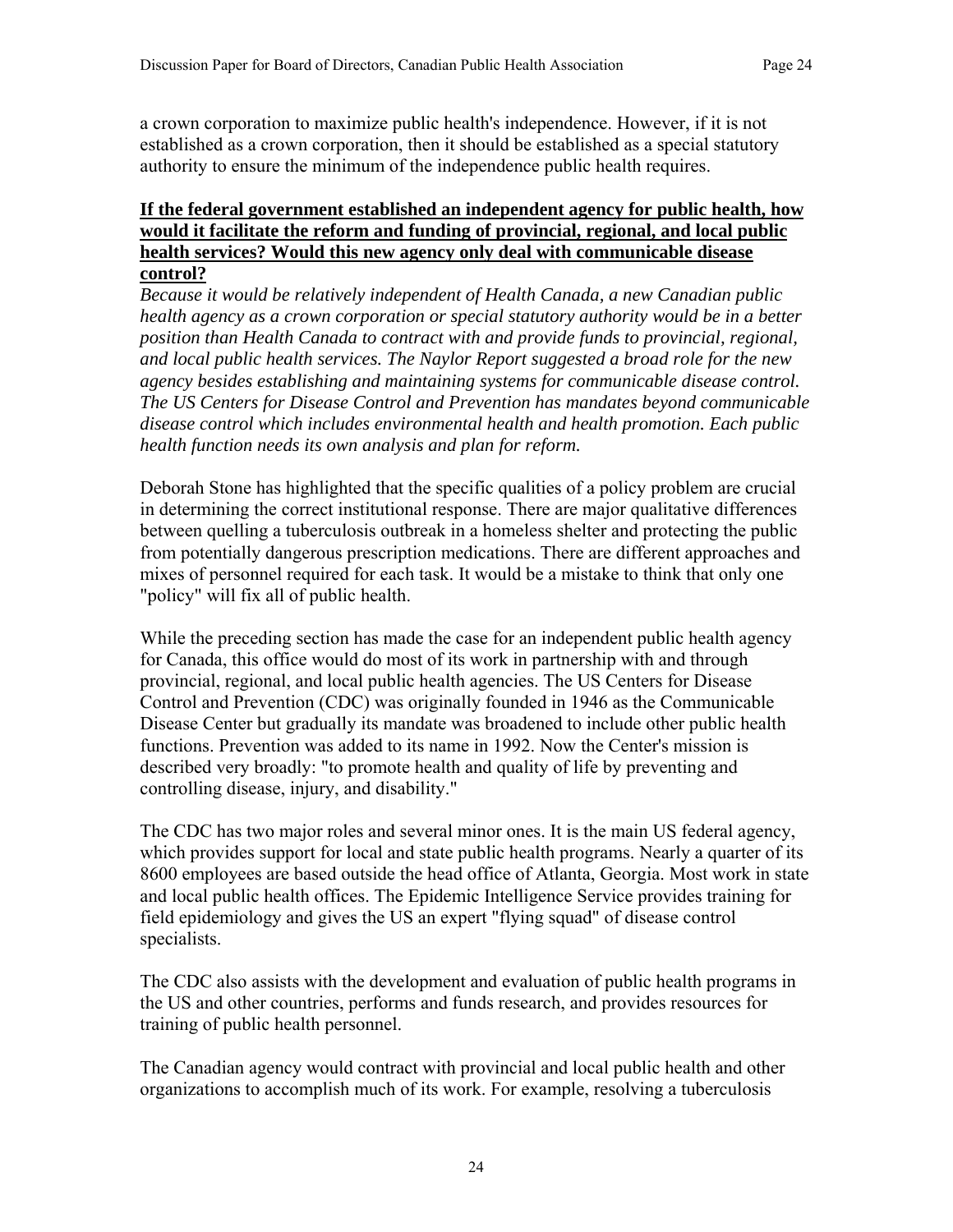problem in an inner city shelter might require cooperation from:

- public health services, health care services, ministries of health
- municipal departments and provincial ministries of social services
- municipal housing agencies and ministries of housing
- the Department of Indian and Northern Affairs
- First nations
- Federal (and where applicable Provincial) department(s) of immigration, immigrant communities and their organizations
- various non-governmental organizations.

This section reviews each key public health function and outlines how it would be affected by a new federal public health agency. The Naylor Report recommended \$200 million per year for core funding for a new public health agency, \$300 million for the agency to distribute to provincial and local public health agencies, \$100 million for infectious disease control, and \$100 million for a national immunization strategy. Naylor recommends that the new money be added gradually over five years as the capacity of the system increases.

The Naylor Report suggested the \$300 million per year for provincial and local public health be channelled through a "public health partnerships program" under the auspices of the new agency. The public health system could acquire significant surge capacity through the strengthening of provincial and local services. As the Naylor Report observes, "the same personnel help find an outbreak one day and inspect restaurants or deliver a health promotion seminar the next." In Toronto during the SARS outbreaks, public health inspectors and nurses spent all their time on communicable disease control and other tasks with longer prevention horizons, were left undone

It is recommended that most of the federal funding for provincial and local public health be funded through the agency. The main exception is health protection. The Naylor Report suggested that some of these services could require provincial cost sharing. However, requiring cost sharing might result in diminished provincial participation.

## **Population health assessment**

*The new Canadian public health agency should coordinate and fund the country's population health assessment. As in Quebec there should be Canadian strategies developed with provincial, regional and local plans. Health assessment includes advocacy as well as analysis.* 

Health assessment should be based upon accurate data and rigorous scientific analysis. In most definitions, the assessment function includes taking action on the assessment, i.e. management. Public health assessment also involves advocacy.

In 1854, London epidemiologist Dr. John Snow not only traced a cholera epidemic to a water pump on Broad Street. He recommended its closure. Twentieth century public health reports on tobacco have advocated for stronger tobacco control laws. In 1987, after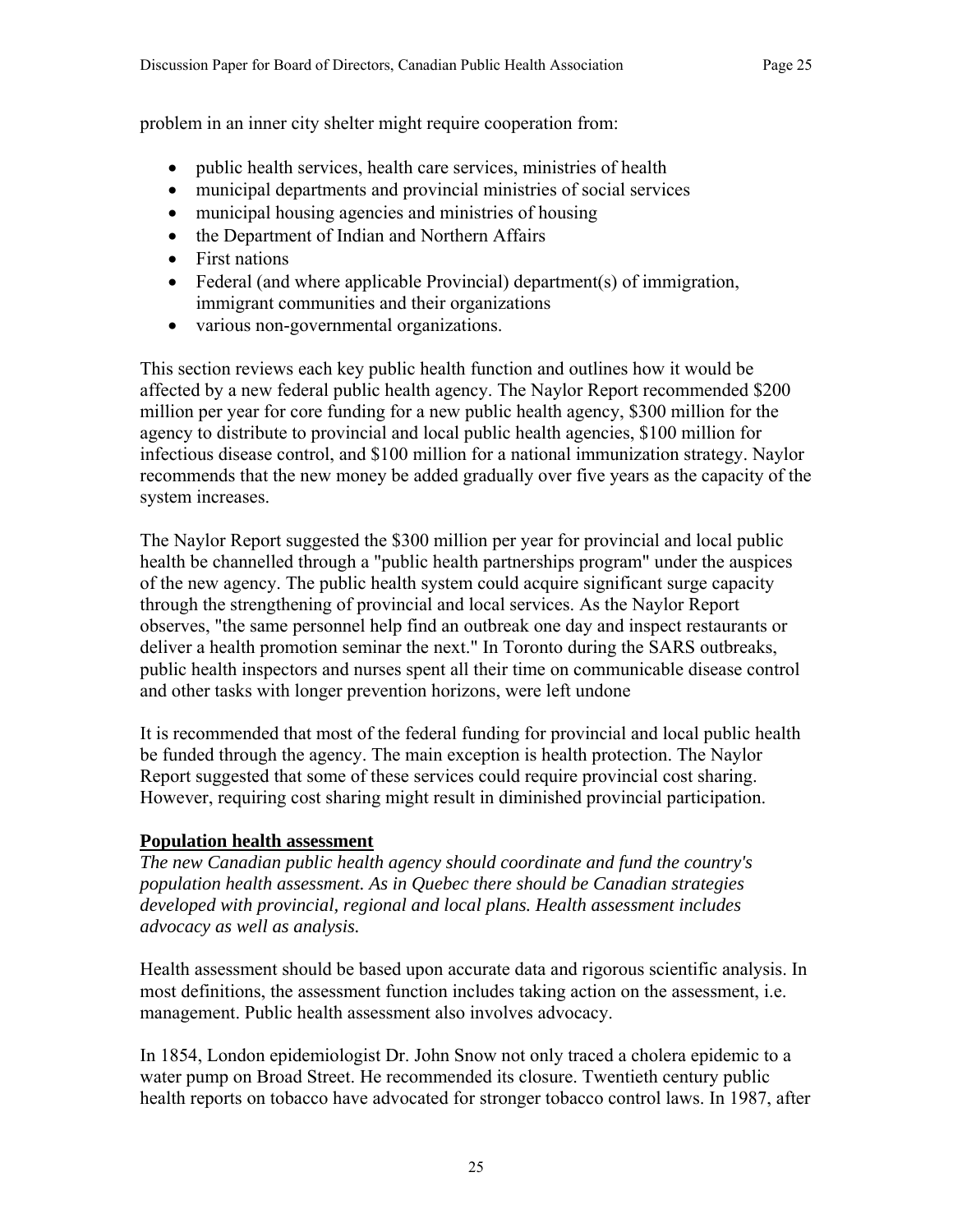he reviewed the scientific evidence on the use of condoms to prevent HIV infection, US Surgeon General Everett strongly recommended their use to the public.

Data collection and analysis require an infrastructure of equipment and trained personnel. Advocacy also requires a degree of political independence which allows public health officials to directly communicate their concerns to the public.

The core of the technical experts for public health assessment would be located within the new public health agency. These personnel would be dispersed across the country and not located in only one geographical location. The agency would contract with provincial, regional, and local public health departments to provide many of the human and other resources required for population health assessment. In a similar fashion to Quebec, standardized annual reports would be produced for all areas of the country. This would allow Canadians to monitor progress towards the attainment of the goals within the overall public health strategy. As in Quebec, this process should include an iterative loop with communities and their organizations developing local versions of national plans and feeding information, analysis, and advocacy up the line to refine regional, provincial, and federal public health plans.

#### **Surveillance**

*The new Canadian public health agency should coordinate and fund the country's surveillance system. Surveillance should include data on chronic illnesses and the determinants of health as well as communicable diseases. There also should be enhanced local public health surveillance to provide real time epidemic control.* 

Health Canada defines health surveillance<sup>55</sup> as, "the ongoing, systematic use of routinely collected health data to guide public health action in a timely fashion. Health surveillance tracks and forecasts the occurrence of health events or determinants through the ongoing collection of data, the collation, analysis and interpretation of that data into a product that is disseminated to those who need to know."

As mentioned previously, Canadian governments have been struggling with the establishment of a countrywide surveillance network for several years. The Auditor General is concerned that she has not seen much progress on this file. One of the first tasks of the new Canadian public health agency should be the establishment of an effective surveillance network.

This task should involve the linkage of data from diverse sources to not only track communicable disease but also chronic illnesses such as cardiovascular disease, and the determinants of health such as the natural and built environment. Surveillance should be carried out in cooperation with many different departments and agencies.

It is important that local surveillance also be supported. For example, often pharmacists are the first to be aware of an outbreak of gastroenteritis when there is a surge of demand for over the counter gastrointestinal medications.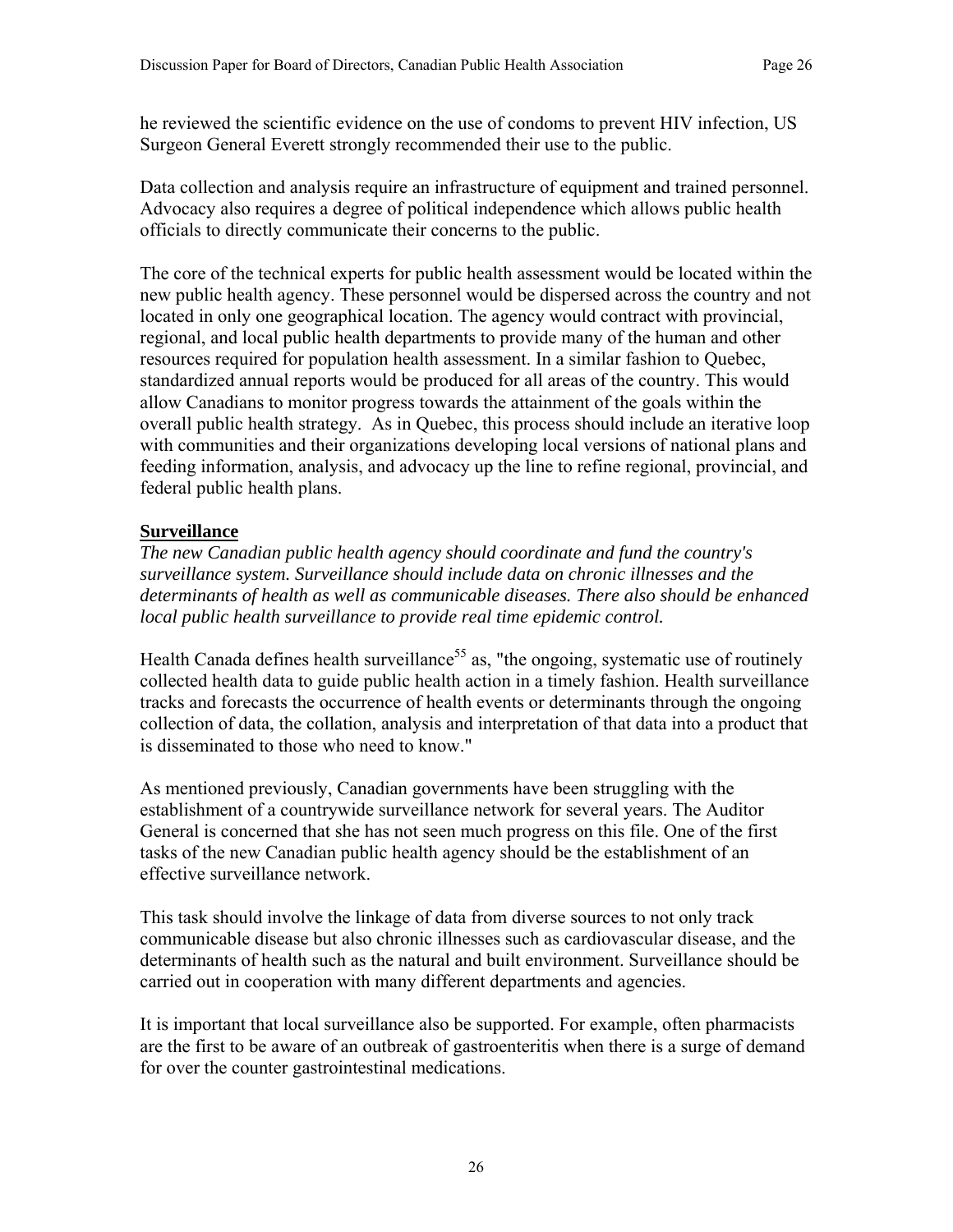#### **Health protection**

*The federal government is reviewing its outdated health protection legislation. Commercial interests are taking advantage of this opportunity to attempt to reduce regulatory oversight. Over time, some public health services and regulatory activities have been moved to other ministries with potentially conflicting mandates. Responsibility for health protection should be consolidated in Health Canada. The new public health agency could provide scientific back up for regulatory activities.* 

Health protection relates to the regulation of human activities for the protection of the public's health. In Canada, health protection includes food and agriculture, the environment, as well as pharmaceutical products and medical devices.

A number of reports, through several years have highlighted that Canada's health protection legislation is out of date and does not provide adequate public protection.<sup>56</sup> In June 2003, Health Canada released a discussion paper and consultation schedule with the intention of developing new legislation. The proposed Canada Health Protection Act would replace four legislative acts -- the Food and Drugs Act, the Hazardous Products Act, the Quarantine Act, and the Radiation Emitting Devices Act.

The discussion paper claims that the purpose of the new act is protect Canadians' health.<sup>57</sup> The first of three key values underlying the new act is proposed as, "the health and safety of the people of Canada shall be the primary consideration in actions taken under this proposed act." One of the six principles which are proposed to guide decisions is that, "the concept of precaution will be applied". The so-called 'precautionary principle' is usually interpreted as meaning that, "When an activity raises threats of harm to human health or the environment, precautionary measures should be taken even if some cause and effect relationships are not fully established scientifically."<sup>58</sup>

However, another proposed principle is that, "potential negative effects shall be weighed against potential advantages for the people of Canada". This appears to contradict the sprit of health primacy and the precautionary principle. Cost benefit analysis can deal with issues where the science is clear-cut. But, for many emerging technologies the science is at least somewhat ambiguous. That is exactly why the precautionary principle is so important.

Some other issues in the health protection file are being pushed hard by commercial not public health interests. For example, a coalition of media and drug companies are lobbying hard for direct to consumer advertising of prescription drugs,<sup>59</sup> even though this policy is seen as a threat to the public's health by most health organizations and analysts. $60,61$ 

As public health developed in the nineteenth century, it operated as a 'vanguard agency', involving governments in services like sanitation and regulatory activities like pharmaceutical assessments. As these public health activities matured, governments sometimes created new agencies to manage them or moved them under the jurisdiction of other departments. Sanitation was spun off from public health into municipal garbage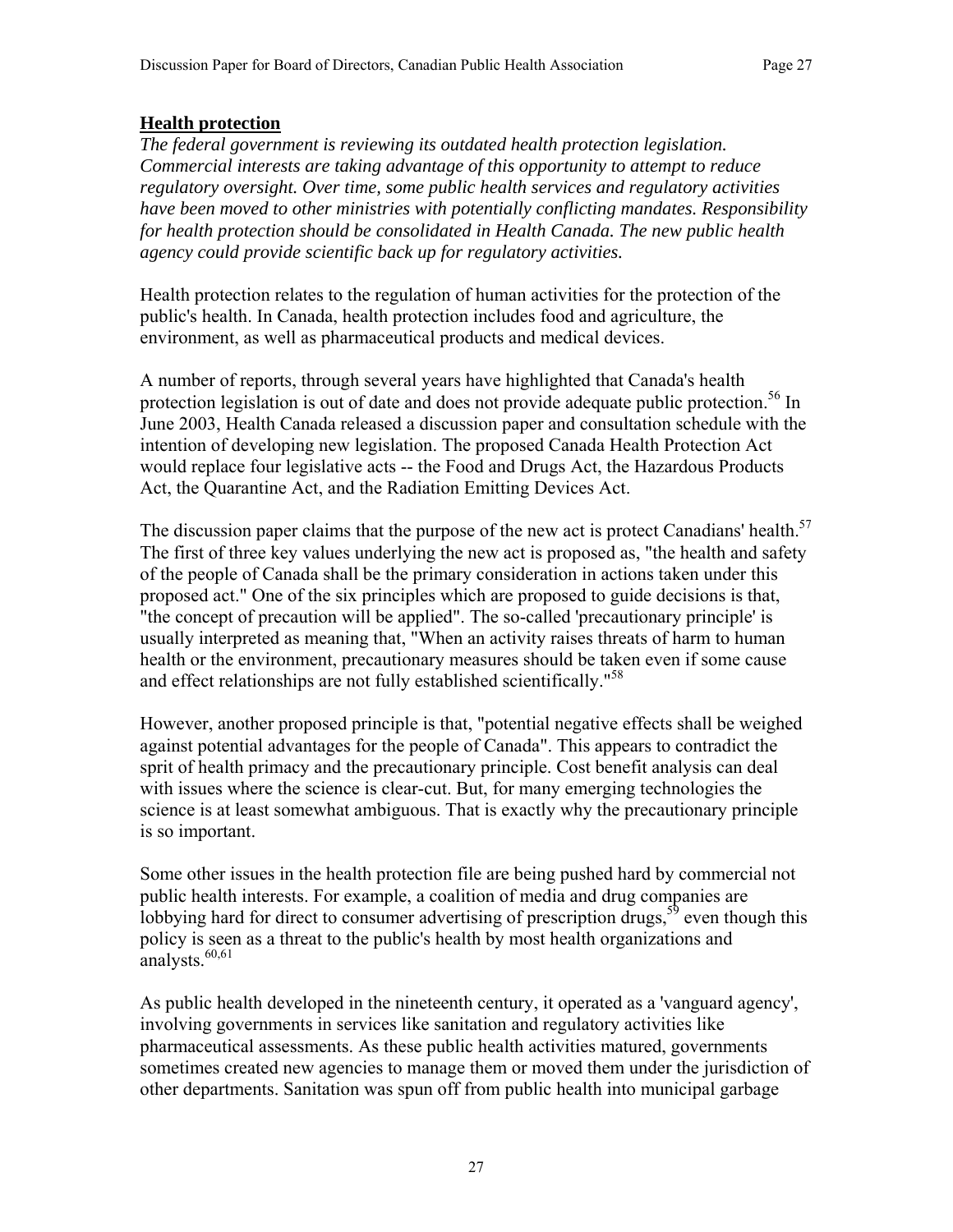departments. In the 1990s, the Canadian Food Inspection Agency (CFIA) was created as a special statutory agency reporting to the Minister of Agriculture. In some provinces, public health inspectors have been moved under the jurisdiction of other government departments.

Public health personnel are concerned that these spin offs no longer maintain the primacy of public health. For example, the CFIA moved quickly to reassure consumers about the safety of Canada's beef after one Alberta cow was diagnosed with BSE. But, many in public health also wanted the agency to be more critical about Canada's regulatory system which allows ruminants to ingest feed containing parts from other ruminants. Ensuring safe drinking water is a foundational mandate for public health but watershed protection is usually left to ministries of the environment, forestry, natural resources, or agriculture, which have other mandates than safe water.

Health protection is built upon the science of health assessment and surveillance but it is sustained by the precautionary principle. In every era, commercial interests have conflicted with the public's health. Sometimes we are seduced into believing that economic growth is compromised by high standards for public health and environmental protection. But, without health and environmental standards there is no economic progress.

Effective health protection is built upon the criminal law and therefore requires federal legislation. It would be awkward for an arm's length organization like the federal public health agency to take on the regulatory authority of government. This task is best left within government but it should reside in the department of health not other departments which have their own interests which might be in conflict with the precautionary principle or public health.

The public health agency would still have a major role in promoting the science behind health protection regulation. The Institute should have funding to establish centres of excellence across the country to facilitate research and scientific exchange and link practitioners to scientists.

#### **Disease and Injury prevention**

*The new Canadian public health agency should coordinate and fund the country's disease and injury control services. The agency should also coordinate responses to disease outbreaks for which Canada has international obligations, or when the outbreak threatens to spill beyond local control. The new funding that the agency would provide for local public health would provide enhanced surge capacity to deal with communicable disease outbreaks. The new agency should bulk purchase and distribute all needed vaccines. The Naylor Report recommended that the federal government set a time limit for negotiations with the provinces for an outbreak management system. If an agreement could not be reached during this period, Naylor recommended that the federal government draft default legislation, which would establish rules for FPT relations on public health issues, particularly the management of communicable disease outbreaks.*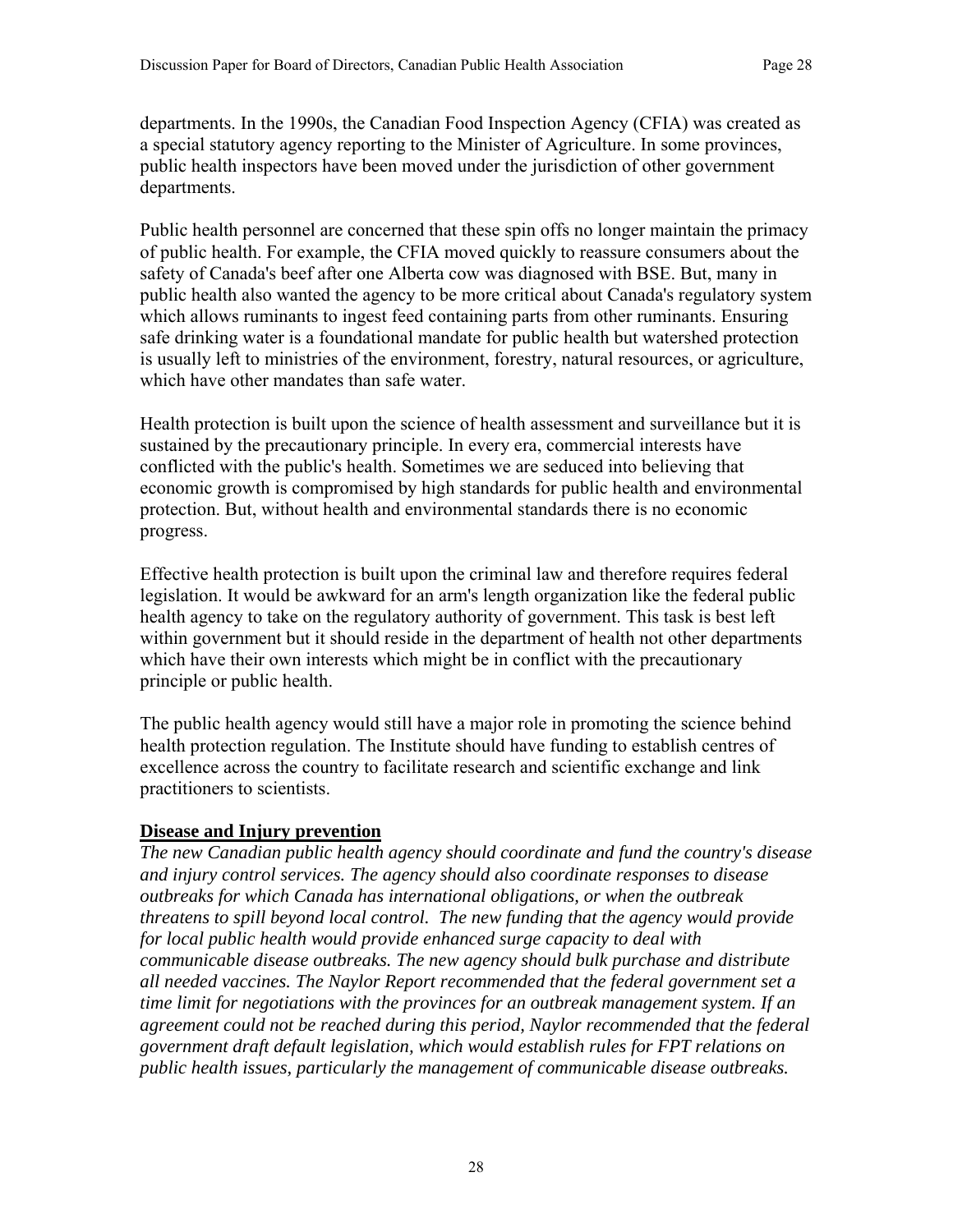Disease and injury prevention builds upon health assessment and surveillance to craft evidence-based policies and programs to reduce the toll from preventable diseases and injuries. This should include both communicable and non-communicable diseases.

At present, public health services lack surge capacity. The SARS outbreak demonstrated that Canada can barely deal with outbreaks of infectious disease. The Toronto public health department, one of the largest on the continent, had to call in resources from other parts of North America. It's computer system for managing outbreaks had not been improved since 1989. It was not compatible with other systems in place at the province and Health Canada.

The federal public health agency would have the lead responsibility for drafting and implementing a Canadian prevention plan as part of the overall public health strategy. The Institute's responsibilities would include research and evaluation as well as employing a 'flying squad' of outbreak management specialists, similar to the US CDC's Epidemic Intelligence Service. This group would assist local and provincial officials with their work, acting as surge capacity for the entire country.

A key part of disease prevention response is the laboratory system. It is neither necessary nor desirable to locate all the laboratories in one city. The Institute should be charged with ensuring that there is a countrywide system of public health laboratories, which can provide support for all needed disease prevention activities.

Canada is the only developed country with sub-national immunization schedules. The provinces currently decide upon their own immunization schedules. Some provinces cover new vaccines while others do not. Vaccines are not purchased at the national level, despite the opportunities for bulk purchasing to decrease overall costs. The current immunization situation in Canada is dangerous and inequitable. The Canadian public health agency should be charged with developing an immunization schedule, purchasing vaccines in bulk, and distributing them to the provinces. The costs for present vaccines would be approximately \$7-8 per capita or \$220 to \$250 million. However, newer vaccines (e.g. chickenpox) are more expensive than their predecessors.

As in Quebec, the agency should be given the mandate to take charge of public health emergency situations when appropriate. The World Health Organization only deals with national governments not state or provincial governments. The Naylor Report recommended that the federal government set a time limit for negotiations with the provinces for a Canadian surveillance system. If an agreement could not be reached during this period, Naylor recommended that the federal government draft default legislation, which would establish rules for FPT relations on public health issues, particularly the management of communicable disease outbreaks. Another approach might be to establish the new public agency expeditiously and then mandate it to develop such rules. Then if it failed, the federal government could draft its own legislation. The new agency might be politically better positioned than the federal government to conclude successful negotiations with the provinces on this issue.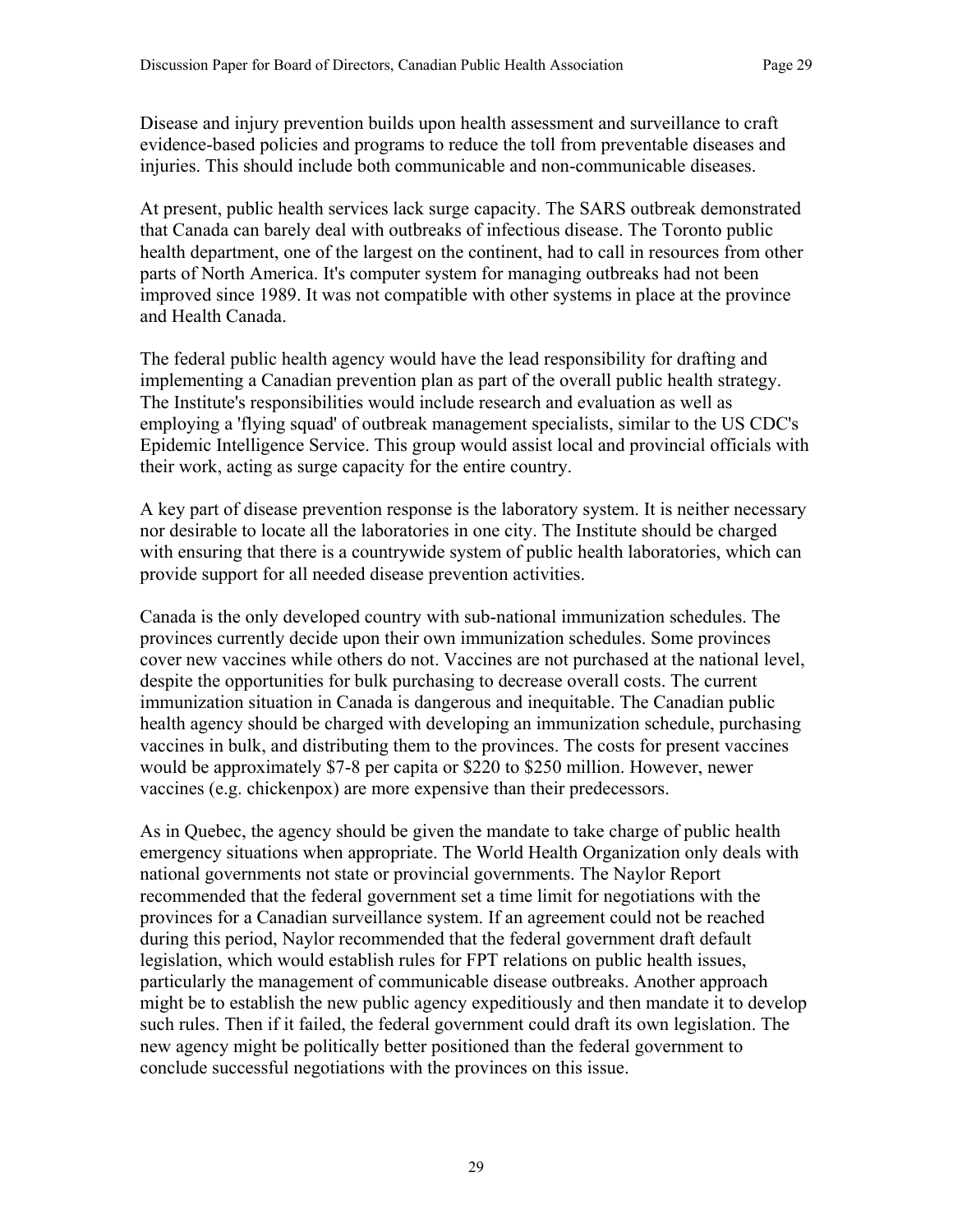## **Health Promotion**

*The new Canadian public health agency would coordinate and fund the country's health promotion programs. Health promotion requires local public health to engage its citizens and work with their organizations.* 

Health promotion is sometimes misinterpreted as the exhortation of the public to engage in healthy behaviours. However, health promotion is much broader than simply broadcasting the benefits of health living. It is not enough to promote exercise when there are no playgrounds and the streets are unsafe. It is not enough to promote handwashing and hygiene when there is no safe water. Health promotion has been defined as:  $62$ 

"The process of enabling people to increase control over, and to improve their health."

Rudolf Virchow, the great nineteenth century physician and a key founder of public health, claimed that diseases were caused by defects in society." If disease is an expression of individual life under unfavourable circumstances, then epidemics must be indicative of mass disturbances".

Our pattern of health and illness reflects what we eat, the air we breathe, the water we drink, the work we do, and the quality of our personal relationships. Our natural and built-environments are very important but so are our values, our culture, and our institutions. In other words, health is politics. North Americans have very high rates of coronary heart disease and lung cancer because we eat too much of the wrong food and too many of us smoke cigarettes. We have low rates of water and food borne illness because of a safe supply of food and drinking water. On the other hand, African peasants have low rates of coronary heart disease and lung cancer and high rates of water and food borne illnesses. A particular population's health status is as unique to that society as fingerprints are to an individual. If health is a political construct then there are several important rules that follow:

- 1. Major change in a society's pattern of health and illness requires change in that society's values, customs, and institutions.
- 2. Some powerful interests and communities will be threatened by this change and will oppose reform.
- 3. These threats to interests and values will inevitably cause political backlash. This backlash will modify policies so that they will be less offensive and as a result, less effective.

#### Tobacco and lung cancer

We can use the epidemic of lung cancer as an example of how health is affected by social change. Tobacco causes 85-90% of the more than 17,000 annual deaths from lung cancer. This is more than all deaths from injuries, accidents, suicide, and AIDS combined.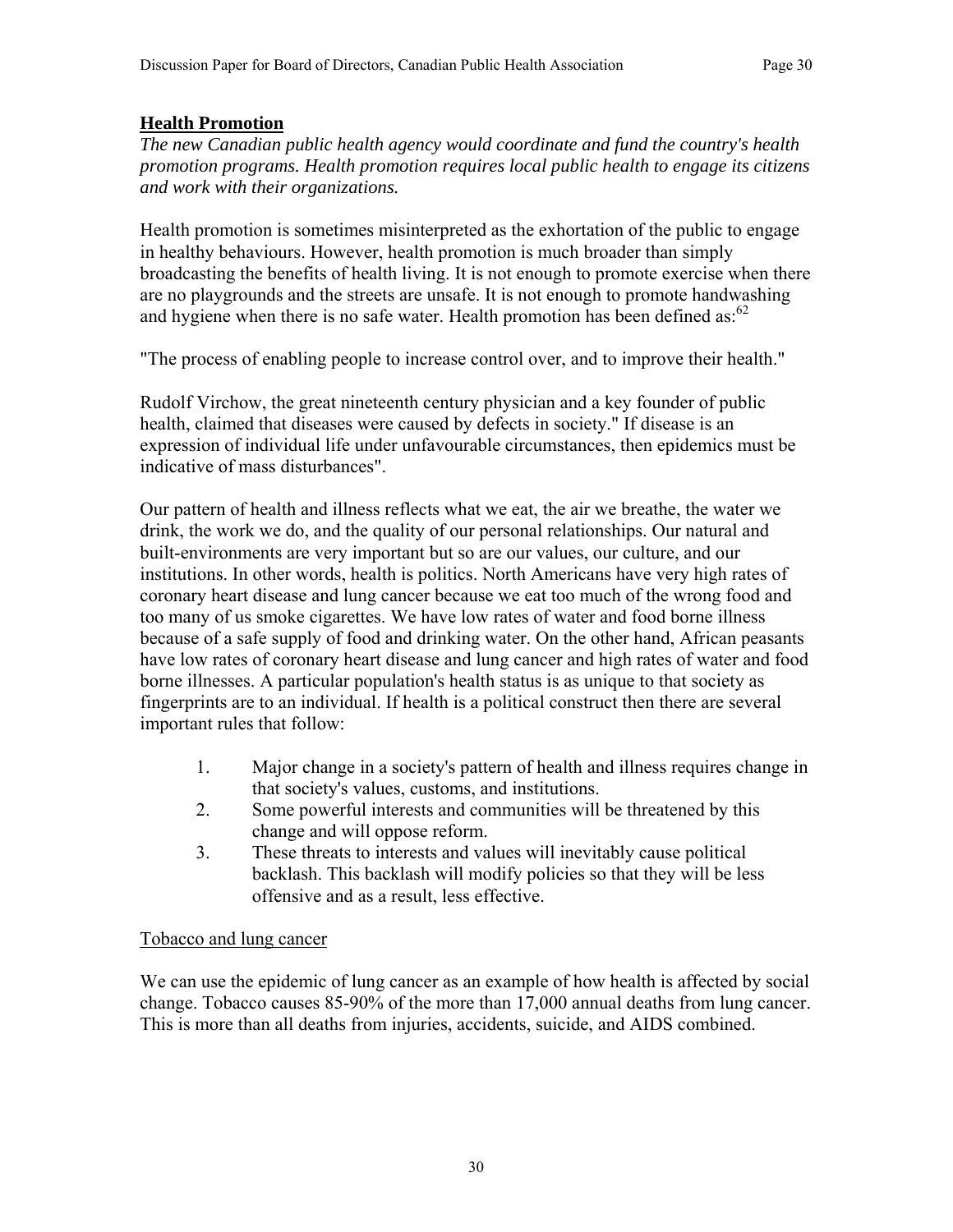Smoking was popularized for men during the First World War and for women during the second. Tobacco was a key part of the culture, linked with rites of passage into adulthood and sexual maturity.

By the early 1960s half of Canada's adults were smokers and lung cancer became a major cause of death. There was strong evidence that cigarettes caused lung cancer but, it wasn't until the 1970s that public attitudes towards smoking tangibly changed. First airplanes went smoke free and then public buildings like hospitals. Gradually the public's change in values made its way into public policy, e.g. smoke-free spaces. Then these public policies further changed values and promoted more tobacco control policies.

However, the tobacco companies have predictably used their economic power to protect their interests. They overturned the tobacco excise tax in the early 1990s, which reduced the incentive for smuggling.<sup>63</sup> Then at least some companies assisted smugglers to import cheap cigarettes.64 Eventually, the federal government and several provinces reduced their taxes and smoking rates increased for the first time in thirty years.<sup>65</sup>

The tobacco story illustrates that if powerful groups are threatened by healthy public policies, there will be a political backlash. But gradually public health has reduced tobacco use and its toll. Smoking rates are now down to nearly 20% of adults. Male lung cancer death rates have declined by 15% since their peak in 1988.\* That means 1600 fewer lung cancer deaths every year.

Public health services need to facilitate change in society's values and institutions if they are to tackle our greatest health problems. This requires engagement with the democratic process. Public health agencies have worked closely with advocates inside and outside of government to craft tobacco control responses and these are now bearing fruit.

Some Canadians see public health as limited to control of contagious diseases. But this has never been its only mandate. The roots of public health in Canada and elsewhere are inextricably linked with social and governmental reforms. If we are to deal with the growing epidemics of female lung cancer, childhood obesity, and diabetes we need to ensure that public health can work effectively with citizens and communities.

#### **How to promote health promotion**

 $\overline{a}$ 

The Population Health and Public Health Branch of Health Canada distributes more than \$225 million for health promotion through its grants and contributions program. The Auditor General recently reviewed two of these programs finding serious management problems with the AIDS/HIV program while noting the general effective management of the Canadian Prenatal Nutrition Program (CPRN).<sup>66</sup>

These programs, with appropriate reforms, could be a model for the public health agency's grants and contributions program. They provide funding directly to local

<sup>\*</sup> Female smoking rates are also declining. But, female smoking prevalence peaked twenty years ago and there is an approximate twenty year lag-time for cancers to develop.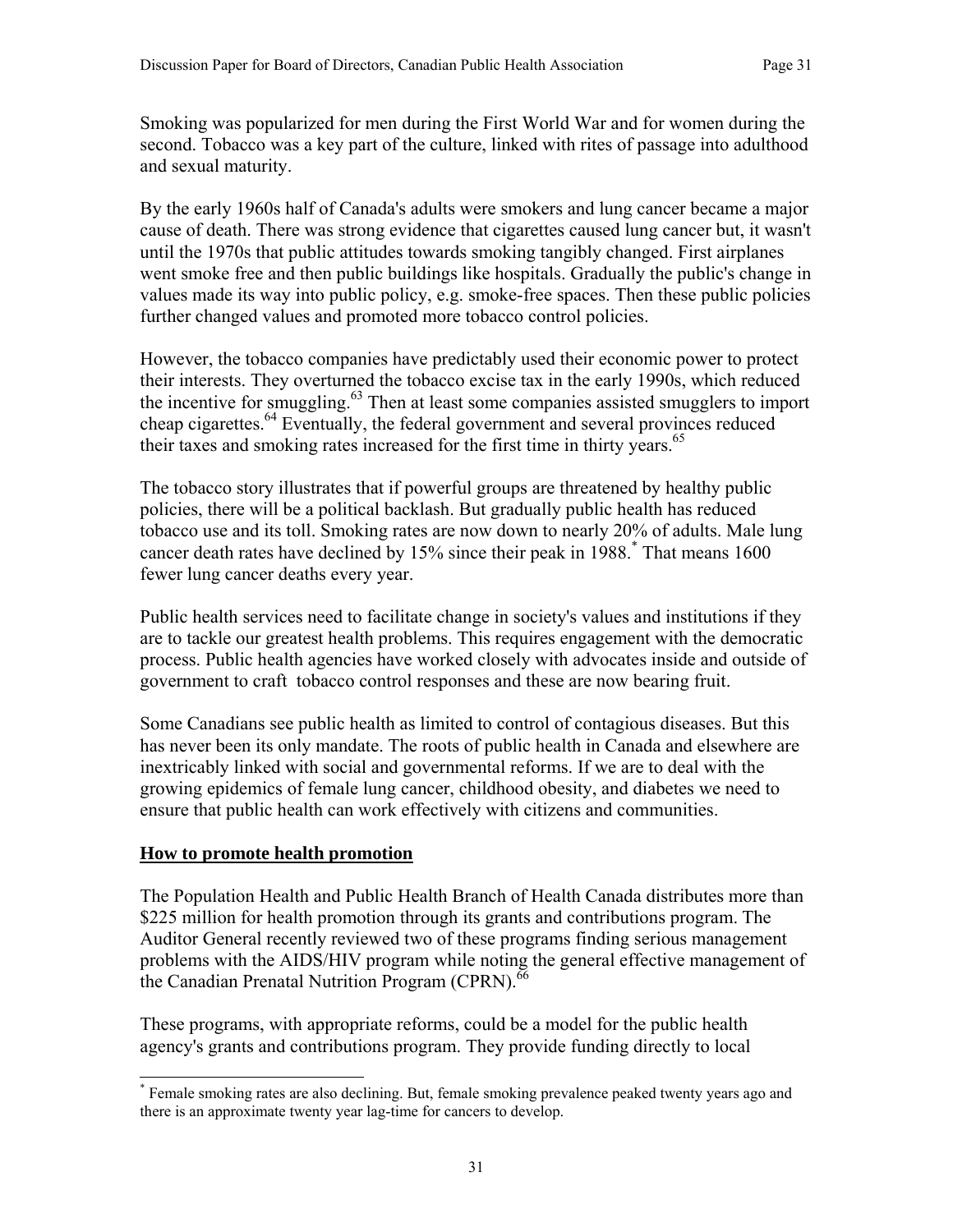programs, which deliver what are, essentially, public health services. The CPRN funds prenatal nutrition projects. Aboriginal Head Start is based on the successful wellevaluated US program by the same name. The Canadian Action Program for Children (CAPC) funds 464 projects which deliver 1,790 programs in more than 3,035 communities.

It would be a shame if these projects, many of which provide ongoing services for vulnerable groups were destabilized by their move to a new Canadian public health agency. If there is not enough money involved in the transition, then these programs could get poached by the desperately needed communicable disease control infrastructure. Acute care tends to poach resources from public health and communicable disease control tends to poach resources from the rest of public health.

The agency for public health should act as the lead agency at the federal level in developing and implementing health promotion strategies. These would follow from the overall public health plan and priorities. The Agency should also provide human and other resources to provincial, regional, and local public health agencies. Now public health units throughout Canada are re-inventing wheels as they design programs to counter childhood obesity. Central support for these activities would free up more local personnel to deliver programs.

#### **How could the federal government's primary health care policy support public health?**

*The World Health Organization has long suggested integrating local public health with primary health care. In Quebec, many European countries, and the developing world, local public health services are integrated into primary health care centres. The federal government should offer further support for public health by ensuring that their significant new resources for primary health care are targetted to models which integrate and support public health.* 

As in Quebec, where local community health centres are mandated to work with communities in developing their health plans, the new federal public health agency should incorporate citizen participation in developing health promotion programs. Quebec has a unique network of local community health centres which integrate treatment services, social services, and public health -- the CLSCs (centres locaux services communautaire). The CLSCs are based upon the world health organization definition of primary health care<sup>67</sup> which includes health services working with their communities to prevent common illnesses. The CLSCs provide a vehicle for delivering traditional public health services such as communicable disease control and ensuring the safety of vulnerable people during natural disasters.<sup>68</sup> Theoretically local public health units in the rest of Canada could perform similar functions. However, the lack of resources and community engagement means that local public health services too often do not fulfill this roles.

The federal government could further assist the development of local public health and health promotion services if it targetted better its primary health care redevelopment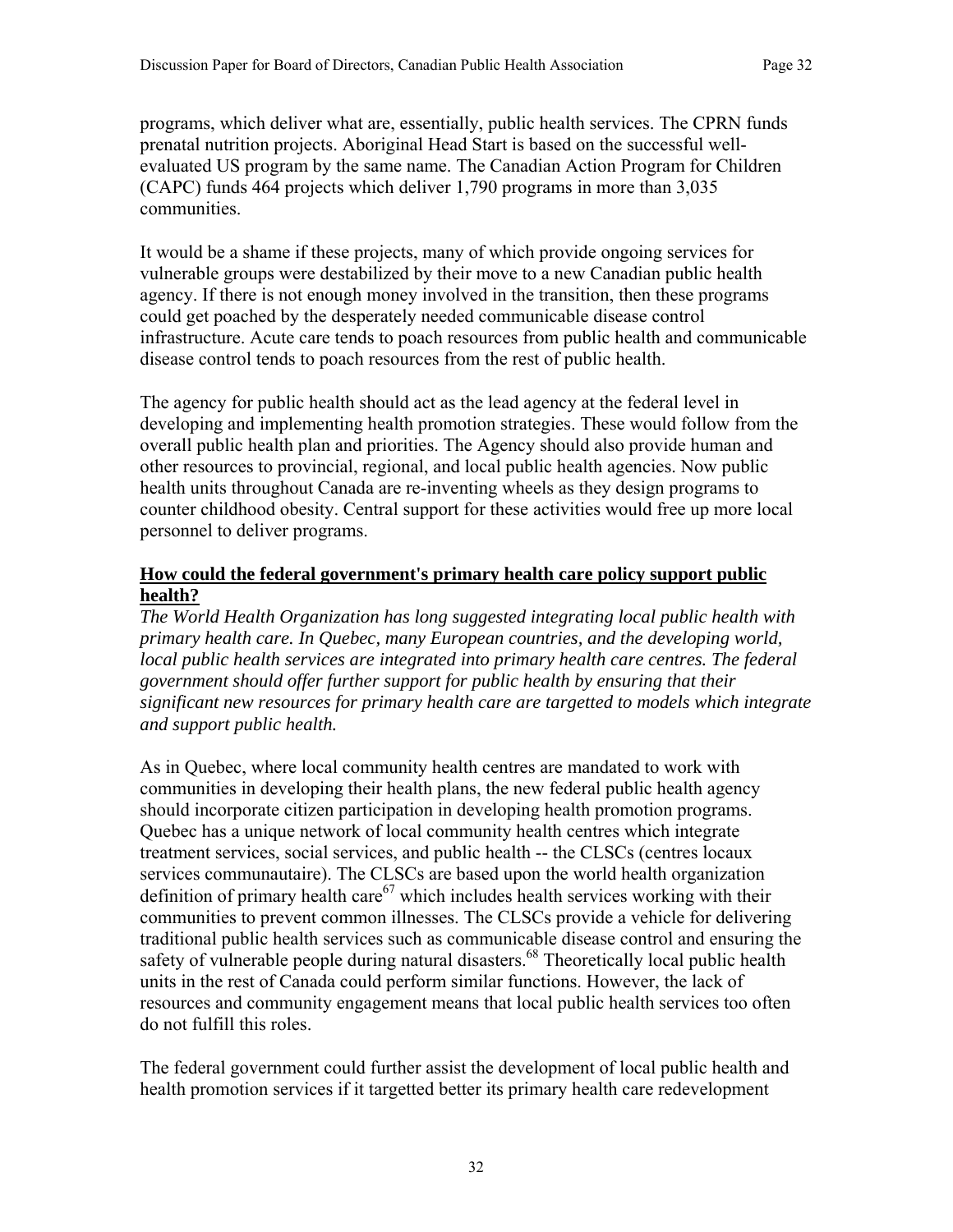funds. The two health transition funds (1997 and 2000) provided over \$800 million to primary health care projects. The 2003 health accord will provide even more. The accord notes that primary health care organizations should, "address the needs of the communities they serve, as well as providing care and services to individual patients". However, almost all of the funding is going towards re-organizing private family physicians' services. This may be a laudable cause, but virtually none of the new federal funding in the past six years has been used to further broader notions of primary health care.

Theoretically, the federal government could target most of funding to models which are consistent with its long-standing primary health care policies. The implementation of a Canadian network of local community health centres would facilitate the attainment of many public health goals. Even a small amount of its primary health care funding devoted in such a way would be a major proportionate boost in public health funding.

## **What should be the role of the chief public health officer?**

*Ideally, Canada's chief public health officer should be the CEO of the new Canadian public health agency. It is important that the officer have enough independence from government to advocate for public health policies.* 

The president of the Quebec Public Health Institute is also the province's chief public health officer (CPHO). Whether the head of a Canadian public health agency should also be the CPHO depends on the autonomy granted to such a agency. If the Population and Public Helath Branch (PPHB) simply takes on the mandate of the agency without being granted at least the autonomy of a special statutory authority, then the CPHO would not have the autonomy to speak her mind freely.

It is crucial that the CPHO have the independence to speak out on public health issues and advocate as she sees fit. However, advocacy engenders political opposition from those interests, which would be adversely affected by proposed legislation or regulation. In Snow's time, pressure from London's private water companies disestablished the Board of Health. In October 2002, the board of Alberta's Palliser Regional Health Authority fired Dr. David Swann, the medical officer of health, for speaking out in favour of the Kyoto Protocol on Climate Change.<sup>69</sup> That same month, Ottawa medical officer of health, Dr. Robert Cushman was criticized for his advocacy of public transportation.<sup>70</sup>

If the public health agency is not granted more independence then the office of the CPHO should be created at arm's length. One option would be to make the CPHO an officer of parliament leaving an administrator in charge of the PPHB. In this arrangement, the office of the CPHO should be made responsible for population health assessment and reporting.

However, it would be most desirable for the CPHO to be the CEO of an independent, federal public health agency. This would allow the integration of reporting with operations and advocacy with action.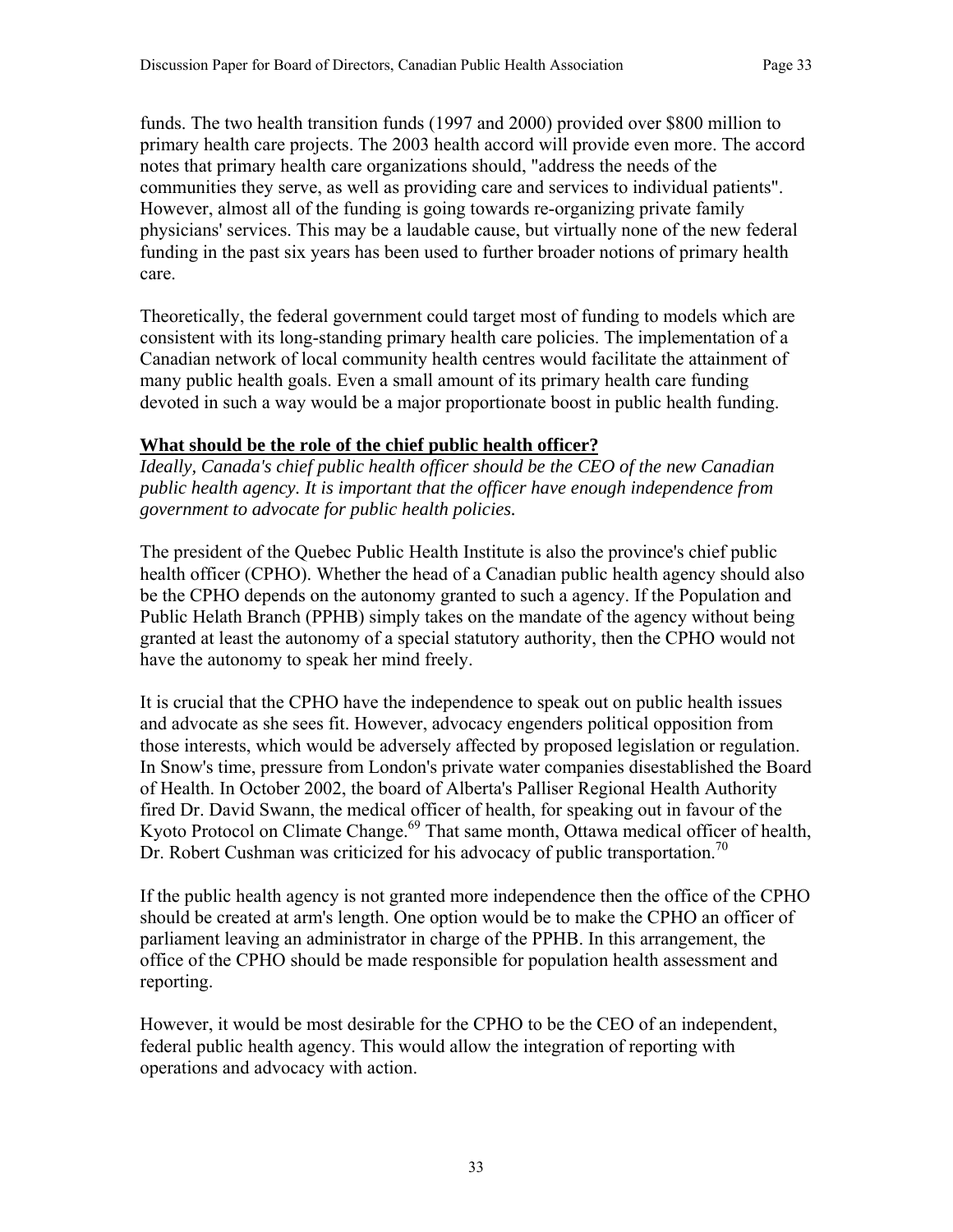#### **The federal government needs a strategic plan for public health to guide funding and program development**

*Canada does not have public health goals or a strategic plan for public health. This makes it impossible to develop indicators and an accountability framework. The new Canadian public health agency should develop a strategic plan for public health as one of its first priorities.* 

As mentioned above, Canada is one of the few developed countries which does not have public health goals to guide its program development. Quebec has had such goals for over fifteen years and they are the focus for planning and evaluation. Some other provinces have had health goals but they have not been used as assiduously as in Quebec.

The Auditor General in her 2002 report noted that Health Canada doesn't even have priorities for public health surveillance and that a process to develop them had run off the rails. Without goals there can be no meaningful indictors or accountability framework. Without Canadian priorities, how can the provinces have meaningful direction for their activities?

#### **How should we deal with public health emergencies?**

*The SARS outbreak and subsequent reports have revealed considerable lack of coordination between governments. The federal government has the jurisdiction to take control during emergencies. But it should first attempt to clarify roles and responsibilities cooperatively through an initiative led by the new public health agency.*

The Naylor report and the auditor general have catalogued the lack of cooperation between Canadian governments on public health issues. The Canadian government has the ability to take control of outbreaks through the Emergencies Act but, the powers under the act are so broad and sweeping that it has never been used since it was passed into law.

The Canadian Medical Association has recommended a graded system of response to public health crises.<sup>71</sup> Unfortunately, as observed by Naylor, this would require a series of complicated deliberations between federal and provincial officials. This might hamper a timely response. Naylor recommended that the federal government initiate time-limited negotiations to resolve this matter. However, these negotiations might be more fruitful if they were carried out by a new, independent federal public health agency. If such an agency is not created or if the negotiations stall then the federal government should pass draft its own default legislation to clarify decision-making and coordination before the next public health crisis.

#### **Conclusion**

In the end, whether a society can effectively address its health problems depends on its ability to mobilize collective action. In the 1800s, there were frequent cholera epidemics, which swept out of Asia and regularly devastated the rest of the world. Even though by the 1850s, it was clear that they were due to improper sewage disposal and lack of safe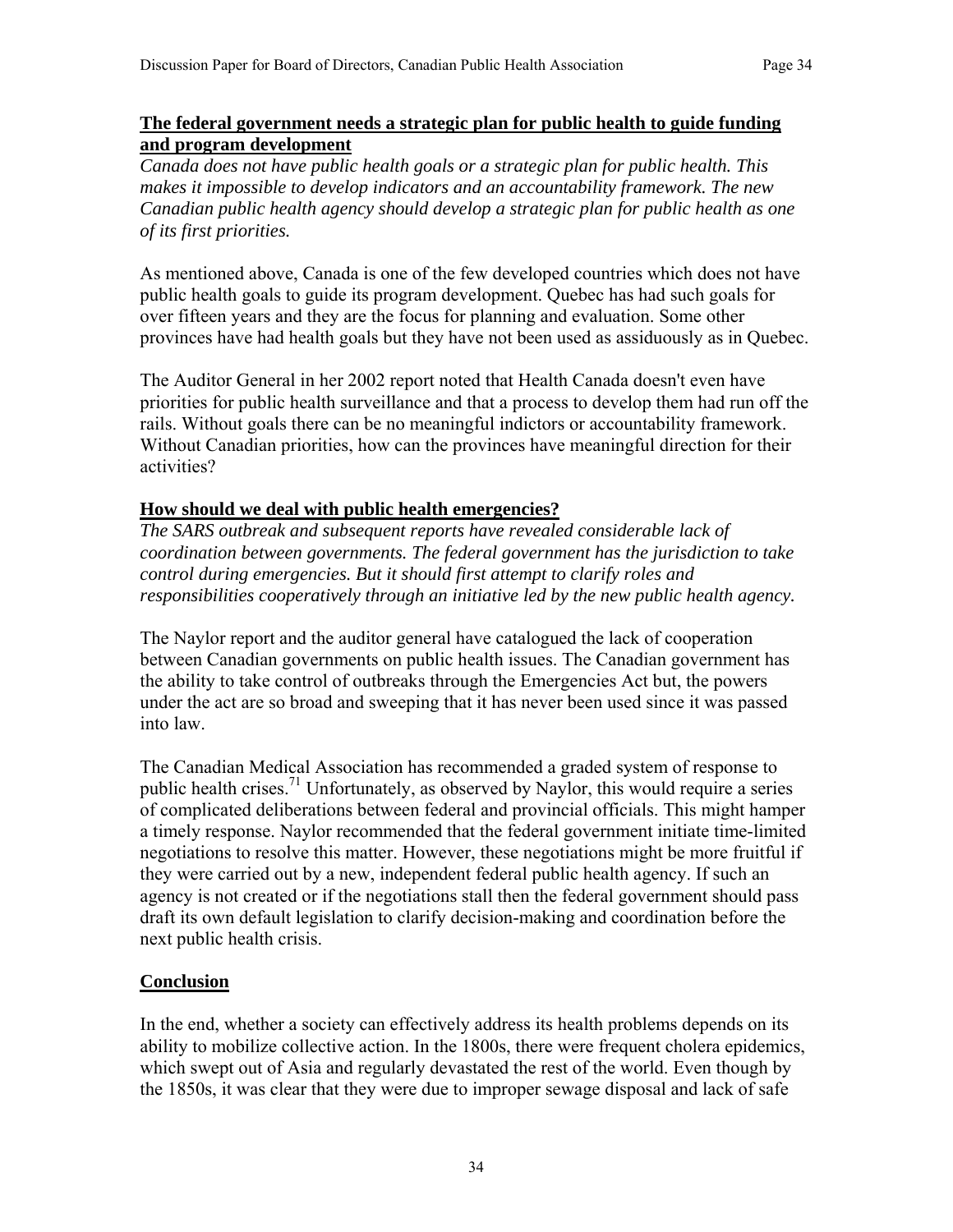drinking water, there was tremendous resistance to developing the needed public works.<sup>72</sup> When the great Victorian reformer, Edwin Chadwick proposed such projects, his upper class friends typically asked, "Who will pay for all this sewering and watering?". When London established the first Board of Health in the 1850s, it was disbanded after a few years because of political opposition from private water companies who opposed regulation of their businesses.

We see a replay of these debates today. Public health advocates like Harvard's Nancy Krieger argue for a larger role for collective action, claiming that the foundation of public health is social justice.<sup>73</sup> Professor Krieger asserts that public health, "... has a compelling desire to make the world a better place, free of misery, inequality, and preventable suffering, a world in which we all can live, love, work, play, ail, and die with our dignity intact and our humanity cherished."

Those who focus on individual rights and low taxes typically oppose a larger role for public health. For example, in April 2003, the National Post sharply criticized Toronto medical officer of health Sheila Basrur for championing a by-law to restrict lawn pesticides.<sup>74</sup> The Post asserted that she should 'stick to her knitting' and deal with the Severe Acute Respiratory Syndrome outbreak. While others evinced concern that the SARS epidemic would drain needed resources from an already hobbled public health department, the Post opposed more funding. It claimed that Basrur's pursuit of the pesticide by-law was proof that the department already had too much.

This year, Canada had a close brush with disaster. The SARS outbreak dramatically demonstrated the dire health and economic consequences that can accrue from an inadequate public health system. Societies which place a low value on public health become sick societies.

This paper has discussed the policy instruments the federal might use to re-vitalize public health. Hopefully, it will not take another disastrous disease outbreak or the complications of the obesity epidemic for Canada to implement an effective, properly resourced strategy for public health.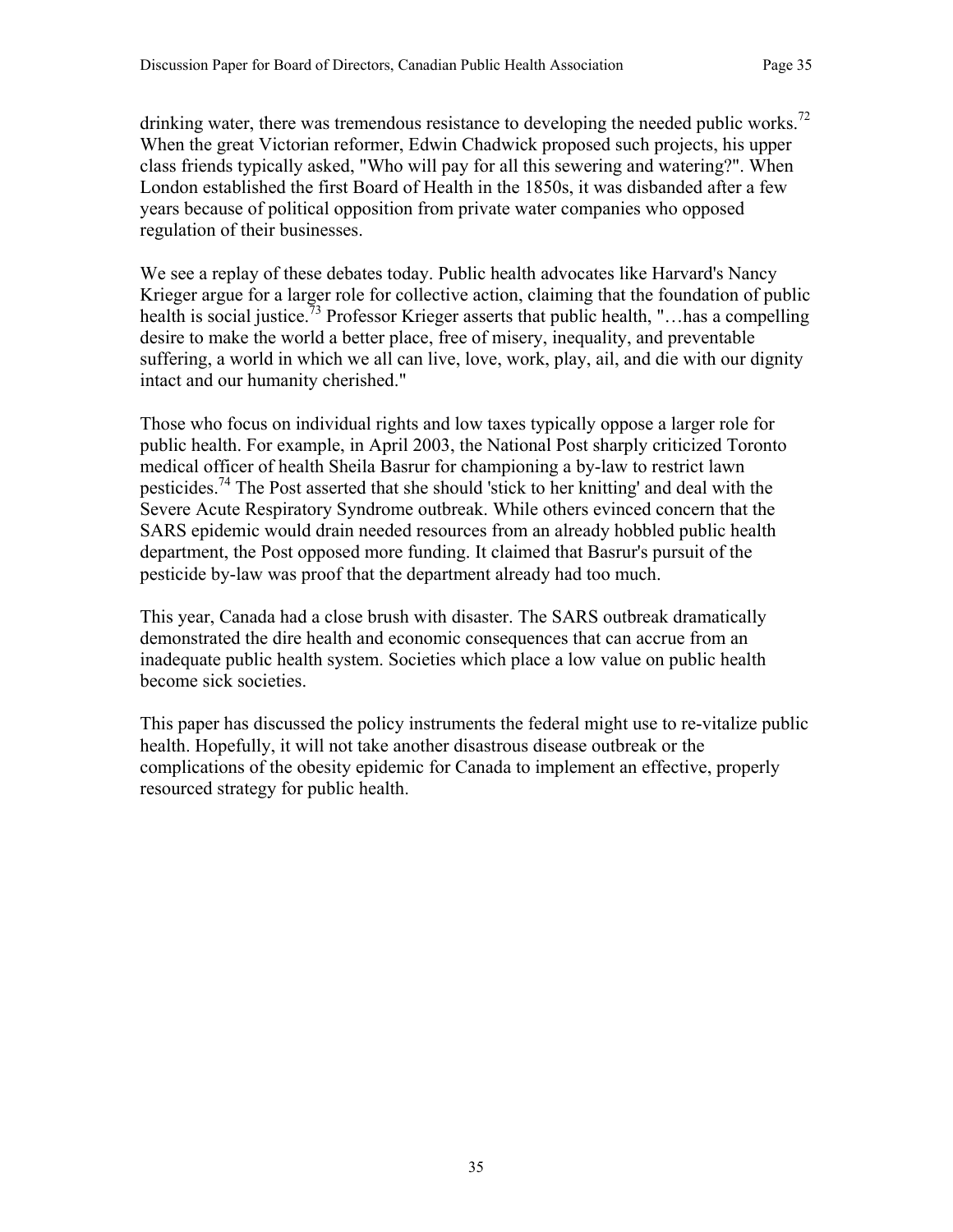Figure 1: Federal Government budget expenditures as Percent of Gross Domestic Product (GDP) (Updated figures available November 3, 2003. ) http://www.fin.gc.ca/frt/2003/frt03\_e.pdf

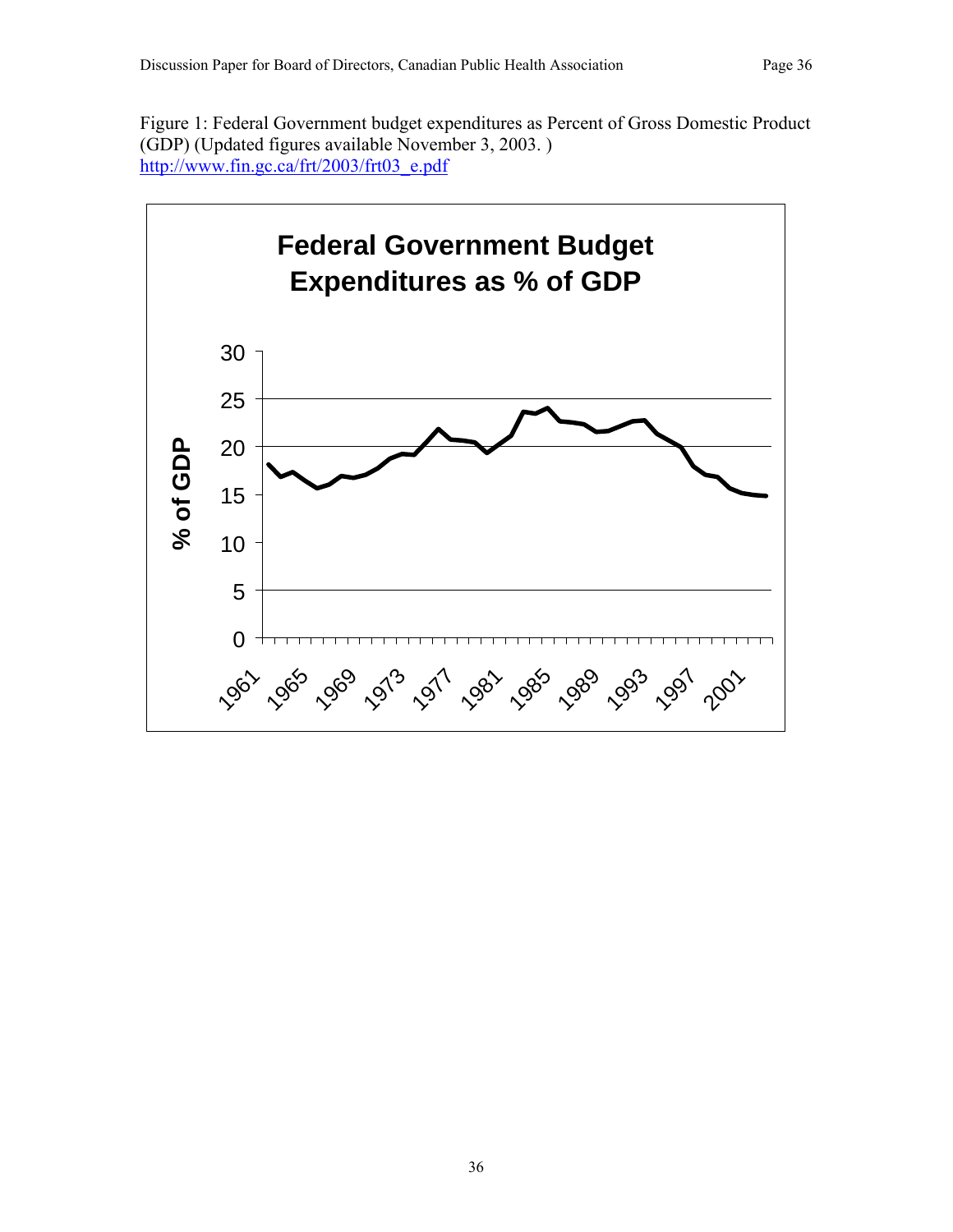1 Naylor CD. Learning from SARS -- Renewal of Public Health in Canada. October 2003. A report

#### **Endnotes:**

prepared for the federal Minister of Health. See: http://www.hcsc.gc.ca/english/protection/warnings/sars/learning.html accessed 031007. <sup>2</sup> Statistics Canada. Accessed at:  $\frac{http://www.statcan.ca/Daily/English/030925/d030925c.htm}{\text{Operation for Economic Conservation and Development At:}}$ <sup>3</sup> Organization for Economic Cooperation and Development. At: http://www.oecd.org/document/16/0.2340.en\_2825\_495642\_2085200\_1\_1\_1\_1,00.htm. 030905 <sup>4</sup> Stampfer MJ, Hu FB, Manson JE, et al. Primary prevention of coronary heart disease in women through diet and lifestyle. New England Journal of Medicine. 2000;343:16-22.<br><sup>5</sup> Hu FB, Manson JE, Stampfer MJ, et al. Diet, lifestyle, and the risk of type 2 diabetes mellitus in women. New England Journal of Medicine. 2001;345:790-797. <sup>6</sup> Doll R, Peto R, Wheatley K, Gray R, Sutherland I. Mortality in relation to smoking: 40 years' observations on male British doctors. BMJ. 1994;309:901-11. 7 Naylor ibid. <sup>8</sup> Commission of Inquiry on the Blood System in Canada. Final Report. Ottawa: Canadian Government Publishing -- PWGSC;1997. P. 1073. <sup>9</sup> Sullivan P. Canada's public health system beset by problems: report. Canadian Medical Association Journal. 2002;166:1319. <sup>10</sup> Anon. Public Health on the ropes. Canadian Medical Association Journal. 2002;166:1245. <sup>11</sup> Frank JW Presentation to the Commission on the Future of Health Care in Canada. April 2002. <sup>12</sup> West Nile virus data from US Centers for Disease Control -http://www.cdc.gov/ncidod/dvbid/westnile/index.htm and Ontario Ministry of Health http://www.gov.on.ca/health/english/program/pubhealth/wnv\_mn.html#surveillance 13 Uppaluri A, Naus M, Heywood N. Effectiveness of the immigration medical surveillance program for tuberculosis in Ontario. *Can J Public Hea* <sup>14</sup> Barber J. Efforts against tuberculosis not good enough. Globe and Mail. April 24, 2002 <sup>15</sup> Enserink M. clues to the animal origins of SARS. Science. 2003;300:1351. <sup>16</sup> 1999 Auditor General's report http://www.oag-<br>
byg.gc.ca/domino/reports.nsf/html/9914ce.html/\$file/9914ce.pdf accessed 030915  $\overline{17}$  Cribb R, Brennan R. Tories failed to act on meat warning. Toronto Star. September 11, 2003. <sup>18</sup> Healthcare by lottery. Colborne Chronicle. August 7, 2003. 19 Canadian Cancer Society 2003 statistics. Found at: http://www.cancer.ca/vgn/images/portal/cit\_776/61/38/56158640niw\_stats\_en.pdf accessed 030915.<br><sup>20</sup> Tremblay MS, Katzmarzyk PT, Willms JD. Temporal trends in overweight and obesity in Canada. 1981-1996. International Journal of Obesity. 2002;26:538-543. <sup>21</sup> Tremblay MS, Willms JD. Is the Canadian childhood obesity epidemic related to physical inactivity?<br>International Journal of Obesity  $2003;27:11001105$ . 22 Statistics Canada. The Daily for September 3, 2002. Found at:<br>http://www.statcan.ca/Daily/English/030903/d030903a.htm accessed 030915.  $\frac{23}{23}$  Geerts B. Linacre E. Changes in concentrations of atmospheric carbon dioxide, other greenhouse gases, and aerosols. (From University of Wyoming, department of atmospheric Studies. Found at: http://wwwdas.uwyo.edu/~geerts/cwx/notes/chap01/co2\_change.html accessed 030915.<br><sup>24</sup> McQuigge M. Water: A clear and present danger. Canadian Journal of Public Health. 2002;93:10-11. <sup>25</sup> van Netten C, Pereira R, Brands R. Drinking water supply and management practices in British Columbia, 1997-98. Canadian Journal of Public Health. 2002;93:14-18. <sup>26</sup> Urquhart I. Safe water: Who's going to pay? Toronto Star. October 30, 2002. <sup>27</sup> City of Toronto. Moving towards cleaner air. A progress report on the air quality strategy for the City of Toronto. From: http://www.city.toronto.on.ca/environment/movingto report.pdf accessed 021123. <sup>28</sup> Guyatt G. Newly developed drugs pose more dangers for patients. Straight Goods. October 28, 2002. Accessed at: http://goods.perfectvision.ca/ViewFeature.cfm?REF=704 021123. <sup>29</sup> Impacts of antimicrobial growth promoter termination in Denmark: The WHO international review panel's evaluation of the termination of the use of antimicrobial growth promoters in Denmark. November

<sup>2002.</sup> Found at: http://www.who.int/salmsurv/en/Expertsreportgrowthpromoterdenmark.pdf accessed 030915.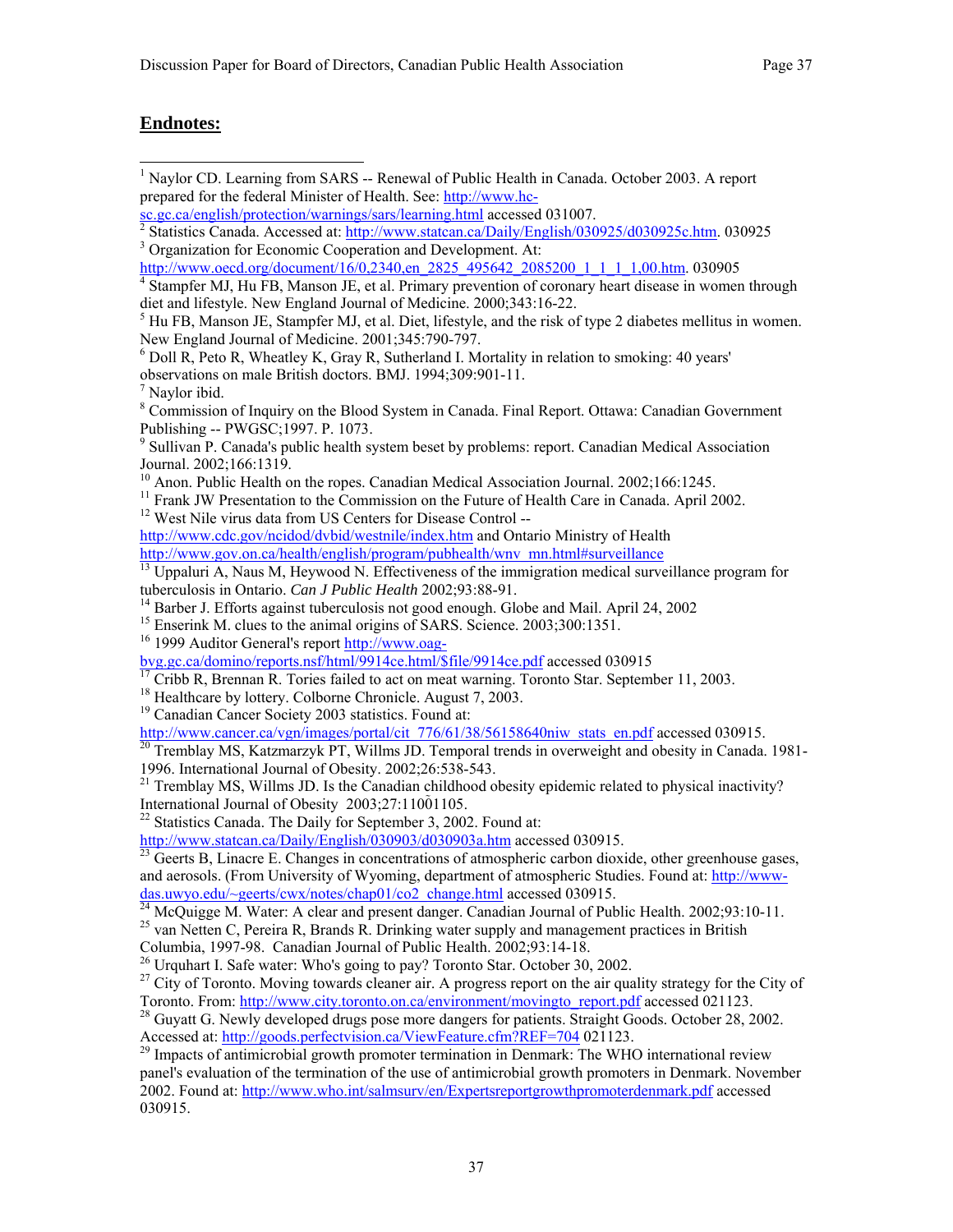<sup>30</sup> Anderson MR, Peacock S, Nelson J et al. Worry about ovarian cancer risk and use of ovarian cancer screening by women at risk for ovarian cancer. Gynecologic Oncology. 2002;85:3-8, 2002 Apr.

 $32$  Wolf HK, Andreou P, Bata IR, et al. Trends in the prevalence and treatment of hypertension in Halifax County from 1985 to 1995. Canadian Medical Association Journal. 1999;161:699-704.

<sup>33</sup> Anis AH, Lynd LD, Wang X, et al. Double trouble: impact of inappropriate use of asthma medication on the use of health care resources. Canadian Medical Association Journal. 2001;164:625-631.

<sup>34</sup> McColl A, Roderick P, Gabbay J, et al. Performance indicators for primary care groups: an evidence based approach. British Medical Journal. 1998;317:1354-1360.

<sup>35</sup> Roos LL, Traverse D, Turner D. Delivering prevention: the role of public programs in delivering care to high-risk populations. Medical Care. 1999;37:JS264-JS278.

<sup>36</sup> According to the Canadian Institute for Health Information, in 2000 there were roughly 2,000,000 bed days or 5500 hospital beds used for care of patients with coronary heart disease, roughly 300,000 bed days or 870 hospital beds used for care of patients with diabetes, and roughly 470,000 bed days or 1288 hospital beds used for care of patients with lung cancer and chronic obstructive lung disease. If 80% of these cases could have been prevented that would have freed up 6126 beds.

<sup>37</sup> Securing our Future Health: Taking a Long-Term View. Her Majesty's Treasury. April. Found at: 2002.http://www.hm-treasury.gov.uk/consultations\_and\_legislation/wanless/consult\_wanless\_final.cfm accessed 030916.

<sup>38</sup> History of Quarantine. From the CDC website: http://www.cdc.gov/ncidod/dq/history.htm accessed 030916.<br><sup>39</sup> Estey J. observed in Schneider v. The Queen, [1982] 2 S.C.R. 112, p. 142:

<sup>40</sup> Canadian Medical Association. Answering the Wake-up Call: CMA's public health action plan. (Submission to the Naylor Report.) At:

http://www.cma.ca/staticContent/HTML/N0/l2/working\_on/OfficePublicHealth/pdf/wake-up.pdf accessed 030911.

<sup>41</sup> Premiers' Council on Health Awareness. http://www.premiersforhealth.ca/premiers.php accessed 030925.<br><sup>42</sup> Canadian Department of Finance. Federal Support for Health Care: The Facts. October 2003.<br>http://www.fin.gc.ca

 $43$  Howlett M, Ramesh M. Studying Public Policy: Policy Cycles and Policy Subsystems. Oxford University Press. Toronto. 1995.

<sup>44</sup> Auditor General 2002 report. Found at: http://www.oag-<br>byg.gc.ca/domino/reports.nsf/html/20020902ce.html/\$file/20020902ce.pdf accessed 030925.

<sup>45</sup> Bueckert D. Klein deals blow to health-care accord. Brantford Expositor. Februar 4y 7, 2003.<br><sup>46</sup> Stone D. Policy Paradox: the Art of Political Decision Making. WW Norton and Company. New York. 1997.

<sup>47</sup> Vedung E. Public Policy and Program Evaluation. Transaction Publishers. New Brunswick New Jersey. 1997.

<sup>48</sup> According to Auditor General Sheila Fraser, the federal government doesn't even have the information it needs to monitor whether the provinces are adhering to the Canada Health Act.( Annual Report of Federal Auditor General 2002. Accessed at: http://www.oag-

bvg.gc.ca/domino/reports.nsf/html/20020903ce.html/\$file/20020903ce.pdf accessed 021229) The Globe and Mail revealed that the federal government has identified potential violations of the act by every province. The federal government is moving so slowly to investigate that some suspected infringements have been on the books for nearly twenty years.( Priest L. List reveals provinces violated health act. Globe and Mail. December 13, 2002)

<sup>49</sup> Morris C. NB Government defends lawn tractor purchases for hospitals. Canadian Press Newswire. April 4, 2002.

 $50$  Canada press Newswire. Provinces spend Ottawa's medical fund on saws, steamer. June 10, 2002.

51 2001 Auditor General's report http://www.oag-bvg.gc.ca/domino/reports.nsf/html/0109ce.html accessed 030915.

 $52$  For more on crown corporations see the website for the Crown Corporation Policy and Information Division within Treasury Board at: http://www.tbs-sct.gc.ca/ccpi-pise/index\_e.asp accessed 030925.

<sup>&</sup>lt;sup>31</sup> Task Force on the Use and Provision of Medical Services. (Chair Graham Scott), 1989-1990 Annual Report: p. 11.